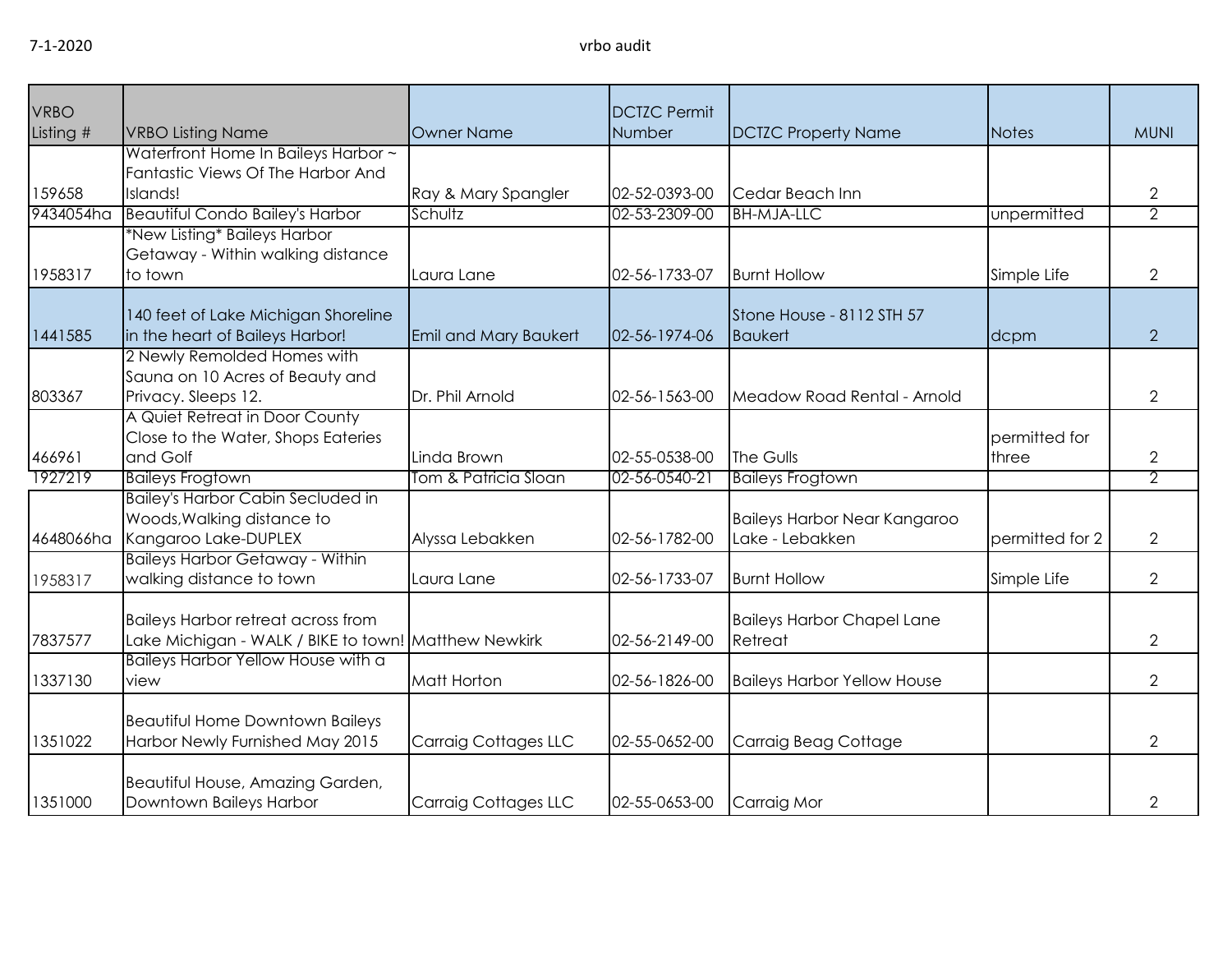|         | Beautiful Lakeside Cabin - Great                                           |                                                             |               |                                                           |                                  |                |
|---------|----------------------------------------------------------------------------|-------------------------------------------------------------|---------------|-----------------------------------------------------------|----------------------------------|----------------|
| 767152  | Location & Amenities (Canoe,<br>Kayak, Boat, etc)                          | <b>Ryan and Maureen</b><br>Sundeen                          | 02-56-1562-00 | Sundeen Lakeside Retreat                                  |                                  | $\overline{2}$ |
| 69122   | Bella Villa Log Home, One of a Kind<br>Secluded Retreat                    | Saturnino Jauregui                                          | 02-56-1058-00 | <b>Bella Villa Log Home</b>                               |                                  | $\overline{2}$ |
| 294539  | Century Old Door County in-Town<br>Farmhouse with Shore Access             | Joan Holliday                                               | 02-56-0542-00 | <b>Orchard House</b>                                      |                                  | $\overline{2}$ |
| 510375  | Charming 100yr. log home with<br>upscale modern conveniences.              | <b>David Hass</b>                                           | 02-56-1953-00 | Sunset Shores Resort - Kangaroo<br>Kabin Unit #6          |                                  | $\overline{2}$ |
| 221533  | Comfort and Beauty tucked<br>between the Trees                             | East Shorewood Cottage<br>Homeowners Assoc.                 | 02-55-0130-00 | <b>East Shorewood Cottages</b>                            | permitted for<br>10              | $\overline{2}$ |
| 1102901 | Comfortably Elegant Lakefront<br>Home On 5 Secluded Lake Frontage<br>Acres | Deb Homan                                                   | 02-56-1468-00 | Merlin's Lake House - Homan                               |                                  | $\overline{2}$ |
| 663478  | Cozy waterfront living at bargain<br>price!                                | <b>Sunset Shores Resort</b><br>Condo Assoc                  | 02-56-1952-00 | Sunset Shores Resort - Tiger Lily                         | permitted for<br>five            | $\overline{2}$ |
| 1436478 | Door County Baileys Harbor Large<br>Home for Families and Groups           | Pelican Bay LLC                                             | 02-56-2016-00 | Baileys Large Home for Families -<br>Nguyen               |                                  | $\overline{2}$ |
| 824979  | Door County Cabin in the Woods,<br><b>Baileys Harbor</b>                   | Karen Berndt                                                | 02-56-1564-00 | Door County Cabin in the<br>Wooods & Tranquil Condo       | permitted for 2                  | $\overline{2}$ |
| 221526  | Enjoy the Quaint Lakefront Cottage                                         | <b>East Shorewood Cottage</b><br>Homeowners Assoc.          | 02-55-0130-00 | <b>East Shorewood Cottages</b>                            | permitted for<br>10 <sup>°</sup> | $\overline{2}$ |
| 661048  | County Peninsula, 165' of Lake<br>Michigan Shore                           | Janet Batzli                                                | 02-55-0557-00 | The Haven on North Bay                                    |                                  | $\overline{2}$ |
| 221540  | Enjoy the True Get-Away at<br>Evergreen                                    | <b>East Shorewood Cottage</b><br>Homeowners Assoc.          | 02-55-0130-00 | <b>East Shorewood Cottages</b>                            | permitted for<br>10              | $\overline{2}$ |
| 1913205 | Escape to Kangaroo Lake with 300<br>feet of private shoreline!             | 7251 HWY 57 LLC -<br><b>William and Heather</b><br>Anderson | 02-56-2259-06 | Kangaroo East Shore Lodge                                 |                                  | $\overline{2}$ |
| 1046385 | Executive vacation home on<br>Kangaroo Lake                                | Anne Tretinyak                                              | 02-56-1829-00 | Tretinyak - Blue on Roo-7571<br>South Kangaroo Lake Drive |                                  | $\overline{2}$ |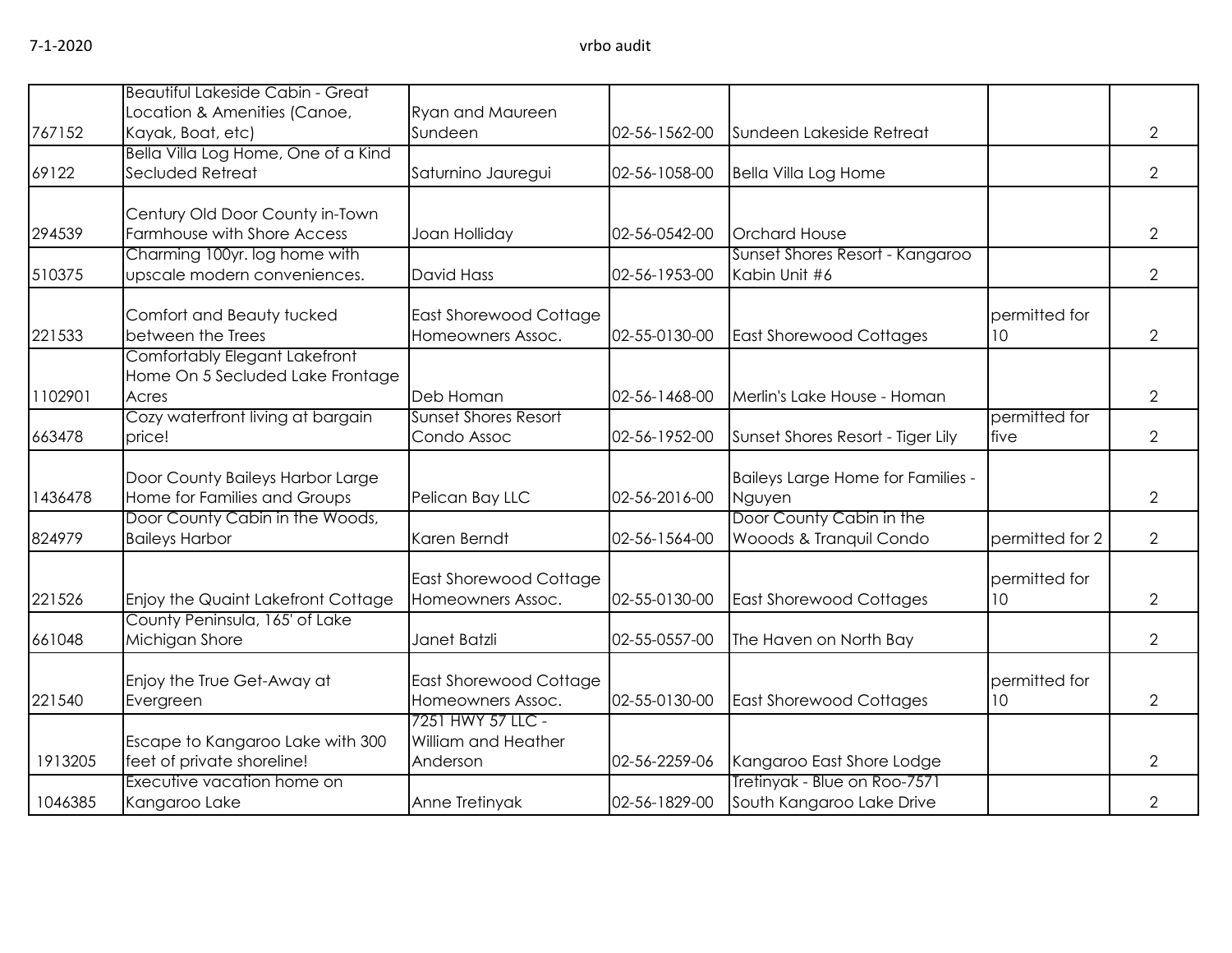|           | Fabulous Log Cabin on Kangaroo                                                         |                                                    |               |                                          |                                                 |                |
|-----------|----------------------------------------------------------------------------------------|----------------------------------------------------|---------------|------------------------------------------|-------------------------------------------------|----------------|
| 230613    | Lake in Door County WI                                                                 | William Andersen                                   | 02-55-0394-00 | Log Cabin on Kangaroo Lake               |                                                 | 2              |
| 1351028   | Fabulous New Two Bed, Two Bath<br>Cottage On Kangaroo Lake                             | <b>Carraig Cottages LLC</b>                        | 02-56-1052-00 | Carraigeen Cottage                       |                                                 | $\overline{2}$ |
| 221452    | Get away at this Quaint Cottage<br><b>Tucked Behind Beautiful Fern Bed</b>             | <b>East Shorewood Cottage</b><br>Homeowners Assoc. | 02-55-0130-00 | <b>East Shorewood Cottages</b>           | permitted for<br>10 <sup>°</sup>                | $\overline{2}$ |
| 221542    | Get Away from it all at this Rustic<br>and Romantic Cottage                            | East Shorewood Cottage<br>Homeowners Assoc.        | 02-55-0130-00 | <b>East Shorewood Cottages</b>           | permitted for<br>10                             | 2              |
| 1623317   | Havngård House- a historic and hip<br>house in the center of Door County<br>action!    | Kurt Heggland                                      | 02-56-2104-00 | <b>Havngard House</b>                    |                                                 | $\overline{2}$ |
| 1891001   | <b>Howard House</b>                                                                    | Jacinda Dufin                                      | 02-56-1935-20 | <b>Howard House</b>                      | Esposito-<br><b>DOCO</b><br>Vacation<br>Rentals | $\overline{2}$ |
| 1270494   | Kangaroo lake water frontage<br>opening June 2018                                      | Michael Servais                                    | 02-56-1893-00 | <b>Island View Lake House</b>            |                                                 | $\overline{2}$ |
| 93251     | Lake Living at its best                                                                | <b>Sunset Shores Resort</b><br>Condo Assn          | 02-56-1950-00 | Sunset Shores Resort - Chalet Unit<br>#3 |                                                 | $\overline{2}$ |
| 1190668   | Lake-house With The Best View Of<br>Cana Island And It's Lighthouse You<br>Can Find!   | Stephen Clemnti Jr.                                | 02-56-1820-00 | <b>Boreal Beach House</b>                | permitted for 2                                 | $\overline{2}$ |
| 4924765ha | Lakeview Cottage in Downtown<br><b>Baileys Harbor</b>                                  | Pamela Schmitz                                     | 02-56-1876-00 | <b>Baileys Harbor Beach House</b>        |                                                 | $\overline{2}$ |
| 1368115   | Large Beautiful 6 bedroom home<br>right on the lake sleeps 30 in Baileys<br>Harbor, WI | Cana Cove LLC - Kevin<br>Kleinert                  | 02-56-1694-00 | Cana Cove                                |                                                 | $\overline{2}$ |
| 723507    | Large Home on Kangaroo Lake                                                            | <b>William and Heather</b><br>Andersen             | 02-56-1543-06 | Kangaroo Lake Retreat                    | dcpm                                            | $\overline{2}$ |
| 82233     | Million Dollar View, Affordable Price                                                  | <b>Judy Stang</b>                                  | 02-56-1949-00 | Lakeside Cottage Sunset Shores<br>Resort |                                                 | $\overline{2}$ |
| 640511    | New Million Dollar Property, 250'<br>Private Shoreline on 3.5 Acres                    | Chris Warecki                                      | 02-56-1312-00 | All Creatures Lane - Warecki             | permitted for 3                                 | $\overline{2}$ |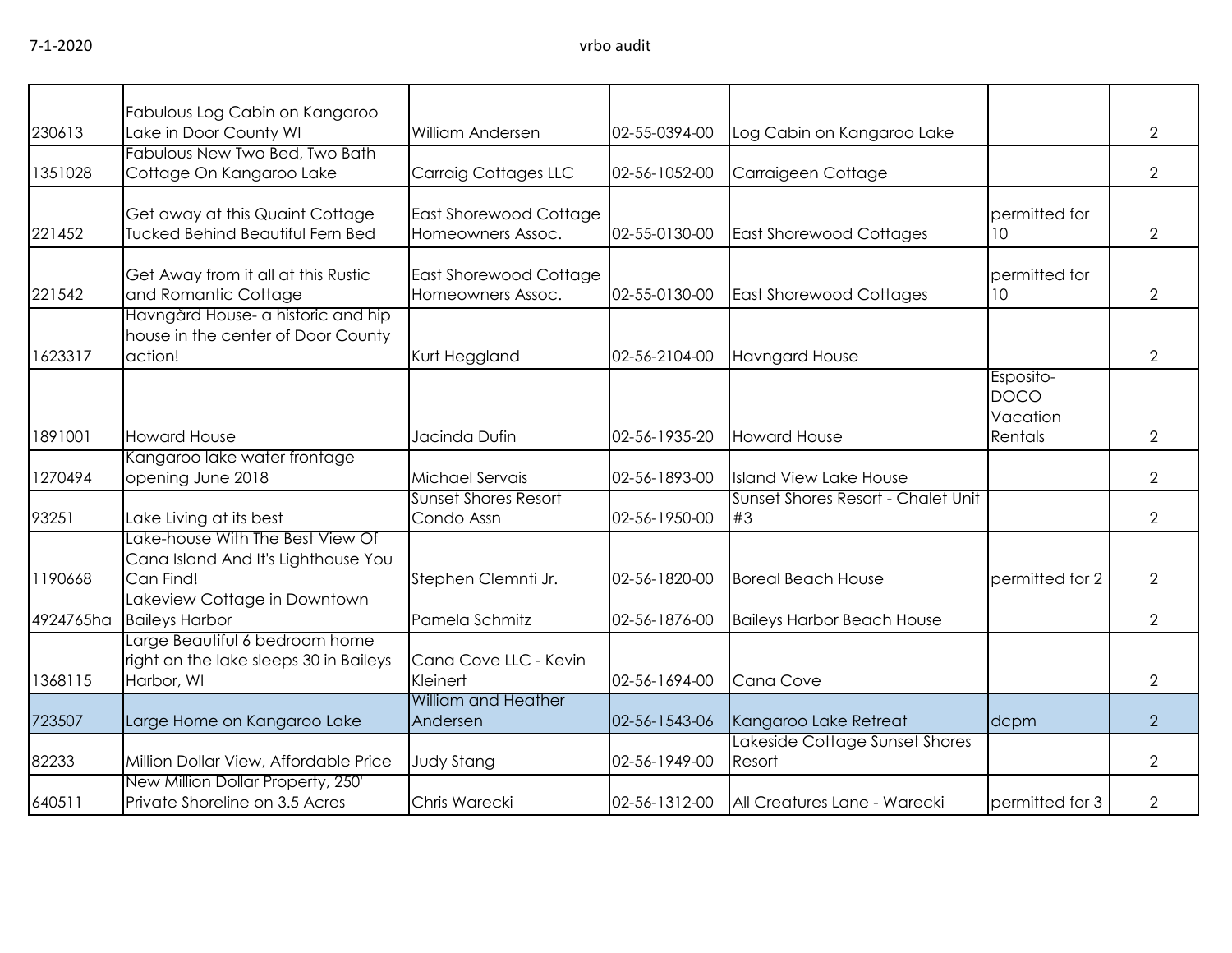|           | Newly remodeled, 2 Acres W/200'       |                          |               |                                     |                 |                |
|-----------|---------------------------------------|--------------------------|---------------|-------------------------------------|-----------------|----------------|
|           | Private Waterfront, Huge Deck, 5      |                          |               |                                     |                 |                |
| 467927    | <b>Star Rating</b>                    | Chris Warecki            | 02-56-1312-00 | All Creatures Lane - Warecki        | permitted for 3 | $\overline{2}$ |
|           | Newly renovated with over 250 feet    |                          |               | Secluded Waterfront Home on         |                 |                |
| 1357038   | of Shoreline!                         | Eva McKee                | 02-56-1850-06 | North Bay                           | dcpm            | $\overline{2}$ |
|           |                                       |                          |               |                                     |                 |                |
|           | North Unit Cabin Bailey's Harbor      |                          |               | <b>Baileys Harbor Near Kangaroo</b> |                 |                |
| 4706534ha | Door County Near Kangaroo Lake        | Alyssa Lebakken          | 02-56-1782-00 | Lake - Lebakken                     | permitted for 2 | $\overline{2}$ |
| 460436    | Peace in the Pines                    | Ricardo M Ochoa          | 02-56-1297-00 | Peace in the Pines                  |                 | $\overline{2}$ |
|           | Private Cottages situated on a rock   |                          |               |                                     | Permitted for   |                |
|           | bluff located in downtown baileys     |                          |               |                                     | two - temp 4    |                |
| 968606ha  | harbor                                | Pam Schmitz              | 02-56-2178-00 | <b>Baileys Harbor on the Rocks</b>  | listings        | $\overline{2}$ |
|           | Private Cottages situated on a rock   |                          |               |                                     | Permitted for   |                |
|           | bluff located in downtown baileys     |                          |               |                                     | two - temp 4    |                |
| 7968596ha | harbor                                | Pam Schmitz              | 02-56-2178-00 | <b>Baileys Harbor on the Rocks</b>  | listings        | 2              |
| 220857    | Private Peninsula                     | Dennis & Jeff Hickey     | 02-56-0200-06 | <b>Heggland House</b>               |                 | $\overline{2}$ |
| 854909    | Private Water front estate!           | Cole Family LLC          | 02-56-1607-06 | <b>Schook Shack</b>                 | dcpm            | $\overline{2}$ |
|           |                                       |                          |               |                                     |                 |                |
|           | Quintessential Door County cottage    |                          |               |                                     |                 |                |
| 1077847   | just steps from the water!            | Jeffrey & Tamara Wiswell | 02-56-1696-06 | Kangaroo Lake Road Cottage          | dcpm            | $\overline{2}$ |
|           | Remodeled, 250' waterfrontm 6         |                          |               |                                     |                 |                |
|           | wooded acres, huge deck with view     |                          |               |                                     |                 |                |
| 699521    | of Cana Island                        | Chris Warecki            | 02-56-1312-00 | All Creatures Lane - Warecki        | permitted for 3 | $\overline{2}$ |
|           | <b>Rustic Log Home located near</b>   |                          |               |                                     |                 |                |
| 997550    | <b>Baileys Harbor</b>                 | <b>LINETTE A HALEEN</b>  |               |                                     |                 | $\overline{2}$ |
|           | Sand, Sand, and More Sand on Lake     |                          |               |                                     |                 |                |
| 1279183   | Michigan!                             | Alexandra Pape           | 02-56-1903-00 | Lyons Woods                         |                 | $\overline{2}$ |
|           |                                       |                          |               |                                     |                 |                |
|           | South Lane Cottage #1, with a living  |                          |               |                                     |                 |                |
| 1596072   | room view of Lake Michigan.           | Matt Horton              | 02-56-1826-00 | <b>Baileys Harbor Yellow House</b>  | permitted for 3 | $\overline{2}$ |
|           |                                       |                          |               |                                     |                 |                |
|           | Spring, Summer or Fall, Great Place   | East Shorewood Cottage   |               |                                     | permitted for   |                |
| 221546    | to Get Away from it All               | Homeowners Assoc.        | 02-55-0130-00 | <b>East Shorewood Cottages</b>      | 10              | $\overline{2}$ |
|           |                                       |                          |               |                                     |                 |                |
|           | Stay at this cozy cottage perfect for | East Shorewood Cottage   |               |                                     | permitted for   |                |
| 219987    | couples!                              | Homeowners Assoc.        | 02-55-0130-00 | <b>East Shorewood Cottages</b>      | 10              | $\overline{2}$ |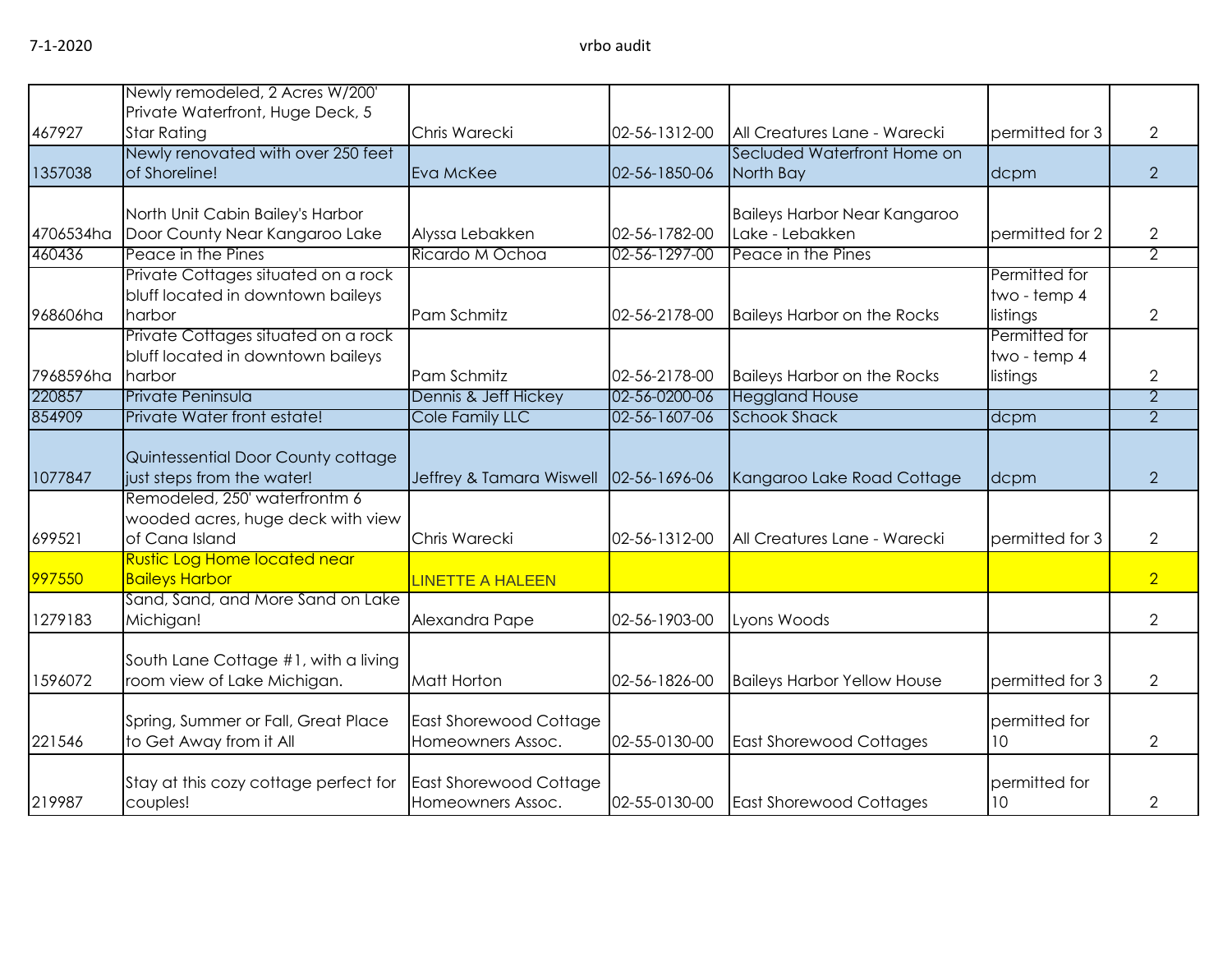|  | 1 I Z |
|--|-------|
|  |       |

| 1209428   | Stone Cottage, Nestled In The<br>Woods in Door County - Call for rates William & Lesley O'Kane | Dennis & Tamara Zee/           | 02-56-1824-00 | <b>Stone Cottage</b>           | charnetski      | $\mathbf{2}$   |
|-----------|------------------------------------------------------------------------------------------------|--------------------------------|---------------|--------------------------------|-----------------|----------------|
|           | Stone Ridge on 4.2 Wooded                                                                      |                                |               |                                |                 |                |
|           | Acres/Firepit, 4 Bedrooms, 2.5 Baths,                                                          |                                |               |                                |                 |                |
| 791464    | Sleeps 14 & Pets                                                                               | Stone Ridge                    | 02-56-0272-13 | Mel Fogel                      | dreamland       | $\mathbf{2}$   |
|           | Stunning Lake Michigan Home,                                                                   |                                |               |                                |                 |                |
|           | Sleeps 20! Close to Cave                                                                       |                                |               |                                |                 |                |
| 1960481   | Point/Whitefish Dunes!                                                                         | Dune Alright                   | 02-56-2268-07 | Rebecca Taylor                 | Simple Life     | $\mathbf{2}$   |
|           | Three Bedroom Lake House with                                                                  | <b>Family Style Contractor</b> |               |                                |                 |                |
| 418647    | <b>Boat Dock</b>                                                                               | <b>LLC</b>                     | 02-56-0339-06 | Our Place on Kangaroo Lake     | dcpm            | $\overline{2}$ |
|           |                                                                                                | Sunset Shores Resort           |               |                                |                 |                |
| 160403    | Updated interior, perfect getaway!                                                             | Condo Assn                     | 02-56-1951-00 | Sunset Shores Resort Sunflower |                 | $\overline{2}$ |
|           |                                                                                                |                                |               |                                |                 |                |
|           | Watch the Amazing Door County                                                                  | <b>East Shorewood Cottage</b>  |               |                                | permitted for   |                |
| 221528    | Sunsets from Hickoy's Porch                                                                    | Homeowners Assoc.              | 02-55-0130-00 | <b>East Shorewood Cottages</b> | 10              | $\overline{2}$ |
|           | Waterfront 2-Story Log Cottage,                                                                |                                |               |                                |                 |                |
| 400026    | Decks, Beach, Canoe & Firepit                                                                  | Donna & Peter Steffen          | 02-56-0899-00 | Steffan Log House              |                 | $\mathbf{2}$   |
|           | Waterfront Baileys Harbor Studio on                                                            |                                |               |                                |                 |                |
| 4840107ha | Lake Michigan!                                                                                 | James Dillenburg               | 02-56-1257-00 | <b>Shalom Stone</b>            |                 | $\mathbf{2}$   |
|           | Waterfront Log Cabin with Boat                                                                 |                                |               |                                |                 |                |
| 221358    | <b>House and Pier</b>                                                                          | Natalie & Terry McAllister     | 02-56-0885-06 | <b>Rocky Bottom Ledge</b>      | dcpm            | $\overline{2}$ |
|           |                                                                                                |                                |               |                                | Part of Sunset  |                |
| 309037    | Water's Edge Cottage                                                                           | <b>Tim Hodkiewicz</b>          | 02-55-0497-00 | Water's Edge Cottage           | <b>Shores</b>   | $\mathbf{2}$   |
|           | Wild Cedars - Cana Island - Lake                                                               |                                |               |                                |                 |                |
| 1563963   | Michigan - Distinctive New Home                                                                | Stephen Clemnti Jr.            | 02-56-1820-00 | <b>Boreal Beach House</b>      | permitted for 2 | $\overline{2}$ |
|           | Wildwood Beach House Has A Large                                                               |                                |               |                                |                 |                |
|           | Private Sandy Beach On The Shore                                                               |                                |               |                                |                 |                |
| 882335    | Of Lake Michig                                                                                 | Laura Thometz                  | 02-56-1640-06 | <b>Wildwood Beach Home</b>     | dcpm            | $\overline{2}$ |
|           | Your Family will Love the Beautiful                                                            |                                |               |                                |                 |                |
|           | Lake View at This Comfortable                                                                  | East Shorewood Cottage         |               |                                | permitted for   |                |
| 221522    | Cottage                                                                                        | Homeowners Assoc.              | 02-55-0130-00 | <b>East Shorewood Cottages</b> | 10              | $\mathbf{2}$   |
|           |                                                                                                |                                |               |                                |                 |                |
|           | Beautiful Lakefront Home in                                                                    |                                |               |                                |                 |                |
| 343303    | Southern Door County                                                                           | Robert & Mary O'Neil           | 06-56-1147-00 | O'Neil - 290 Clar Lin          |                 | 6              |
|           |                                                                                                | Door County Clay Banks         |               |                                |                 |                |
| 1244408   | Door County Retreat                                                                            | Retreat                        | 06-56-1866-00 | Darelynn M Louscher            |                 | 6              |
| 754723    | Enjoy your own secluded beach                                                                  | Mark Ciepluch                  | 06-56-0901-00 | White Sands Hideaway           |                 | 6              |
|           |                                                                                                |                                |               |                                |                 |                |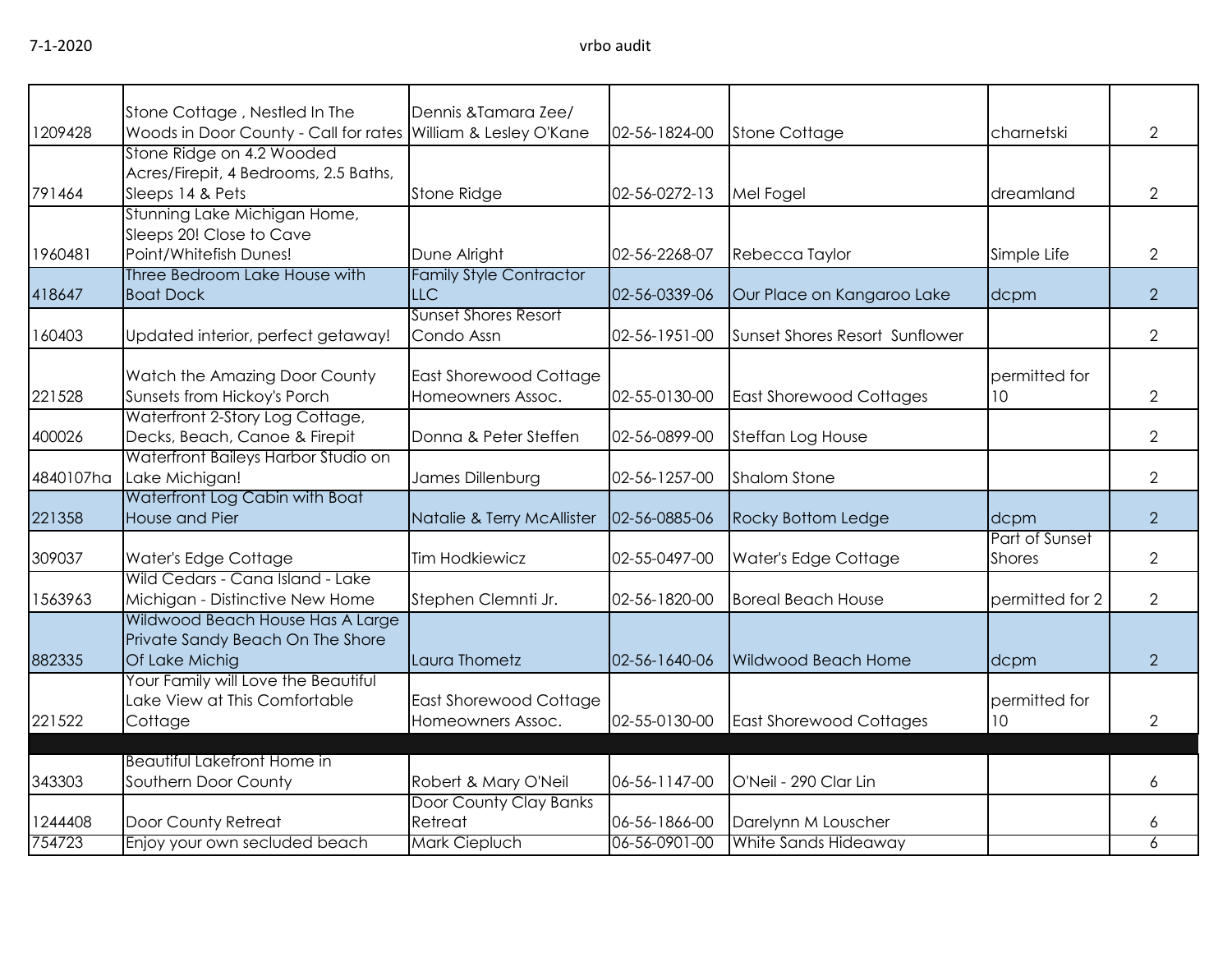|           | 2 Bedroom, 1 Bath Home Away From                | Jonathon Pesek - Pesek      |               |                                  |                 |                |
|-----------|-------------------------------------------------|-----------------------------|---------------|----------------------------------|-----------------|----------------|
| 1206658   | Home - Overlooks the lake                       | Realty                      | 08-53-1856-00 | Landmark Resort - Pesek          |                 | 8              |
| 1457421   | <b>Bay View Escape In Door County</b>           | <b>Zanky Properties LLC</b> | 08-53-2007-00 | Ladmark Zanky                    |                 | 8              |
|           | Blue Skies Bungalow at the                      |                             |               | Landmark Resort -Blue Skies      |                 |                |
| 1684505   | Landmark Resort!                                | Lucille and Todd Baker      | 08-53-2156-00 | Bungalow #4213                   | moving to 00    | 8              |
|           | <b>Breathtaking Water View Condo -</b>          |                             |               |                                  |                 |                |
| 751221    | Almost Everything New!                          | Michael & Leigh Dicks       | 08-53-1554-00 | Landmark Dick's Rental           |                 | 8              |
|           | COZY WOODVIEW! Landmark                         |                             |               |                                  |                 |                |
|           | Resort, EGG HARBOR - Updated,                   |                             |               | Landmark Resort - Door County    |                 |                |
| 1050857   | Cozy, 1 Bdrm Woodview C                         | <b>Brian Wiegand</b>        | 08-53-1688-00 | Getaweays                        | permitted for 4 | 8              |
|           | Door County Getaway @Landmark                   |                             |               | Landmark Resort #2230 & #2308 ·  |                 |                |
| 1696273   | Resort                                          | Michal & A. Monika Chiu     | 08-53-2031-00 | Chiu                             | permitted for 2 | 8              |
|           |                                                 |                             |               | Landmark Resort #2230 & #2308 -  |                 |                |
| 1629282   | Door County Happy Place                         | Michal & A. Monika Chiu     | 08-53-2031-00 | Chiu                             | permitted for2  | 8              |
|           |                                                 |                             |               |                                  |                 |                |
|           | Door County Paradise-2 Bedroom At               | Jerold and Jennifer         |               | Landmark Resort - Schuetz - Unit |                 |                |
| 1880751   | The Landmark Resort #2332                       | Schuetz                     | 08-53-2267-00 | 2332                             |                 | 8              |
| 1065393   | overlooking Green Bay                           | Matt Pidgeon                | 08-53-1754-00 | Landmark Pidgeon                 |                 | $\overline{8}$ |
|           |                                                 |                             |               |                                  |                 |                |
| 1737228   | Hotel Condo with Great Water Views Dennis Joyce |                             | 08-53-2231-00 | Landmark Resort - Joyce #2317    |                 | 8              |
|           |                                                 |                             |               | Landmark - Rudy - Units 1303,    |                 |                |
| 423455    | Landmark 2-BR King Beds, 2-Bath                 | Curtis Rudy                 | 08-53-1346-00 | 4218 and 2332                    | permitted for 2 | 8              |
|           | Landmark Resort, 2 bedroom, 1 bath              |                             |               |                                  |                 |                |
| 7083628ha | sleeps 6. Lowest rates.                         | Harry & Sharon Achino       | 08-53-1140-00 | Achino - Landmark                |                 | 8              |
|           |                                                 |                             |               | Landmark Resort - Nomad          |                 |                |
| 7521534ha | Light & Bright Bay View Retreat                 | Nomad Ventures LLC          | 08-53-1990-00 | Ventures LLC - #1110             | permitted for 3 | 8              |
|           | <b>Magnificent Water View Condo-</b>            |                             |               |                                  |                 |                |
| 843029    | Completely Remodeled!                           | Jeffrey Petsinger           | 08-53-1617-00 | Landmark Resort - Petsinger      |                 | 8              |
|           | Modern, newly updated condo in                  |                             |               |                                  |                 |                |
|           | scenic Egg Harbor! Heart of Door                | David and Carrie            |               | Landmark Resort - #3202-         |                 |                |
| 1183567   | County                                          | Counihan                    | 08-53-1783-00 | Counihan                         |                 | 8              |
|           | NEW! 'The Landmark' Resort Condo -              |                             |               | Landmark Resort -                |                 |                |
| 9264023ha | 1 Mi to Beach!                                  | Whitefishbayside llc        | 08-53-2224-00 | Whitfishbayside LLC - Unit 2224  |                 | 8              |
|           |                                                 | Mister Kaplan               |               |                                  |                 |                |
|           | NEW! Condo w/Resort Amenities,                  | Investments LLC - John      |               | Landmark Resort- Mister Kaplan   |                 |                |
|           | 9254419ha   1Mi to Beach + Golf                 | Jordan                      | 08-53-2212-00 | Invest Unit 1220                 | evolve          | 8              |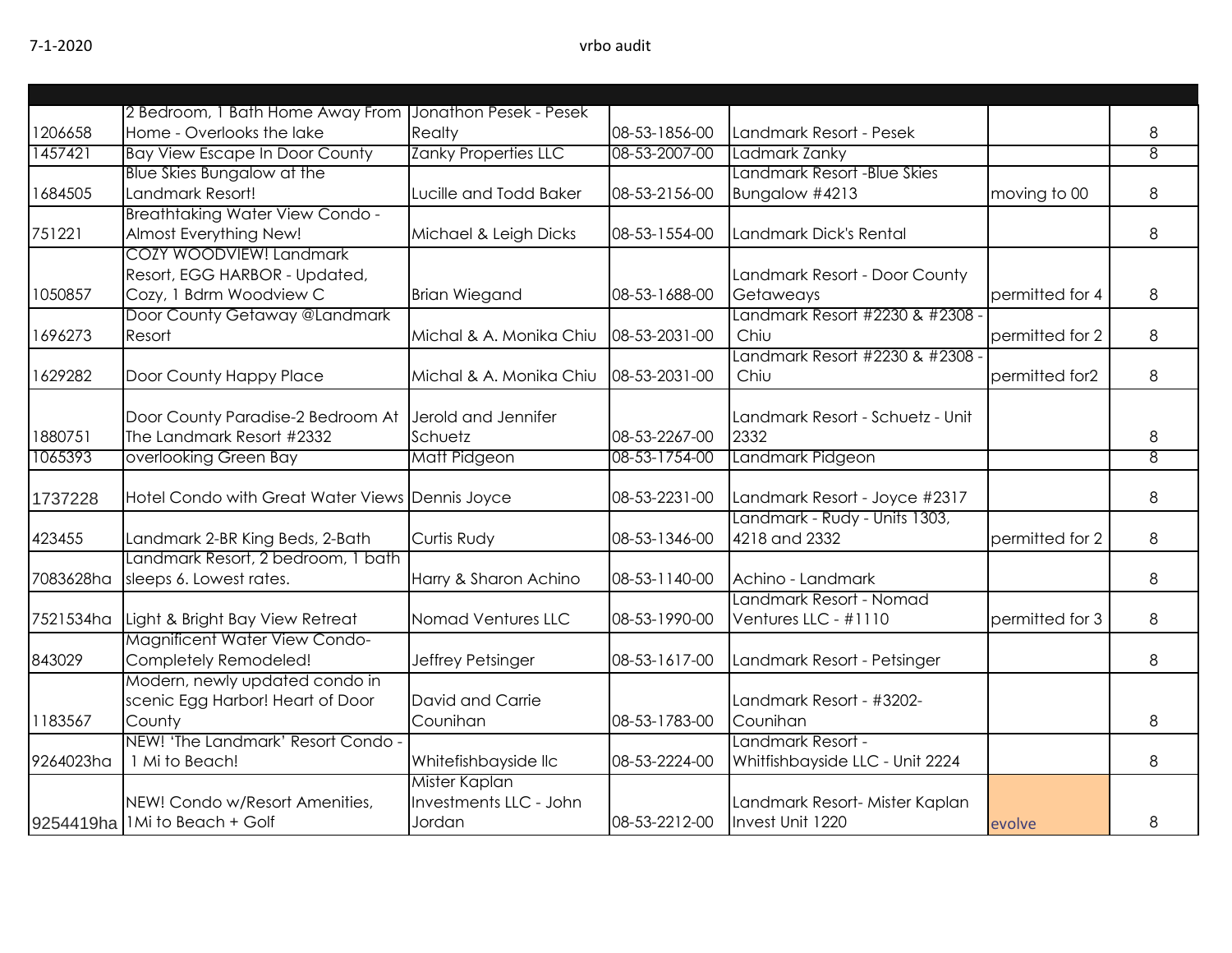|           | NEW! Landmark Resort Condo w/                                                  |                                                                             |               | Landmark Resort Good Faith                      |                 |   |
|-----------|--------------------------------------------------------------------------------|-----------------------------------------------------------------------------|---------------|-------------------------------------------------|-----------------|---|
| 7692101ha | <b>Spectacular Views!</b>                                                      | Good Faith Financial                                                        | 08-53-1970-00 | Financial Unit #2324                            | <b>Evolve</b>   | 8 |
| 7849217ha | Newly Updated Lake View Escape                                                 | Nomad Ventures LLC                                                          | 08-53-1990-00 | Landmark Resort - Nomad<br>Ventures LLC - #1110 | permitted for 3 | 8 |
| 809045    | OFFSEASON special Nov to mid-May<br>book 2 get 1; book 3 get 2.                | Landmark Resort- Callen                                                     | 08-53-1623-00 | John and Sue Callen                             |                 | 8 |
| 1281266   | Landmark Resort (Family-friendly<br>Condo)                                     | Mark Lorenzo                                                                | 08-53-1832-00 | Quaint Door County Haven-<br>Landmark Lorenzo   |                 | 8 |
| 1497704   | Seas the Bay in Egg Harbor - the<br>perfect summer getaway!<br>Landmark condo! | Michael White                                                               | 08-53-1834-07 | Landmark Resort - White - Unit<br>1102          | simple life     | 8 |
| 7849206ha | Serene Lake View Condo                                                         | Nomad Ventures LLC                                                          | 08-53-1990-00 | Landmark Resort - Nomad<br>Ventures LLC - #1110 | permitted for 3 | 8 |
| 1452844   | Spectacular Water View Condo, at<br>The Landmark Resort                        | Tod & Kathleen Kerscher                                                     | 08-53-2013-00 | Landmark Resort - Kerscher                      |                 | 8 |
| 513963    | Stunning waterview condo at the<br>Landmark Resort in Egg Harbor               | <b>Curtis &amp; Carrie Downes</b>                                           | 08-53-1344-00 | Landmark Downes #2207                           |                 | 8 |
| 476628    | Updated 1 bedroom king, book now<br>for winter fun in door county              | Michael Kostiuk                                                             | 08-53-0676-00 | Landmark Resort -MJK Rentals                    |                 | 8 |
| 1212725   | Wonderful place to relax for your<br>family in the heart of Door County        | Ditched LLC -Izabela<br><b>Ditchen Sims</b>                                 | 08-53-1822-00 | LandmarkDitched                                 |                 | 8 |
| 1646828   | 4 bedroom sunset views!                                                        | Brian & Krista Callaghan                                                    | 08-56-2056-06 | Chateau Sunset                                  | dcpm            | 8 |
| 1507889   | 5 bedroom waterfront home with<br>stunning views!                              | Aymee and David<br><b>Balison - Balison Joint</b><br><b>Revocable Trust</b> | 08-56-2034-06 | White Cliff Landing                             | dcpm            | 8 |
| 822530    | A newly renovated cottage on the<br>green bay waters                           | Daniel & Wanda Kupsco                                                       | 08-56-1566-06 | <b>Sunset Sanctuary</b>                         | dcpm            | 8 |
| 1958316   | home on the Bay. Egg Harbor<br>Location!                                       | Ricky & Susan Kwaterski                                                     | 08-56-0806-07 | <b>Ski Shore Retreat</b>                        | simple life     | 8 |
| 375676    | Amazing views from peaceful home<br>overlooking green bay close to<br>beach    | Tim & Mary Kelley                                                           | 08-56-0305-00 | <b>Kelley House</b>                             |                 | 8 |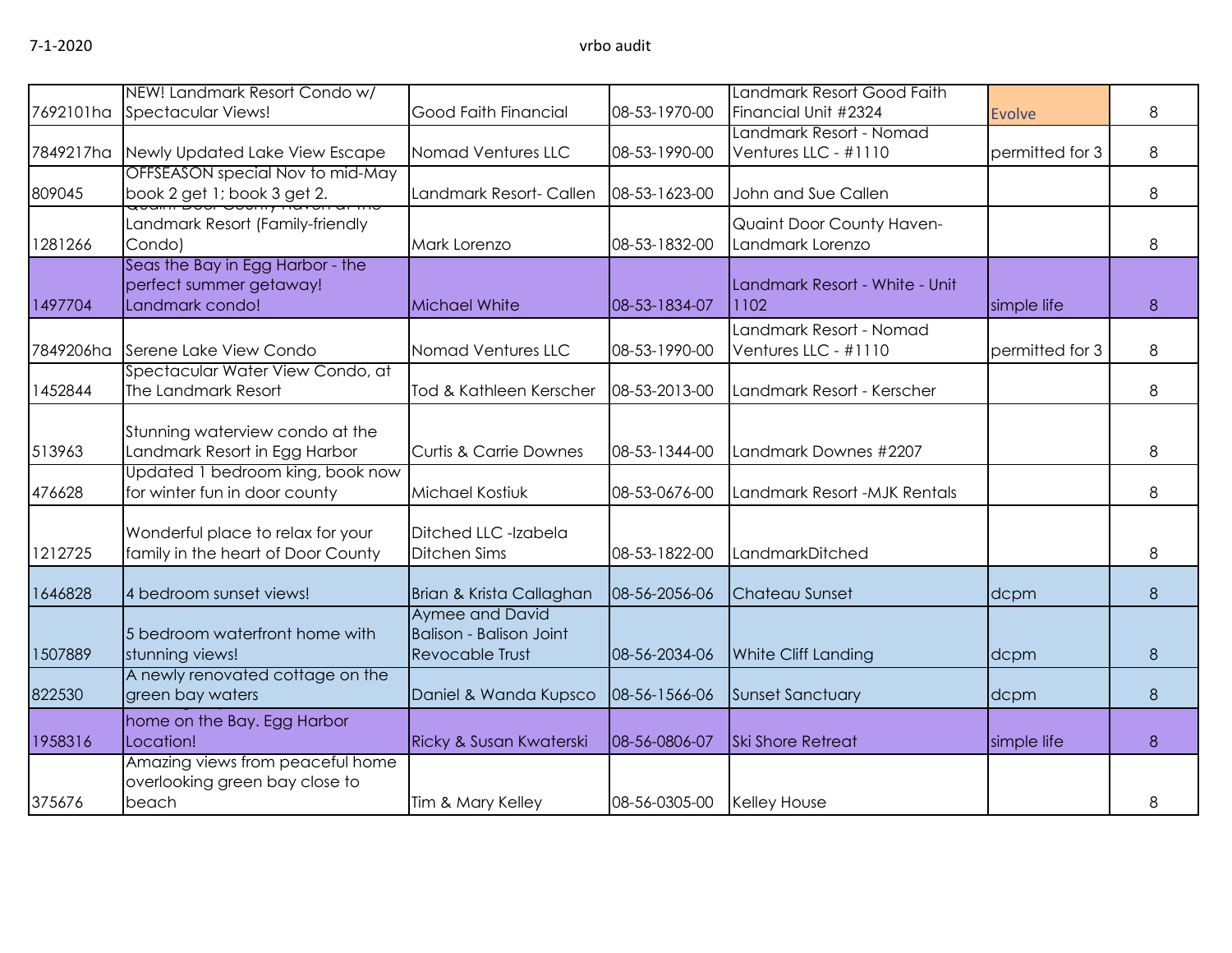|                  | Bayside Log Home Waterfront, WiFi,                             |                                       |               |                               |             |   |
|------------------|----------------------------------------------------------------|---------------------------------------|---------------|-------------------------------|-------------|---|
| 403451           | 3 bedrooms, Direct TV, Fire Pit                                | Laurel Key                            | 08-56-1037-07 | <b>Bayside Log Home</b>       | simple life | 8 |
|                  | <b>BRAND NEW CUSTOM BUILT HOME -</b>                           |                                       |               |                               |             |   |
| 1518746          | Egg Harbor Retreat                                             | John and Susie Plumb                  | 08-56-1895-00 | Secret Meadow                 |             | 8 |
|                  | Charming Door County Cabin on                                  |                                       |               |                               |             |   |
| 1454913          | the Bay!                                                       | <b>Jeff Garber</b>                    | 08-56-1396-07 | <b>Stones Throw</b>           | simple life | 8 |
| 1603674          | Close To It, Far From It                                       | Lane Samuelon                         | 08-56-2053-00 | Samuleson - 5707 Hyline Trail |             | 8 |
| 1276892          | Diamond in the Wooods                                          | <b>Elaine DeMarb</b>                  | 08-56-1860-00 | Diamond in the Woods          |             | 8 |
|                  | Door County Log Cabin - Egg                                    |                                       |               |                               |             |   |
|                  | Harbor on 40 Acres; July 4th week                              | <b>Blue Chair Capital, Mike</b>       |               |                               |             |   |
| 1214889          | still open!                                                    | and Becky Boyer                       | 08-56-1821-00 | <b>Boyer Log Home</b>         |             | 8 |
|                  |                                                                |                                       |               |                               |             |   |
|                  | Enjoy Waterfront Seclusion in Classic                          |                                       |               |                               |             |   |
| 1810674          | Cottage, sleeps 12 in 6 bedrooms                               | <b>Robert Cowles</b>                  | 08-56-1375-00 | Cherry Lodge                  |             | 8 |
|                  | Experience real Door County in                                 |                                       |               |                               |             |   |
|                  | waterfront, secluded classic                                   |                                       |               |                               |             |   |
| 1814709          | cottage-sleeps 12!                                             | <b>Robert Cowles</b>                  | 08-56-1376-00 | The Annex                     |             | 8 |
|                  |                                                                |                                       |               |                               |             |   |
| 7080871ha        | Gray Gull Cottage-Waterfront Home                              | Monument Point Lane LLP 08-55-0797-00 |               | <b>Grey Gull</b>              |             | 8 |
|                  | Immaculate 3 Bed / 2.5 Bath Hand-                              |                                       |               |                               |             |   |
|                  | Hewn Log Cabin in Wooded Setting                               |                                       |               |                               |             |   |
| 1024755          | of Egg Harbor                                                  | Patrick and Shari Hayes               | 08-56-1711-00 | Hazy Hideaway                 |             | 8 |
|                  | <b>JUST LISTED! Renovated Bay home</b>                         |                                       |               |                               |             |   |
|                  | w/200 feet of waterfront - 3.3 acres.                          |                                       |               |                               |             |   |
| 1453926          | Sleeps 10!                                                     | Kurt Schmelter                        | 08-56-2033-00 | Lulus Bayside                 |             | 8 |
|                  | NEW LISTING - Egg Harbor SUNSETS!                              |                                       |               |                               |             |   |
|                  | Idyllic Bay House, Peaceful, Views                             |                                       |               |                               |             |   |
| 1740861          | For Miles!                                                     | Becky and Mike Boyer                  | 08-56-2203-00 | <b>Boyer Bay House</b>        |             | 8 |
|                  | NEW LISTING! Go back in time to                                |                                       |               |                               |             |   |
|                  | Grandmas cottage! Quaint Door                                  |                                       |               |                               |             |   |
|                  | County Cabin with sunset views over                            |                                       |               |                               |             |   |
| 1454914          | the shores of Green Bay!<br>New Listing! Secluded Cabin in the | <b>Jeff Garber</b>                    | 08-56-1395-07 | <b>Stoney Shore</b>           | simple life | 8 |
|                  |                                                                |                                       |               |                               |             |   |
|                  | Woods, centrally located to Door                               |                                       | 08-56-2148-07 |                               |             | 8 |
| 1876974          | County attractions<br>NEW! 2BR Egg Harbor House on 2           | David and Lynn Zawojski               |               | Cabin in the Woods - Zawojski | simple life |   |
| 4647662ha Acres! |                                                                | Kerri Zergoski                        | 08-56-1768-00 |                               |             | 8 |
|                  |                                                                |                                       |               | Lodge 42                      |             |   |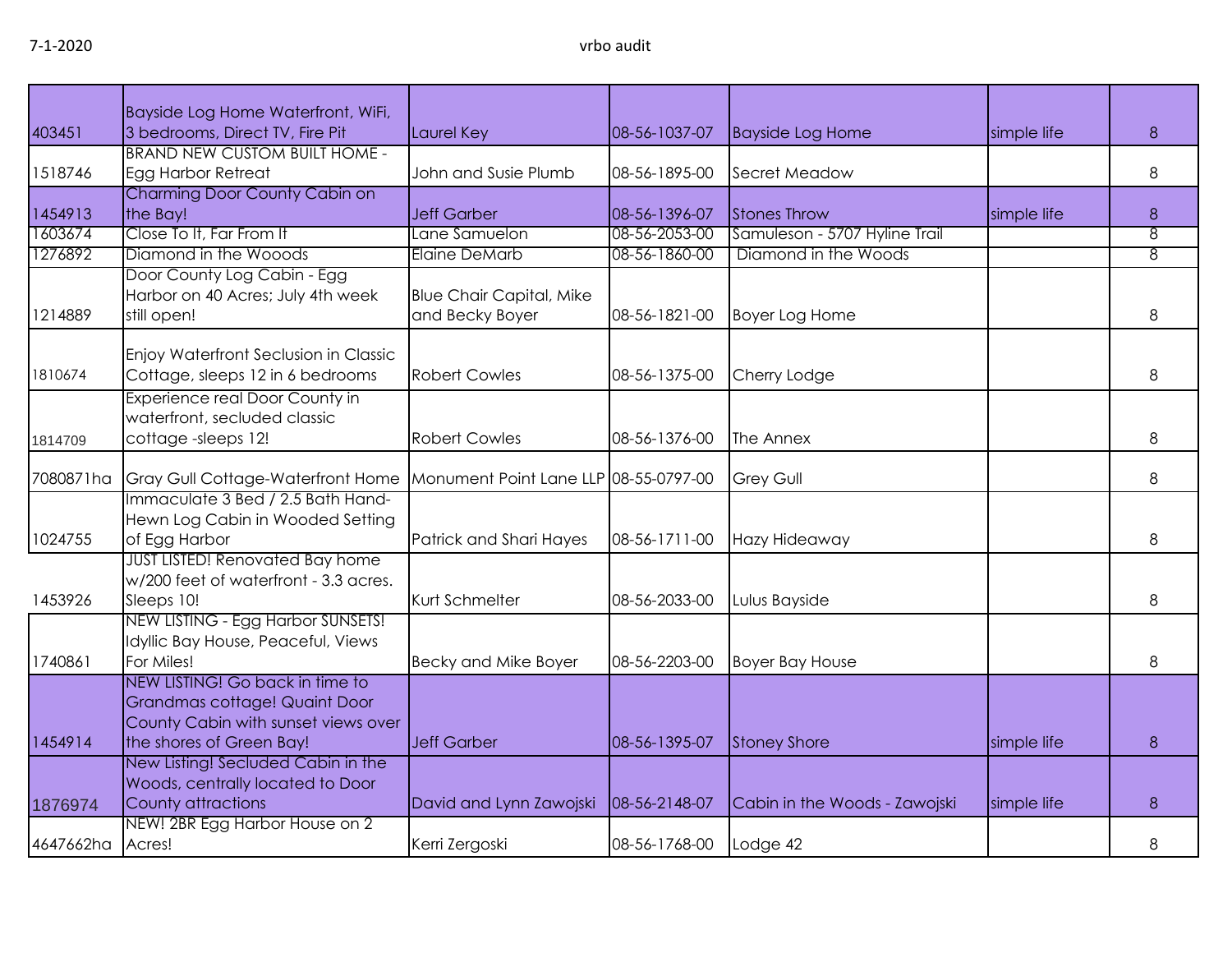|           | NEW! Be One Of The First to Stay In                               |                                      |               |                                             |      |   |
|-----------|-------------------------------------------------------------------|--------------------------------------|---------------|---------------------------------------------|------|---|
| 1891588   | This Magnificent Lakefront Home.                                  | Andrew & Brenda Werth                | 08-56-2246-00 | Sunny Side Up                               |      | 8 |
|           | Panorama Waterfront Guest House                                   |                                      |               |                                             |      |   |
| 57138     | North of Sturgeon Bay                                             | Margaret Koenen                      | 08-55-0155-00 | Koenens Panorama Guest House                |      | 8 |
|           | Perfect vacation house for friends                                |                                      |               | Perfect Vacation House for                  |      |   |
| 1863022   | and family getaway                                                | Cindy and Keith Renaud               | 08-56-2248-00 | Friends or Family - Renaud                  |      | 8 |
|           | Pet Friendly Private Cottage on 10                                | Applewood Cottage                    |               |                                             |      |   |
| 78867     | Acre Farm in Fish Creek                                           | Property Managment LLC 08-55-0093-00 |               | Applewood Cottage                           |      | 8 |
| 655760    | All The Fun!                                                      | <b>Butterfly House - Blosser</b>     | 08-56-1580-00 | <b>Robert Blosser</b>                       |      | 8 |
|           | Relax In Our Nostalgic Log Home                                   |                                      |               |                                             |      |   |
| 1001072   | (3BR/2ba)                                                         | <b>Patricia Culliton</b>             | 08-56-1715-00 | Green Apple Lodge                           |      | 8 |
|           | Stunning Door County Cabin in the                                 |                                      |               |                                             |      |   |
|           | Woods, Wi-Fi, firepit, fireplace, game                            |                                      |               |                                             |      |   |
| 230079    | room                                                              | Charles Ireland                      | 08-56-0925-00 | Hidden Bear Cabin                           |      | 8 |
|           | <b>SUNSETS ON THE BLUFF! NEW</b>                                  |                                      |               |                                             |      |   |
| 1319701   | CONSTRUCTION! WATERVIEW!                                          | Gail Bergman                         | 08-56-1874-00 | <b>Bluff Cottage Sunset LLC</b>             |      | 8 |
| 1445907   | The Cabin at Shady Grove                                          | Maureen Gribble                      | 08-56-1925-00 | <b>Shady Grove - Gribble</b>                |      | 8 |
|           |                                                                   |                                      |               |                                             |      |   |
|           | The Gull Cottage: New Construction,                               |                                      |               |                                             |      |   |
| 1115406   | Waterfront Home With Private Pier                                 | <b>Anne Neuhaus</b>                  | 08-56-1773-00 | <b>Gull Cottage</b>                         |      | 8 |
|           |                                                                   |                                      |               |                                             |      |   |
|           | The Honey Dew Log Lodge at Egg                                    | Kim Bell                             |               |                                             |      |   |
| 341406    | Harbor Door County Wisconsin<br>Unique Distinctive Cottage on the | Sara Steinharted/Jon                 | 08-56-0702-00 | The Honey Dew Lodge                         |      | 8 |
| 595501    | Shores of Green Bay                                               | Chapman                              | 08-56-1316-06 | Whitestone at the Water                     | dcpm | 8 |
|           |                                                                   | David Ohlson/ Charles                |               |                                             |      |   |
| 566840    | Views of Green Bay and Egg Harbor                                 | Chilcote                             | 08-56-0729-06 | <b>Ohlson Chateau2</b>                      | dcpm | 8 |
|           |                                                                   |                                      |               |                                             |      |   |
| 7045122ha | Villa Royer - Waterfront home                                     | Villa Royer                          | 08-56-1029-00 | <b>Barbara-Widder Lowry</b>                 |      | 8 |
|           |                                                                   |                                      |               | Cousins Cottage - Your key to               |      |   |
| 468335    | Your key to the door                                              | <b>Bryan Troutman</b>                | 08-56-1322-00 | the Door                                    |      | 8 |
|           |                                                                   |                                      |               |                                             |      |   |
|           | Best Waterview of Egg Harbor -                                    |                                      |               |                                             |      |   |
|           | <b>Beautiful, Fully Appointed Ground</b><br>Level Condo           |                                      |               |                                             |      |   |
| 515418    |                                                                   | JRCH, LLC                            |               | 09-53-1345-00 Eames Farm Condo - #M5 - JRCH |      | 9 |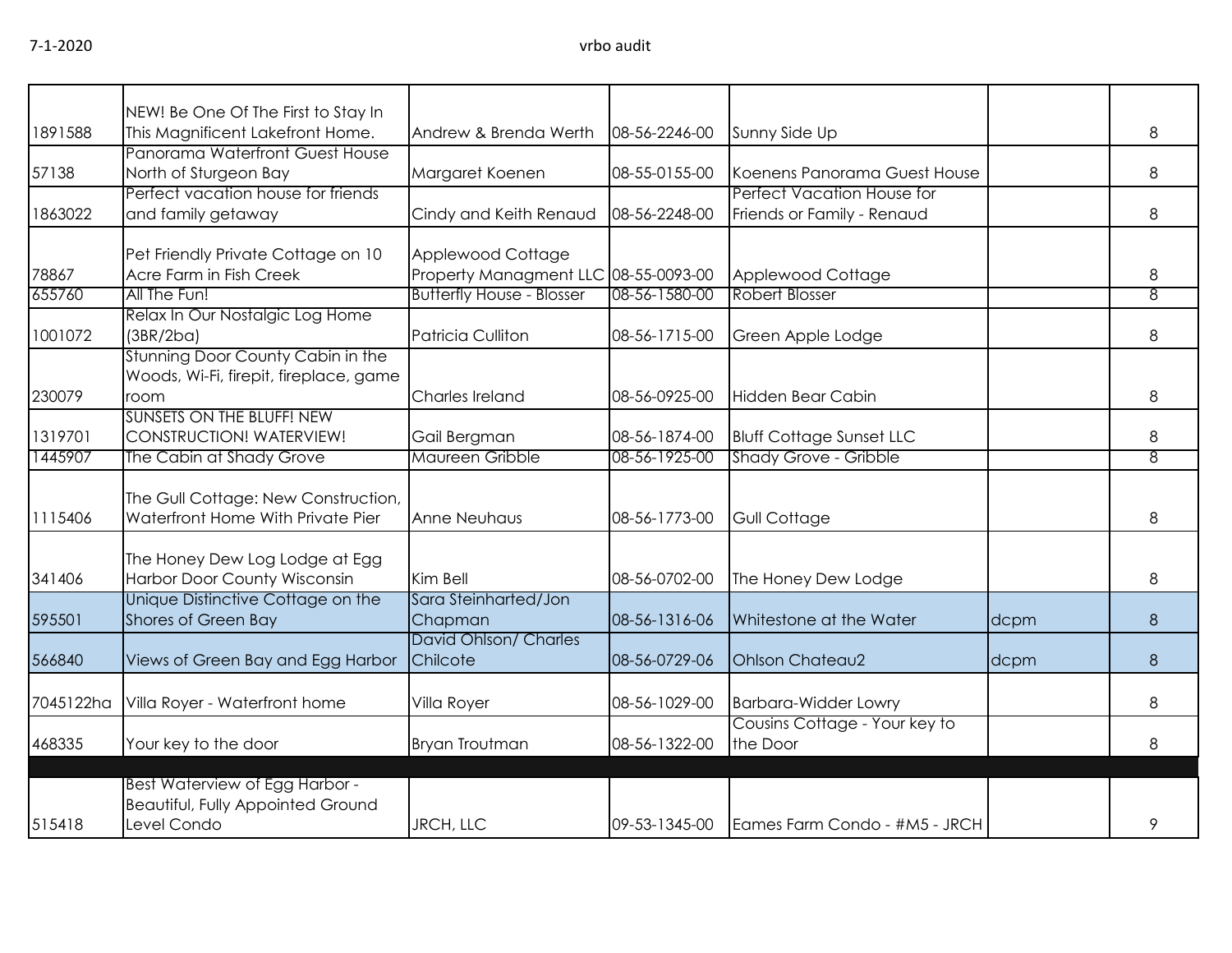|         | Newly furnished condo w/exquisite                                  |                                           |               |                                    |                 |   |
|---------|--------------------------------------------------------------------|-------------------------------------------|---------------|------------------------------------|-----------------|---|
|         | sunset/water view from balcony. Wifi                               |                                           |               |                                    |                 |   |
| 56038   | included.                                                          | Angie Vandenavond                         | 09-53-0640-00 | Ridgewood Condo 2-B                | permitted for 2 | 9 |
|         | Summer of 2018 rentals-\$1350 per                                  | Thomasan Christensen                      |               |                                    |                 |   |
| 309573  | week off season 140 per night                                      | Harnack                                   | 09-53-0498-00 | Eames Farm, #S-3 - Christensen     |                 | 9 |
| 429685  | Waterfront Town Home in Egg Harbor Arthur R. Derse                 |                                           | 09-53-1100-05 | Derse's White Cliff Condo - Unit 5 |                 | 9 |
|         | "YOUR PLACE" 3-bedroom, 2-bath                                     |                                           |               |                                    |                 |   |
|         | ranch style home in the village of                                 |                                           |               |                                    |                 |   |
| 705682  | Egg Harbor                                                         | <b>Joe Nimmer</b>                         | 09-56-1537-00 | <b>Your Place</b>                  |                 | 9 |
|         | 3 Bedroom, 2 Bath Ranch Home                                       |                                           |               |                                    |                 |   |
|         |                                                                    | <b>Shallows Resort</b>                    | 09-56-1453-00 | <b>Falun House</b>                 |                 | 9 |
| 647346  | With A Great Egg Harbor Location.<br>Breathtaking views of the bay |                                           |               |                                    |                 |   |
| 1357071 | walking distance to town!                                          | Massoud Maleki                            | 09-56-1086-06 | Scenic Home in Egg Harbor          | dcpm            | 9 |
|         |                                                                    | Karen Northrup -                          |               |                                    |                 |   |
| 1788763 | <b>Church Street House</b>                                         | <b>SWNKCN LLC</b>                         | 09-56-1881-16 | <b>Church Street House</b>         | dclighthouse    | 9 |
|         | Door County Retreat, Sunset Views,                                 | Mark and Elizabeth                        |               | Door County Retreat-Sunset         |                 |   |
| 1222367 | Egg Harbor                                                         | Sternig                                   | 09-56-2146-00 | Views- Egg Harbor                  |                 | 9 |
|         | Door County three bedroom                                          |                                           |               |                                    |                 |   |
| 449353  | vacation home                                                      | Shallows, Inc                             | 09-56-0361-00 | <b>Bluffside</b>                   |                 | 9 |
|         | Door County Waterfront Home with                                   |                                           |               |                                    |                 |   |
| 626232  | Private Beach                                                      | <b>RPO Holdings</b>                       | 09-56-1460-00 | <b>Mariner II</b>                  |                 | 9 |
| 881025  | Egg Harbor Log Cabin, Door County                                  | Karen Berndt                              | 09-56-1646-00 | Egg Harbor Log Cabin               |                 | 9 |
|         | Large Five Bedroom on the Water in                                 |                                           |               |                                    |                 |   |
| 672228  | Egg Harbor.                                                        | <b>Bertschinger Investments</b>           | 09-55-0317-00 | <b>Bertschinger Investments</b>    | permitted for 8 | 9 |
|         | Larsen Log Cabin in the beautiful                                  |                                           |               |                                    |                 |   |
| 427036  | Village of Egg Harbor                                              | Paul Larsen                               | 09-55-0381-00 | Larsen Log Cabin                   | permitted for 2 | 9 |
|         | Lighthouse Place is the perfect                                    |                                           |               |                                    |                 |   |
|         | place to enjoy Egg Harbor and all of                               |                                           |               |                                    |                 |   |
| 1341621 | Door County                                                        | <b>Claire Murphy</b>                      | 09-56-1830-16 | Lighthouse Place                   | dclighthouse    | 9 |
|         | Luxurious Door County Waterfront                                   |                                           |               |                                    |                 |   |
| 591007  | Home with Private Beach                                            |                                           |               | Mariner                            |                 | 9 |
|         | Modern Craftsman Home and Guest                                    | <b>RPO Holdings</b><br>Robert and Suzanne | 09-56-1417-00 |                                    |                 |   |
| 1503315 | Suite - Walk to Egg Harbor                                         | Esposito                                  | 09-56-1780-00 | Egg Harbor Hideaway - Esposito     | permitted for 2 | 9 |
|         | NEW on the VRBO Market 6/21/14,                                    |                                           |               |                                    |                 |   |
| 427037  | The Larsen House                                                   | Paul Larsen                               | 09-55-0381-00 | Larson Log Cabin                   |                 | 9 |
|         |                                                                    |                                           |               |                                    |                 |   |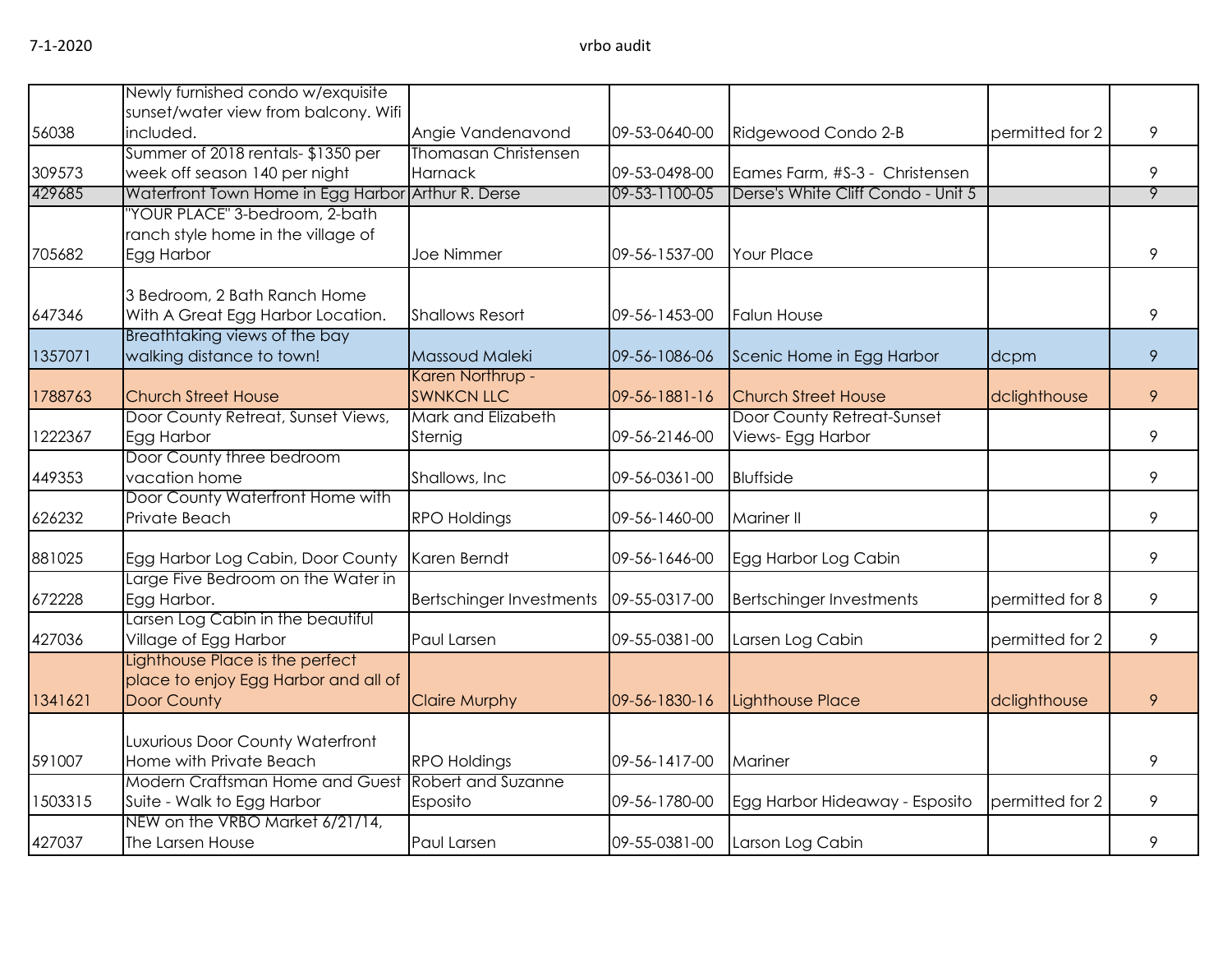|                    | Newly Remodeled Lake Home Steps                                                 |                                 |               |                                                      |                 |   |
|--------------------|---------------------------------------------------------------------------------|---------------------------------|---------------|------------------------------------------------------|-----------------|---|
|                    | From Water With Amazing Views &                                                 |                                 |               |                                                      |                 |   |
| 4916534ha Sunsets! |                                                                                 | <b>Trevor Farell</b>            | 09-56-1897-00 | Majestic Sunsets                                     |                 | 9 |
|                    | One Bedroom Cottage Near                                                        |                                 |               |                                                      |                 |   |
| 827152             | Central Egg Harbor                                                              | <b>Bertschinger Investments</b> | 09-55-0317-00 | <b>Bertschinger Investments</b>                      | permitted for 8 | 9 |
| 672229             | One Bedroom Cottage on the Water Bertschinger LLC                               |                                 | 09-55-0316-00 | <b>Bertschinger LLC</b>                              | permitted for 8 | 9 |
| 1221143            | Roomy Two Bedroom House Near<br>Central Egg Harbor                              | Bertschinger LLC                | 09-55-0316-00 | <b>Bertschinger LLC</b>                              | permitted for 8 | 9 |
| 562683             | Roomy Two Bedroom House Near<br>Egg Harbor Marina                               | <b>Bertschinger LLC</b>         | 09-55-0316-00 | <b>Bertschinger LLC</b>                              | permitted for 8 | 9 |
| 1221144            | Roomy Two Bedroom House Near<br>Egg Harbor Marina                               | <b>Bertschinger LLC</b>         | 09-55-0316-00 | <b>Bertschinger LLC</b>                              | permitted for 8 | 9 |
| 1005094            | Secluded, water front home on the<br>Bay in Egg Harbor                          | Julie Kowalkowski               | 09-56-1738-00 | Secluded Waterfront Home on<br>the Bay in Egg Harbor |                 | 9 |
|                    | Sleepy Hollow Cottage, the Perfect                                              |                                 |               |                                                      |                 |   |
| 571420             | Location                                                                        | Paula W Peterson                | 09-56-1349-00 | Sleepy Hollow Cottage - Peterson                     |                 | 9 |
| 452105             | Spacious four bedroom house near<br>Alpine Golf Course and Egg Harbor<br>beach. | <b>Bertschinger Investments</b> | 09-55-0317-00 | <b>Bertschinger Investments</b>                      | permitted for 8 | 9 |
|                    | Spacious four bedroom house near<br>Alpine Golf Course and Egg Harbor           |                                 |               |                                                      |                 |   |
| 1221145            | beach.                                                                          | <b>Bertschinger LLC</b>         | 09-55-0316-00 | <b>Bertschinger LLC</b>                              | permitted for 8 | 9 |
| 899706             | Spacious four bedroom house on<br>the bay of Green Bay.                         | Bertschinger LLC                | 09-55-0316-00 | <b>Bertschinger LLC</b>                              | permitted for 8 | 9 |
|                    | Steps from the water in Egg Harbor<br>with great views and incredible           |                                 |               |                                                      |                 |   |
| 4728373ha          | sunsets.                                                                        | Mary Zeller                     | 09-56-1882-00 | Point Beach House                                    |                 | 9 |
| 7081743ha          | The 5th Hole- On a 36 hole golf<br>course                                       | Kevin Murphy                    | 09-55-0753-00 | The Fifth Hole                                       |                 | 9 |
|                    | The Flats on Church Street - Door<br>County's Modern Vacation Rental            |                                 |               |                                                      |                 |   |
| 1535497            | #101                                                                            | Egg Bnb LLC                     | 09-56-2071-00 | Flats on Church Street                               | permitted for 4 | 9 |
|                    | The Flats on Church Street - Door<br>County's Modern Vacation Rental            |                                 |               |                                                      |                 |   |
| 1546893            | #102                                                                            | Egg Bnb LLC                     | 09-56-2071-00 | <b>Flats on Church Street</b>                        | permitted for 4 | 9 |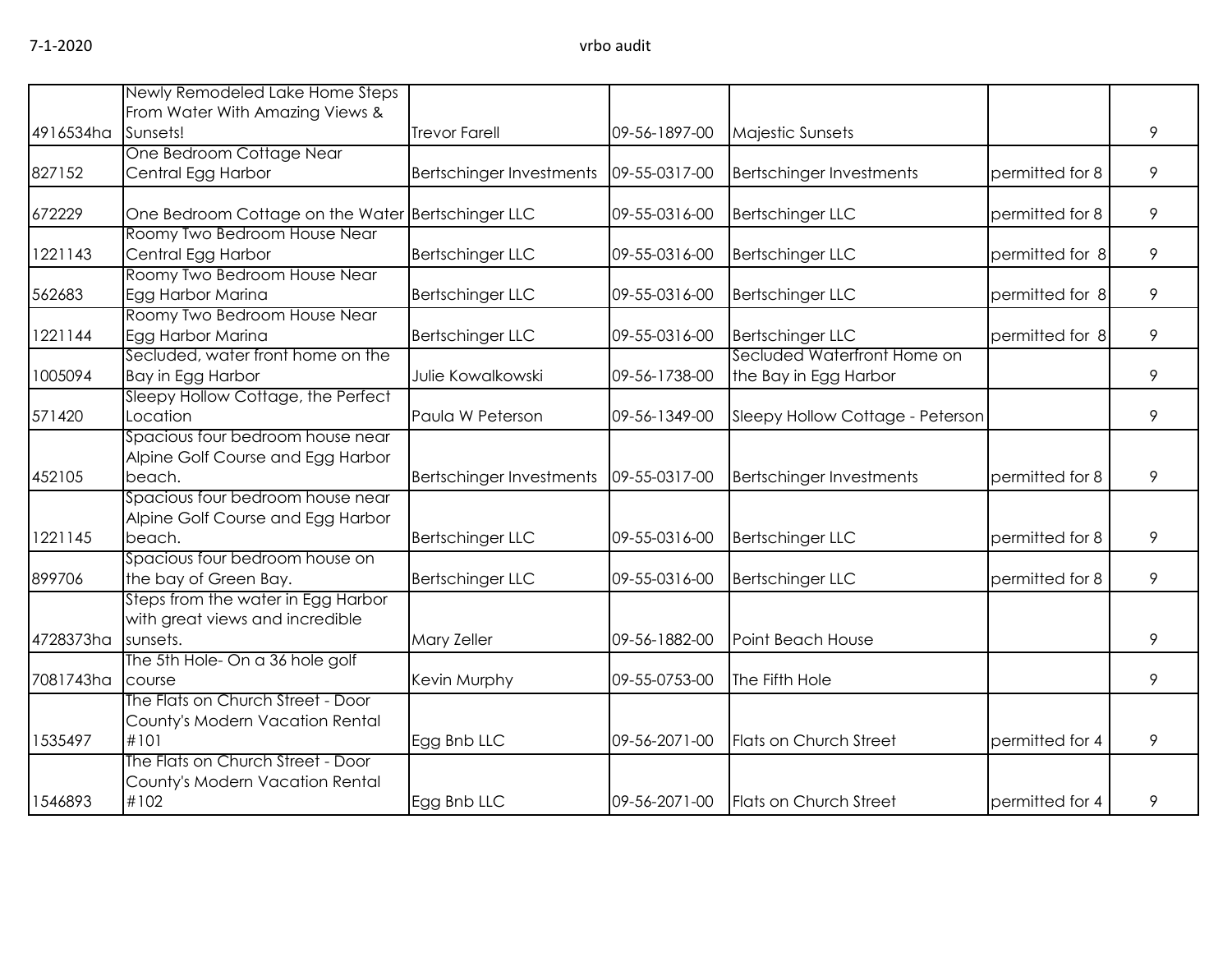|         | The Flats on Church Street - Door                                |                                        |               |                                 |                 |               |
|---------|------------------------------------------------------------------|----------------------------------------|---------------|---------------------------------|-----------------|---------------|
|         | County's Modern Vacation Rental<br>#103                          |                                        | 09-56-2071-00 |                                 |                 | 9             |
| 1565071 | The Flats on Church Street - Door                                | Egg Bnb LLC                            |               | Flats on Church Street          | permitted for 4 |               |
|         | County's Modern Vacation Rental                                  |                                        |               |                                 |                 |               |
| 1578249 | #104                                                             | Egg Bnb LLC                            | 09-56-2071-00 | Flats on Church Street          | bermitted for 4 | 9             |
|         | The Yellow House in Egg Harbor -                                 |                                        |               |                                 |                 |               |
|         | beautifully remodeled & ready for                                |                                        |               |                                 |                 |               |
| 570970  | you!                                                             | R Lynn & Sandi Rowe                    | 09-56-1404-00 | The Yellow House                |                 | 9             |
|         | Three bedroom cottage in Point                                   |                                        |               |                                 |                 |               |
| 827151  | Beach area of Egg Harbor                                         | <b>Bertschinger Investments</b>        | 09-55-0317-00 | <b>Bertschinger Investments</b> | permitted for 8 | 9             |
|         | Trillium Gap Cottage - Woodland                                  | Trillium Gap, LLC - Rick &             |               |                                 |                 |               |
| 401618  | Retreat - Walk to Beach                                          | Susie Julison                          | 09-56-1182-00 | Trillium Gap Cottage            |                 | 9             |
|         | Water Front Home With Spectacular                                |                                        |               |                                 |                 |               |
| 660427  | Sunset View!                                                     | Jan and Craig Bilgen                   | 09-55-0817-06 | On the Water Escape             | dcpm            | 9             |
|         | We offer "country-quiet" a short walk                            |                                        |               |                                 |                 |               |
|         | from the village center and town                                 |                                        |               |                                 |                 |               |
| 889272  | dock.                                                            | <b>Richard Woldt</b>                   | 09-55-0365-00 | <b>Woldts Intowm Farmette</b>   |                 | $\mathcal{P}$ |
|         | White Cliff Water Front Home, the                                |                                        |               |                                 |                 |               |
| 236719  | Finest in Door County!                                           | Michael & Dawn McCole 09-56-0894-06    |               | White Cliff Cottage             | dcpm            | 9             |
|         |                                                                  |                                        |               |                                 |                 |               |
|         | *New Listing* Adorable Pet Friendly                              |                                        |               |                                 | permitted for 2 |               |
| 1915341 | Cottage in the Heart of Ephraim!                                 | <b>Kim Cassidy</b>                     | 11-56-1574-07 | <b>Cassidys Cottages</b>        | SIMPLE LIFE     | 11            |
|         | *New Listing* Walk to Everything                                 |                                        |               |                                 | permitted for 2 |               |
| 1915340 | Ephraim has to Offer! Pet Friendly!                              | <b>Kim Cassidy</b>                     | 11-56-1574-07 | <b>Cassidys Cottages</b>        | - SIMPLE LIFE   | 11            |
|         |                                                                  | <b>Stuart Chomeau BTC</b>              |               |                                 | cedar court     |               |
| 471850  | 2 Bedroom Cottage<br>2BR / Harbor House Guest Cottage /          | <b>HOLDINGS II LLC</b>                 | 11-56-1295-00 | <b>Beach View Cottage</b>       | mgmt            | 11            |
| 982888  | <b>Water Access</b>                                              | <b>Elizabeth Frink</b>                 | 11-56-1383-00 | Harbor House & Guest Cottage    | permitted for 2 | 11            |
|         | 4 bedroom home on the water with                                 |                                        |               |                                 |                 |               |
| 1050003 | westerly views of sunset                                         | <b>Windsor McCutcheon</b>              | 11-56-1724-06 | Harbor View on Northshore       | dcpm            | 11            |
|         | Beautiful Private, Modern Home,                                  |                                        |               |                                 |                 |               |
| 555709  | Sleeps 12                                                        | Patricia Sexton                        | 11-56-1448-00 | Coral Hill Sexton               |                 | 11            |
|         |                                                                  |                                        |               |                                 |                 |               |
| 1025601 | Beautifully Appointed 4+ Bedroom,<br>Waterfront Home - Sleeps 12 |                                        |               |                                 |                 | 11            |
|         |                                                                  | Parks Edge Lakeshore LLC 11-55-0411-06 |               | Park's Edge Cottages            | dcpm            |               |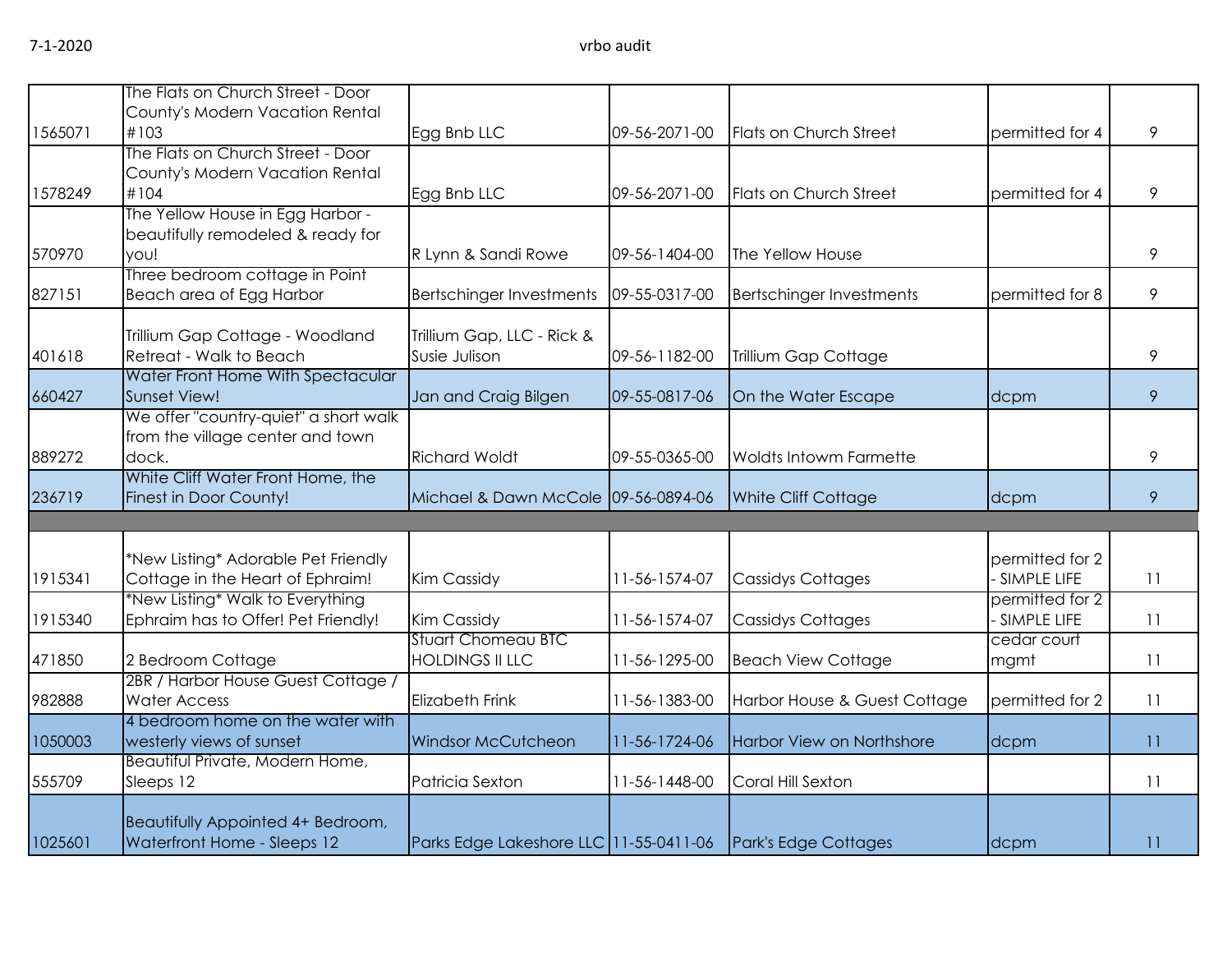|           | Cedar Glen, a fresh, ephraim                           |                                        |               |                             |                 |                 |
|-----------|--------------------------------------------------------|----------------------------------------|---------------|-----------------------------|-----------------|-----------------|
|           | cottage, one block from water and                      |                                        |               |                             |                 |                 |
| 185458    | sunset                                                 | John & Rachel Rothschild 11-55-0758-06 |               | <b>Cedar Glen</b>           | dcpm            | 11              |
|           | Comfy Remodeled House a mile                           |                                        |               |                             |                 |                 |
| 617107    | north of downtown Ephraim on Hwy<br>42. Great Location | Fran Richter                           | 11-56-1386-00 | <b>Tuckaway Cottage</b>     |                 | 11              |
|           |                                                        |                                        |               |                             |                 |                 |
|           | Door County Log Cabin in Ephraim,                      |                                        |               |                             |                 |                 |
| 249849    | #1 Small Town in Midwest                               | Steve & Susan Schroeder                | 11-56-1993-00 | Log Cabin Place             | permitted for 2 | 11              |
|           |                                                        |                                        |               |                             |                 |                 |
|           | Door County Log Cabin in Ephraim,                      |                                        |               |                             |                 |                 |
| 424825    | #1 Small Town in Midwest                               | Steve & Susan Schroeder                | 11-56-1993-00 | Log Cabin Place             | permitted for 2 | 11              |
| 442496    | Enjoy Door County at its finest!!                      | PKJ2 LLC - Jim Blair                   | 11-56-1373-00 | Evans Woods                 |                 | $\overline{11}$ |
|           | Enjoy Views Of Ephraim And Eagle                       |                                        |               |                             |                 |                 |
|           | Harbor While Sitting On The Porch Of                   |                                        |               |                             |                 |                 |
| 710960    | <b>Bayview</b>                                         | Parks Edge Lakeshore LLC 11-55-0411-06 |               | Park's Edge Cottages        | dcpm            | 11              |
| 677492    | Ephraim Home Away from Home                            | John Maher                             | 11-56-1528-00 | Ephraim Lodge               |                 | $\overline{11}$ |
|           | Ephraim Stone Cottage and                              |                                        |               |                             |                 |                 |
|           | Separate Back Cabin, Outstanding                       |                                        |               | Ephraim Stone Cottage and   |                 |                 |
| 1987380   | Location! New listing                                  | <b>Brad and Marnie Massey</b>          | 11-56-2300-00 | Cabin                       |                 | 11              |
|           | Ephraim Waterfront Cottage With                        |                                        |               |                             |                 |                 |
| 894251    | Private Dock On Green Bay                              | Jaco Mgmt                              | 11-56-1662-00 | The Shore - Schmeltz        |                 | 11              |
|           | Experience the feel of staying in a                    |                                        |               |                             |                 |                 |
|           | century old farm house with modern                     |                                        |               |                             |                 |                 |
| 1371859   | amenities                                              | Roy Elquist                            | 11-56-1069-06 | Townline - 9895 Townline Rd |                 | 11              |
|           |                                                        |                                        |               |                             |                 |                 |
| 485111    | <b>Experience True Door County Charm</b>               | <b>BD Thorp</b>                        | 11-56-0809-06 | Thorp                       | dcpm            | 11              |
| 349721    | Family getaway by the beach in<br>beautiful Ephraim    | Kathy & Glenn Pentler                  | 11-56-1119-00 | Larson Lane LLC             |                 | 11              |
|           | Family Retreat in Heart of Door                        |                                        |               |                             |                 |                 |
| 7339901ha | County - Norra Skogen                                  | Brian & Amanda Jenkins                 | 11-56-1407-00 | Norra Skogen                |                 | 11              |
|           | Historic - Waterfront - Family/Pet                     |                                        |               |                             |                 |                 |
| 307617    | Friendly                                               | Brad & Amy Russell                     | 11-56-1265-00 | <b>Arbor Cottage</b>        |                 | 11              |
|           | Homestead Rental, Relax in                             |                                        |               |                             |                 |                 |
|           | Ephraim. Convienent Home in                            | Glenn Gerdman & Diane                  |               |                             |                 |                 |
| 990768    | center of village.                                     | Jacobson                               | 11-56-1630-00 | Homestead Rental            |                 | 11              |
| 836338    | of Ephraim and Sister Ba                               | Goldman                                | 11-56-1258-06 | Coral Hill Cottage          | dcpm            | $\overline{11}$ |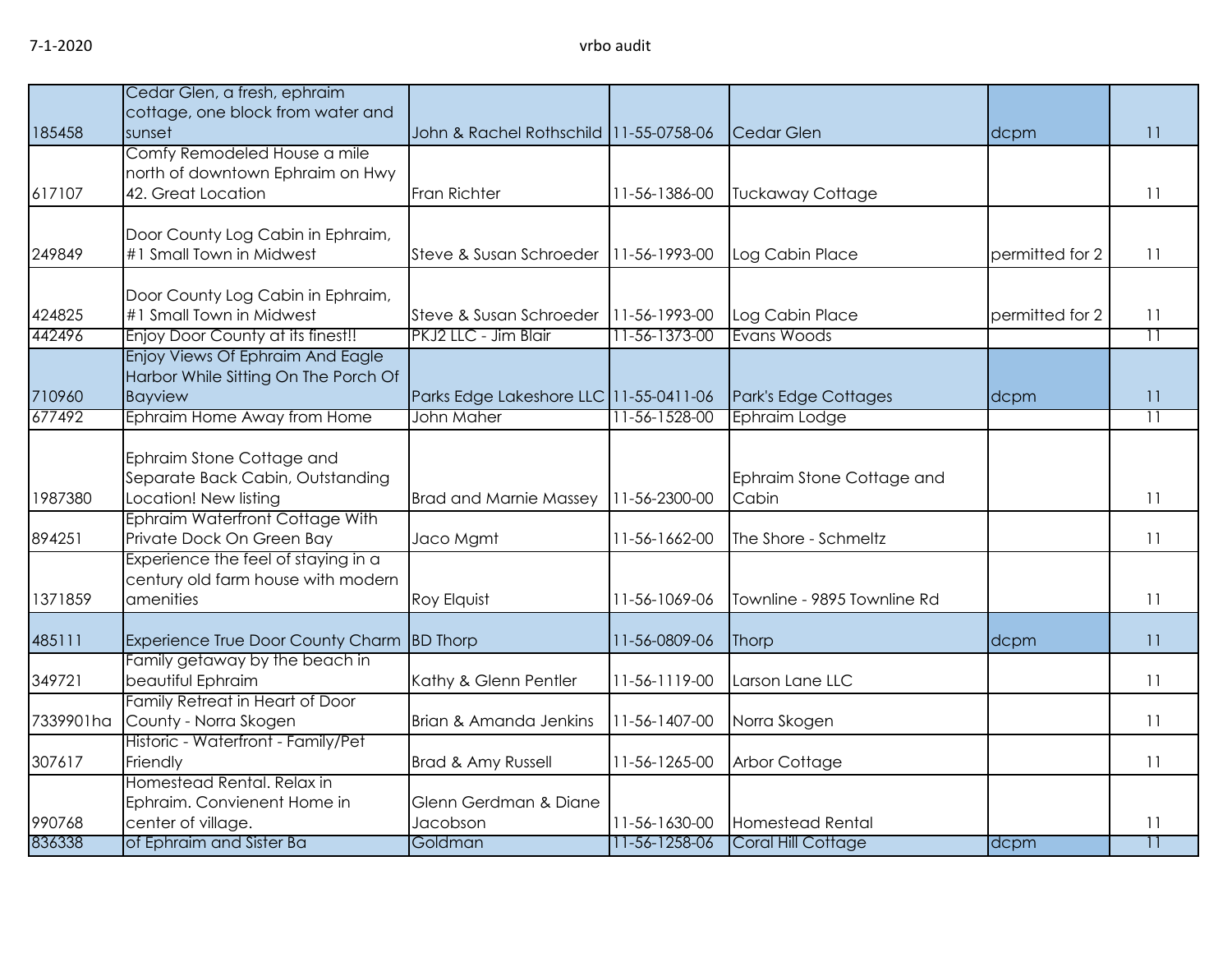| 177706    | Kulma Cottage in the Heart of<br>Ephraim, blocks away from beach                          | Gregg & Janice Kulma                    | 11-55-0279-06 | Kulma Cottages                           | dcpm-<br>permitted for 3  | 11 |
|-----------|-------------------------------------------------------------------------------------------|-----------------------------------------|---------------|------------------------------------------|---------------------------|----|
| 1323313   | Natures Window                                                                            | Bill and Heather Anderson 11-56-1958-00 |               | Natures Window                           |                           | 11 |
| 1844687   | New Listing! Spacious-Wooded<br>Lot-Family/Pet Friendly-Short Walk to<br>Eagle Harbor     | Tim and Kristine Nelson                 | 11-56-2254-22 | Norway Hus                               |                           | 11 |
| 1221684   | New Listing: Unequaled Door<br>County Harborview Location For<br><b>Family Or Couples</b> | Tim Christofferson                      | 11-56-1595-00 | <b>Heritage House</b>                    |                           | 11 |
| 1591624   | New New New WATER View View<br>View                                                       | Tim Christofferson                      | 11-56-1595-00 | Heritage House                           |                           | 11 |
| 7181525ha | NEW 'The Carriage House' Walk to<br>Peninsula St Park                                     | Deborah Eckert                          | 11-55-0680-00 | Park's Place Cottages                    | permitted for 5           | 11 |
| 7181473ha | NEW! 'Butternut Cottage' in Central<br>Door County!                                       | Deborah Eckert                          | 11-55-0680-00 | Park's Place Cottages                    | permitted for 5           | 11 |
| 7181482ha | NEW! 'Cherry Cottage' near<br>Peninsula State Park!                                       | Deborah Eckert                          | 11-55-0680-00 | Park's Place Cottages                    | permitted for 5           | 11 |
| 4712540ha | NEW! 3BR Ephraim House w/ Harbor<br>Views!                                                | Carol Corbet                            | 11-56-1806-00 | Harbor View Ephraim - Corbett            | permitted for 2<br>evolve | 11 |
| 7181476ha | NEW! Cozy Ephraim 'Cedar<br>Cottage' w/Private Deck!                                      | Deborah Eckert                          | 11-55-0680-00 | Park's Place Cottages                    | permitted for 5           | 11 |
| 9074890ha | NEW! Ephraim Home w/ Yard - Walk<br>to Lake Michigan!                                     | Carol Corbet                            | 11-56-1806-00 | Harbor View Ephraim - Corbett            | permitted for 2<br>evolve | 11 |
| 7181486ha | NEW! Updated Ephraim 'Pine<br>Cottage' w/Deck!                                            | Deborah Eckert                          | 11-55-0680-00 | Park's Place Cottages                    | permitted for 5           | 11 |
| 879597    | Newly Remodeled And Only Blocks<br>From Public Beach And Town!                            | Jennifer & Bjorn Larson                 | 11-56-1635-06 | Cedar Barn Rental                        | dcpm                      | 11 |
| 1427259   | Newly renovated in the heart of<br>Ephraim, one block from water!                         | Robert & Nicole Collins                 | 11-56-1708-06 | Ephraim Boat House, The                  | dcpm                      | 11 |
| 926758    | Nordic Hearth Cabin - Charming<br>and Historic Log Home                                   | Thomas & Donna Moretti                  | 11-56-1677-00 | Moretti - 10438 Water St                 |                           | 11 |
| 690840    | Pine Cone Cottage, Ideal Location!                                                        | Pam Mache                               | 11-56-1517-00 | Pine Cone Cottage                        |                           | 11 |
| 514956    | Private Sand Beach /5 Bedroom.<br>Harbor House & Guest Cottage                            | Randall & Elizabeth Frink               | 11-56-1383-00 | <b>Harbor House and Guest</b><br>Cottage | permitted for 2           | 11 |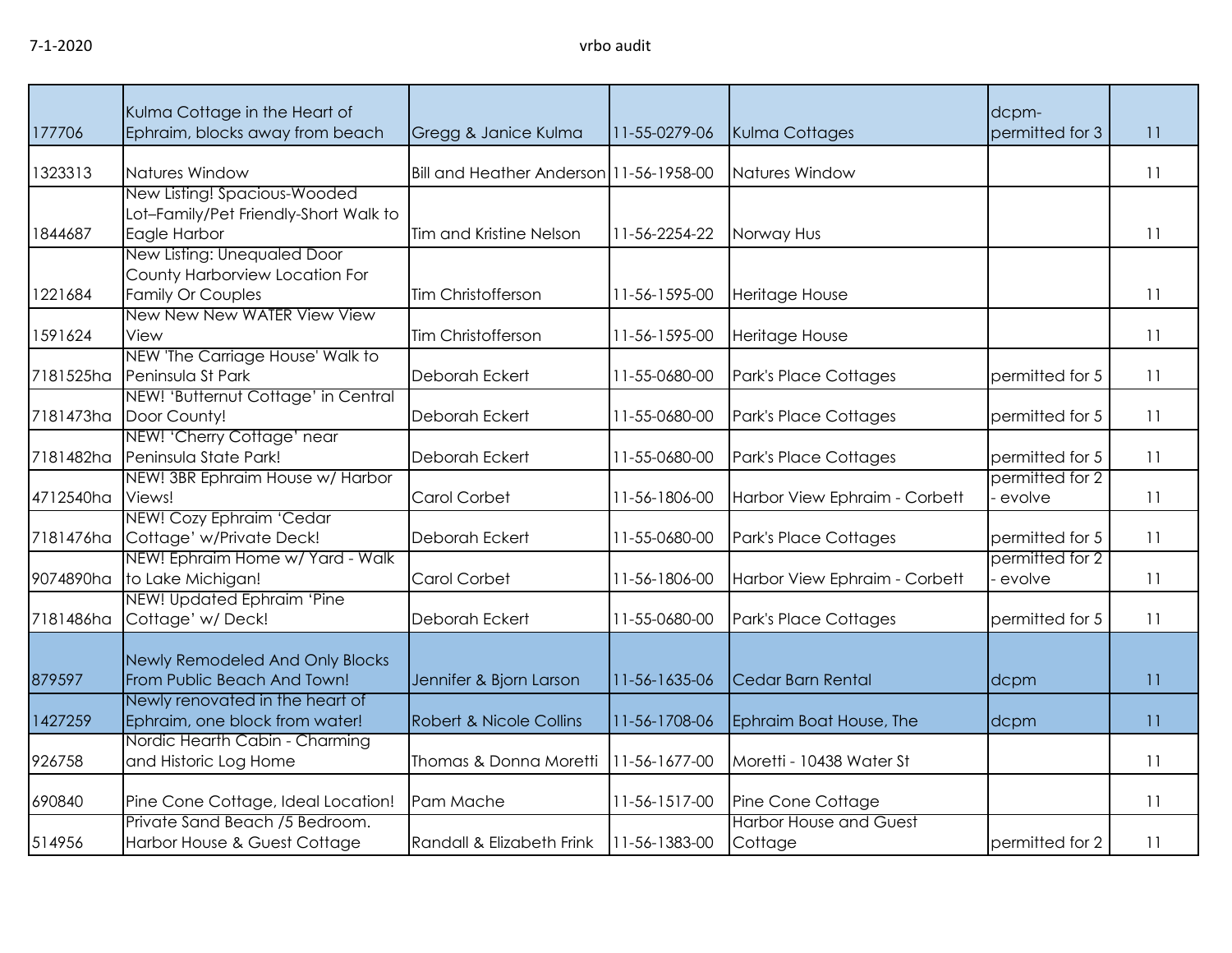|           | Private Waterfront Property in the                                    | Robert Beart/Beart                               |               |                                          |                 |    |
|-----------|-----------------------------------------------------------------------|--------------------------------------------------|---------------|------------------------------------------|-----------------|----|
| 502544    | Woods                                                                 | Family LLC                                       | 11-56-1072-00 | All American Green House                 |                 | 11 |
|           | Professionally decorated home in                                      |                                                  |               |                                          |                 |    |
| 882561    | Ephraim!                                                              | Daniel & Laurel Simons                           | 11-56-1656-00 | Elegant Home Ephraim                     |                 | 11 |
|           | Quaint and Quiet Cottage North of                                     |                                                  |               |                                          | permitted for   |    |
| 475131    | Ephraim, Just of HWY 42 Easy to Find                                  | <b>Frances Richter</b>                           | 11-56-1386-00 | <b>Tuckaway Cottage/RBs House</b>        | two units       | 11 |
|           | Spacious Home On 1.5 Acres                                            |                                                  |               |                                          |                 |    |
| 823896    | Overlooking The Bay In Ephraim                                        | Sandy Van Sickle                                 | 11-55-0057-00 | <b>Hobby Horse</b>                       |                 | 11 |
|           | The House at Green Gables -                                           |                                                  |               |                                          |                 |    |
| 1656219   | Nestled in the heart of Ephraim!                                      | Colin Welford                                    | 11-56-2133-00 | <b>Green Gables</b>                      | permitted for 2 | 11 |
|           | The House at Green Gables- a                                          |                                                  |               |                                          |                 |    |
|           | dream retreat in the heart of                                         |                                                  |               |                                          |                 |    |
| 1658362   | Ephraim!                                                              | Colin Welford                                    | 11-56-2133-00 | <b>Green Gables</b>                      | permitted for 2 | 11 |
| 1508507   | Unique rental in Ephraim! The<br><b>Rosemailing Cottage</b>           | Cathcart Holdings LLC -<br><b>Elliot Taillon</b> | 11-56-2028-00 | <b>Binkhaven The Rosemaling</b>          |                 | 11 |
|           | Waterfront Historic Home, Views,                                      |                                                  |               | Cottage - 9697 Maple Grove               |                 |    |
| 390442    | Private Beach, Walk to Town                                           | <b>Charles Falwell</b>                           | 11-56-1185-00 | Yeoman Cottage                           |                 | 11 |
|           |                                                                       |                                                  |               |                                          |                 |    |
|           | Stunning 3800 square penthouse                                        |                                                  |               |                                          |                 |    |
| 7453010ha | condo                                                                 | Little Sweden Condo Assc 12-51-0298-00           |               | Little Sweden Condominiums               |                 | 12 |
|           | 4190 Cottage Row Ct. - New                                            |                                                  |               |                                          |                 |    |
|           | Contruction Downtown Fish Creek -                                     |                                                  |               |                                          |                 |    |
| 1360182   | Walk Everywhere!                                                      | Kurt Doman et al                                 | 12-53-1981-00 | Cottage Row Court - Doman                |                 | 12 |
|           | Brook Point Luxurious 2 Bedroom 2                                     |                                                  |               |                                          |                 |    |
| 402228    | 1/2 Bath Home in Fish Creek                                           | SMC Door County, LLC                             | 12-53-0626-00 | Brook Point Condo #4- BRK4               |                 | 12 |
|           |                                                                       | Downtown Fish Creek                              |               | <b>Magnificent Memories - Stacey</b>     |                 |    |
| 4840082ha | Downtown Fish Creek with a view                                       | with a view - Berndt                             | 12-53-1855-00 | <b>Berndt</b>                            |                 | 12 |
|           | Excellent water view from this                                        |                                                  |               |                                          |                 |    |
|           | apartment in perfect Fish Creek                                       | Scott Schmitz & Karin                            |               |                                          |                 |    |
| 7542655ha | location                                                              | <b>Skare</b>                                     | 12-53-1764-00 | Fish Creek Beach House, The              |                 | 12 |
|           | Fish Creek Condo/Town Home at                                         |                                                  |               | Brook Point Condo - Unit 5 -             |                 |    |
| 946469    | <b>Brook Point, Door County</b>                                       | Karen Berndt                                     | 12-53-1681-00 | <b>Berndt</b>                            |                 | 12 |
|           | Fish Creek/Northhaven - Beautiful,<br>newly furnished 3 bed, 2.5 bath |                                                  |               |                                          |                 |    |
| 997926    | condo                                                                 | Nicholas M Peiffer                               |               | 12-53-1703-00 Northhaven Condo - Peiffer |                 | 12 |
|           |                                                                       |                                                  |               |                                          |                 |    |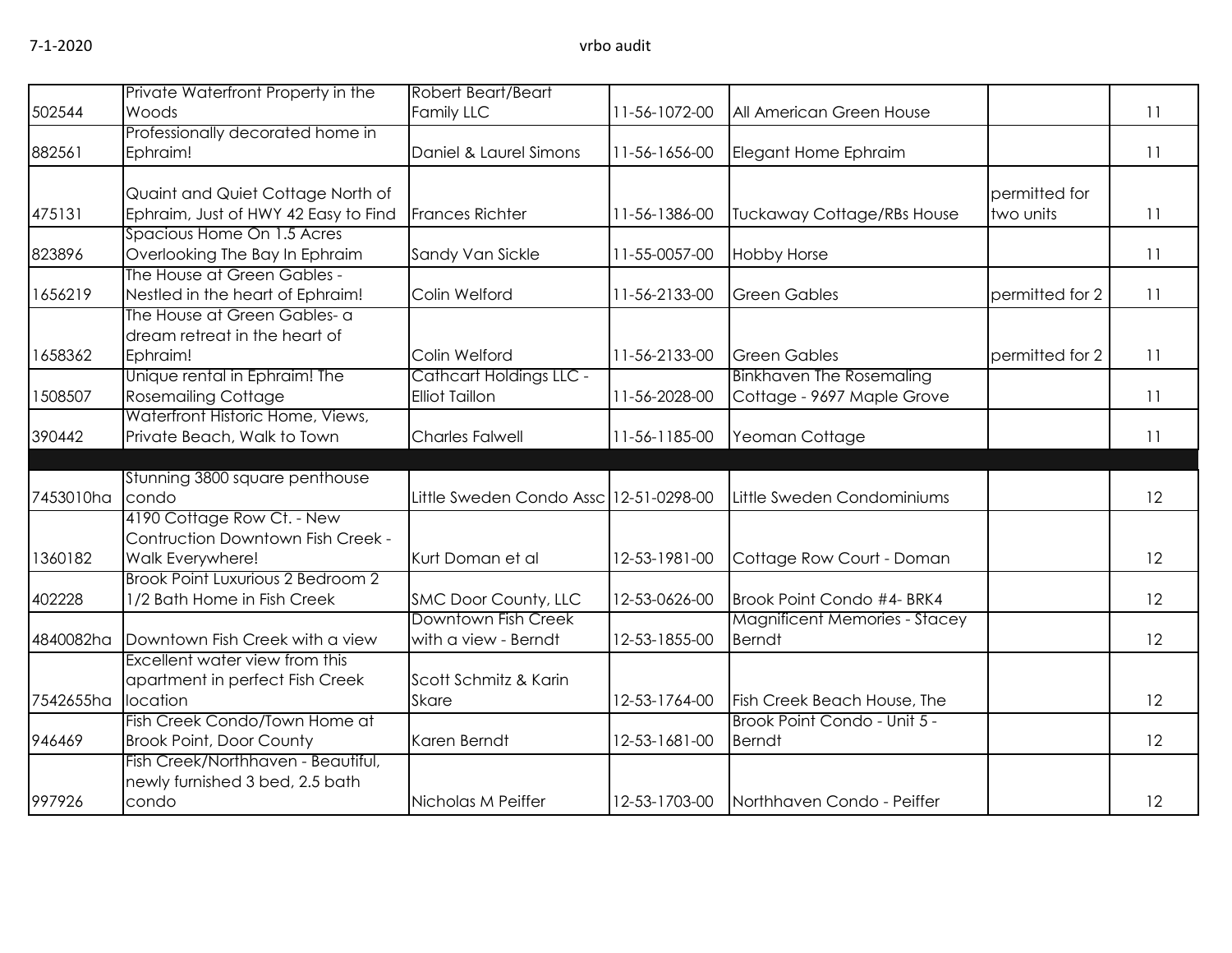|           | Fish Creek/Northhaven-3bd/2.5bt -                 |                                       |               |                                     |                 |                 |
|-----------|---------------------------------------------------|---------------------------------------|---------------|-------------------------------------|-----------------|-----------------|
|           | in/Outdr Pools! - Like New-Great                  |                                       |               | Door County Retreat -               |                 |                 |
| 710547    | Location-Wifi                                     | <b>Heather Paulis</b>                 | 12-53-1511-00 | Northhaven Unit 17006               |                 | 12              |
|           | Luxury Tri-Level Condo Downtown                   |                                       |               |                                     |                 |                 |
| 1151019   | <b>Fish Creek</b>                                 | Jon and Katie Glapa                   | 12-53-1791-00 | Luxury Tri-Level Fish Creek - Glapa |                 | 12              |
|           | New Listing in Fish Creek! Quiet                  |                                       |               |                                     |                 |                 |
|           | Family Friendly Getaway with                      |                                       |               | Quiet Family Friendly Getaway       |                 |                 |
| 1444754   | Access to It All!                                 | Leslie Vogel                          | 12-53-2070-00 | with Access to it all               |                 | 12              |
|           | New Listing! Cozy cottage for all                 |                                       |               |                                     |                 |                 |
| 1320444   | seasons at Peninsula Park.                        | Patricia Culliton                     | 12-53-1890-00 | Elegant Creekside Cottage           |                 | 12              |
|           | NEW!!! Spacious 3BR, 3 bath, 2                    |                                       |               |                                     |                 |                 |
|           | balconies on Main Street! Walkable                |                                       |               |                                     |                 |                 |
| 1564582   | to everything!<br>Northhaven - Great Family Value | <b>Bob and Laurie Zanotti</b>         | 12-53-2092-00 | Creekside Cove #3 Zanotti           |                 | 12              |
| 882273    | Retreat! Free WiFi                                | Carolyn Ahmad                         | 12-53-1643-00 | Northhaven Fountain View            |                 | 12              |
|           | Private 3 BR 3 Bath condo on the                  |                                       |               |                                     |                 |                 |
|           | Fish Creek, overlooking private                   | Peter C Diltz, Sole                   |               | Creekside Cove Unit 11 - RRRP       |                 |                 |
| 1080095   | harbor                                            | Member                                | 12-53-1712-00 | <b>LLC</b>                          |                 | 12              |
|           |                                                   | Amanda and Derek                      |               |                                     | cedar court     |                 |
| 1141807   | Quiet condo in heart of Fish Creek                | Rhodes                                | 12-53-2098-19 | Cedar Court Condo #17               | mgmt            | 12              |
|           | Walking distance to downtown Fish                 |                                       |               |                                     |                 |                 |
|           | Creek and Minutes From Peninsula                  |                                       |               |                                     |                 |                 |
| 920769    | State Park!                                       | Jack & Diane Holzman                  | 12-53-1687-00 | Top of the Hills Shops - Holzman    |                 | 12              |
|           | Walking distance to downtown Fish                 |                                       |               |                                     |                 |                 |
|           | Creek, DC Auditorium and Peninsula                | William and Kathleen                  |               |                                     |                 |                 |
| 1595723   | State Park.                                       | Kunst                                 | 12-53-2082-00 | Top of the Hill Shops - Kunst       |                 | 12              |
|           | Water view from Beach House! Walk                 | Fish Creek Beach House,               |               |                                     |                 |                 |
| 3010889ha | anywhere in town.                                 | The                                   | 12-53-1764-00 | Scott Schmitz & Karin Skare         | permitted for 3 | 12              |
|           | Waterview apartment in downtown                   |                                       |               |                                     |                 |                 |
| 7528189ha | Fish Creek, right across from the<br>town beach!  | Scott Schmitz & Karin                 | 12-53-1764-00 | Fish Creek Beach House, The         | permitted for 3 | 12              |
|           | Wonderful downtown Fish Creek                     | <b>Skare</b><br>Scott Schmitz & Karin |               |                                     |                 |                 |
| 7633541ha | townhome.                                         | <b>Skare</b>                          | 12-53-1764-00 | Fish Creek Beach House, The         | permitted for 3 | 12              |
| 469264    | Irish Hospitality In County Door!                 | Megan O'Meara                         | 12-54-0685-00 | O'Meara's Cottage Loft              |                 | $\overline{12}$ |
|           |                                                   |                                       |               |                                     |                 |                 |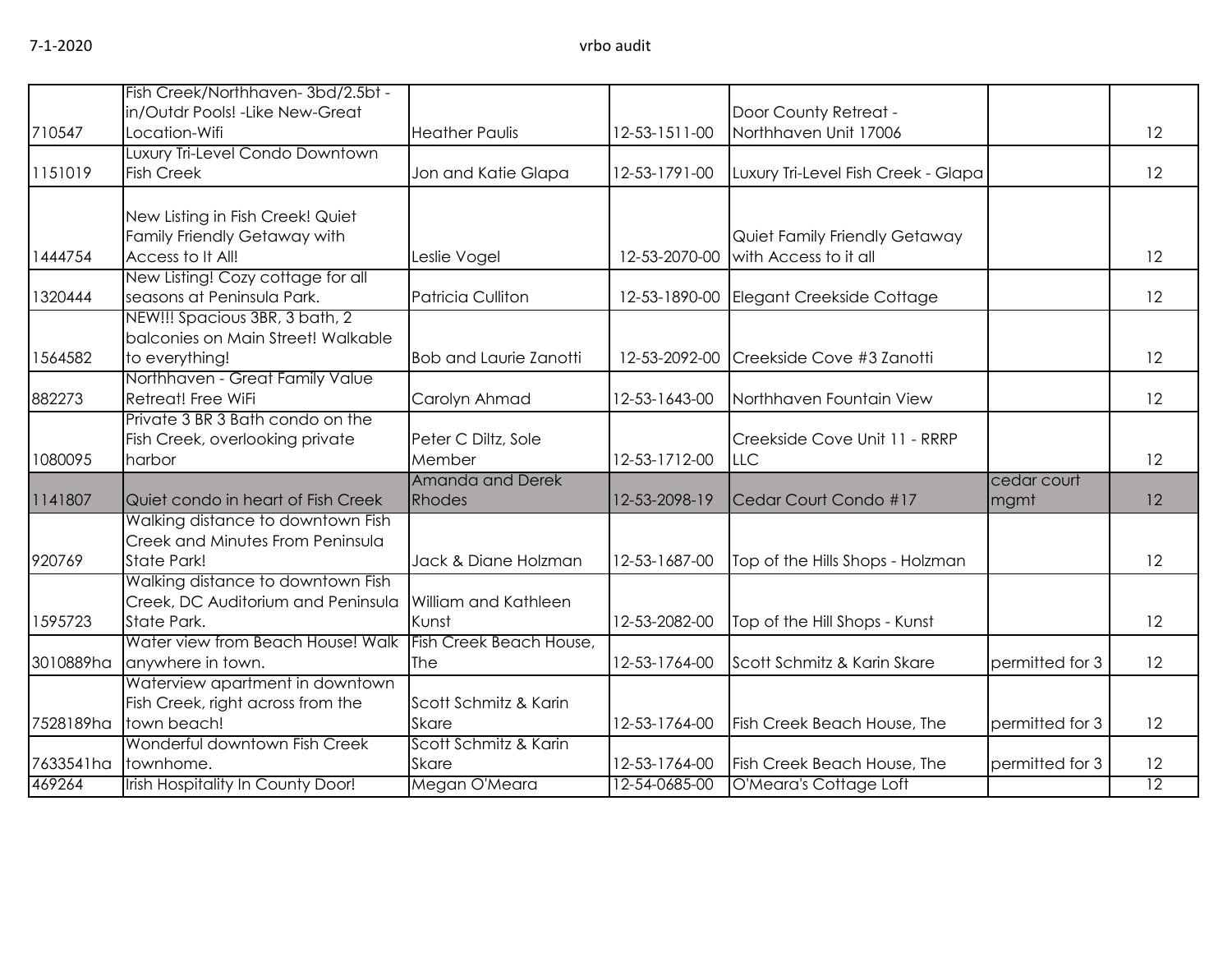| 7-1-2020<br>1060002<br>4961062ha<br>619373<br>1361191<br>144492<br>1351038 | vrbo audit                                                                             |                                          |               |                          |                          |    |  |  |
|----------------------------------------------------------------------------|----------------------------------------------------------------------------------------|------------------------------------------|---------------|--------------------------|--------------------------|----|--|--|
|                                                                            | Retro, Cozy Cottage - Peninsula St.<br>Park, Family/Pet Friendly - Open year<br>around |                                          |               |                          |                          |    |  |  |
|                                                                            |                                                                                        | <b>Brad Russell</b>                      | 12-56-1744-00 | Lille Cottage            |                          | 12 |  |  |
|                                                                            | 'Cliff Cottage' Door County Home -<br>Walk to Bay!                                     | Jennifer Ciesar                          | 12-56-1979-00 | Cliff Cottage LLC        | Evolve                   | 12 |  |  |
|                                                                            | 2 bedroom, Across from the YMCA                                                        | Troy and Carolee Lasecki   12-56-1450-00 |               | The Treeport             | permitted for 3<br>units | 12 |  |  |
|                                                                            | 4188 Cottage Row Ct. - Beautiful<br>New Construction Condo                             |                                          |               |                          |                          |    |  |  |
|                                                                            | Downtown Fish Creek                                                                    | Kurt Doman et al                         | 12-56-0898-00 | Cottage Row Bluff House  | permitted for 2          | 12 |  |  |
|                                                                            | A deluxe vacation rental home in<br>fish creek area open all year                      | Leon Hasenjager                          | 12-56-0588-00 | Hasenjagers Country Home |                          | 12 |  |  |
|                                                                            | A Truly Luxurious Door County Retreat Carraig Cottages LLC                             |                                          | 12-56-1277-00 | Carruag Nua              |                          | 12 |  |  |
| 453464                                                                     | As seen in Door County Magazine!<br>Private, Family Friendly, Sat TV, WIFI             | Todd and Lisa Mion                       | 12-56-1261-00 | <b>Five Birches</b>      |                          | 12 |  |  |
|                                                                            | IBay View Lodge - Log Home                                                             | IBay Breeze Resort Deb                   |               |                          |                          |    |  |  |

| 1351038 | A Truly Luxurious Door County Retreat Carraig Cottages LLC                          |                                        | 12-56-1277-00 | Carruag Nua                                     | 12                |
|---------|-------------------------------------------------------------------------------------|----------------------------------------|---------------|-------------------------------------------------|-------------------|
| 453464  | As seen in Door County Magazine!<br>Private, Family Friendly, Sat TV, WIFI          | Todd and Lisa Mion                     | 12-56-1261-00 | <b>Five Birches</b>                             | $12 \overline{ }$ |
| 431472  | Bay View Lodge - Log Home<br>Overlooking Harbor                                     | <b>Bay Breeze Resort Deb</b><br>Krause | 12-56-0476-00 | <b>Bayview Lodge</b>                            | 12                |
| 1292282 | Breathtaking View! Private High End<br>Home Secluded on the Bluff in Fish<br>Creek! | <b>Charles Paschke</b>                 | 12-56-1894-00 | Island View Vacation Home -<br>8750 Island View | 12                |
| 182426  | Cedarwood, Rent 3 Nights & Get<br>One Night Free through June 1                     | Carla Marr                             | 12-55-0778-00 | Cedarwood Marr                                  | 12                |
| 1987844 | Centrally Located DoCo Oasis                                                        | <b>Troy Tauber</b>                     | 12-56-2077-00 | <b>Centrally Located Fish Creek</b><br>Cottage  | 12                |
| 1262366 | Charming Cape Cod in Fish Creek                                                     | Deb Eckert                             | 12-56-0679-00 | <b>Eckert Vacation Home Cape</b><br>House       | 12                |
| 118184  | Country Chalet, Sleeps 6 Adults,<br><b>Book Your Mid-week Getaway!!</b>             | Dennis & Marla Sunstrom                | 12-55-0830-00 | Country Chalet                                  | 12                |
| 1669804 | Country Farm House - Fish Creek                                                     | Roger and Jeni Ripley                  | 12-56-2164-00 | Gibraltar Road Farm House                       | 12                |
| 396135  | Cozy Cabin in the Woods: Between<br>Fish Creek and Ephraim-- Perfect<br>location!   | Michelle and Kurt Van<br>Thiel         | 12-56-1206-00 | Cozy Cabin in the Woods                         | 12                |

 $12$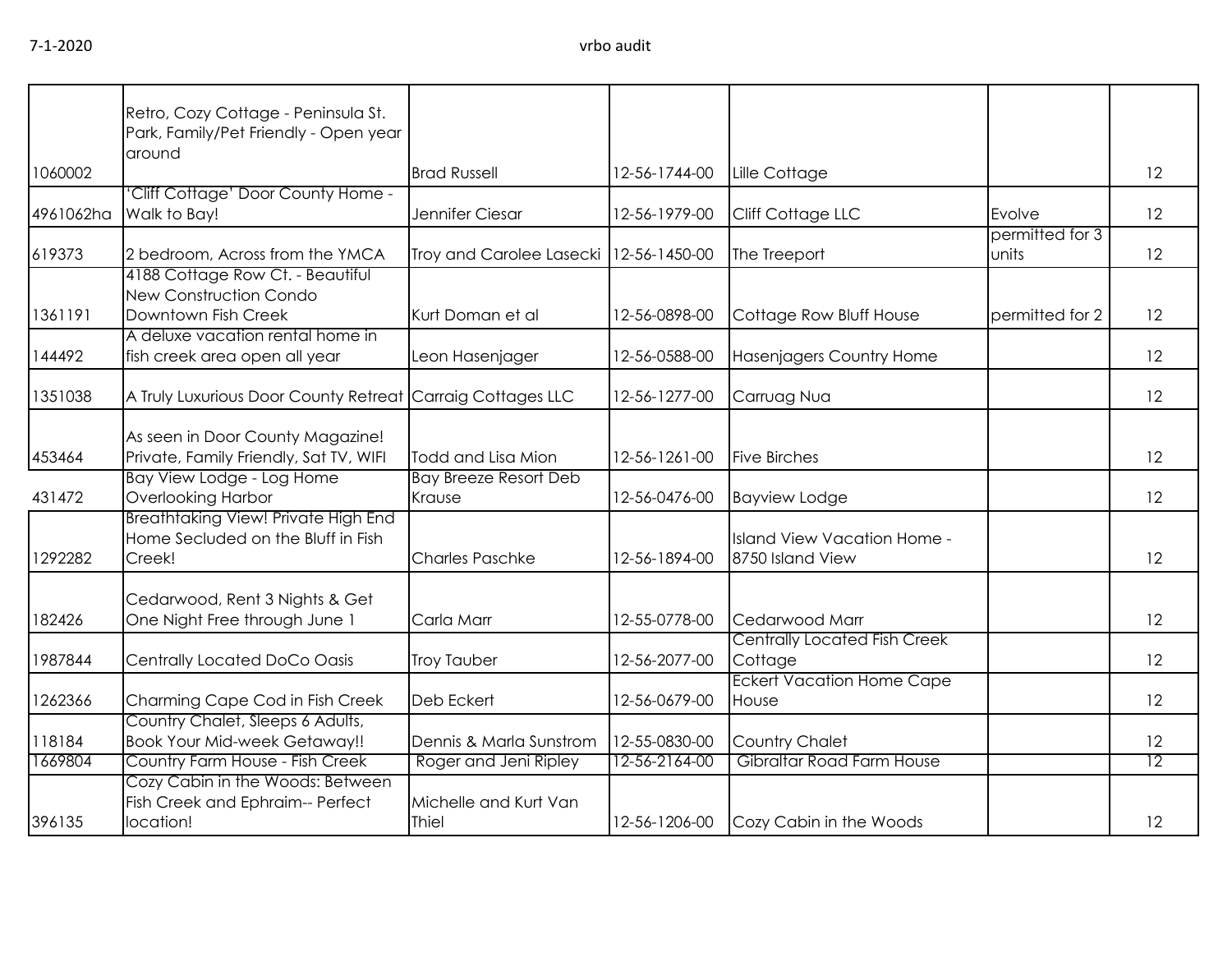| 642394    | Cozy, Comfortable, Quiet Cottage<br>in Fish Creek               | Pam Olafsson/Beth<br>Collins             | 12-56-1275-00 | Little Spring Cottage              |                 | 12 |
|-----------|-----------------------------------------------------------------|------------------------------------------|---------------|------------------------------------|-----------------|----|
|           |                                                                 |                                          |               |                                    |                 |    |
|           | Cozy, Tranquil Home Minutes Away                                |                                          |               |                                    |                 |    |
| 1508518   | from the Heart of Fish Creek                                    | Paul and Tricia Kaye                     | 12-56-2054-00 | Kayes Hideaway                     |                 | 12 |
|           | <b>DOOR COUNTY HOME RETREAT IN</b>                              | Steven and Lisa                          |               |                                    |                 |    |
| 976203    | <b>FISH CREEK</b>                                               | Pachonphai                               | 12-56-1692-00 | DC Home - Pachonphai               |                 | 12 |
| 1351075   | Exceptional Home in Tranquil Door<br>County Setting             | <b>Carraig Cottages LLC</b>              | 12-56-1276-00 | <b>Carriag Dale</b>                |                 | 12 |
|           | Family Friendly Cabin With Modern                               |                                          |               |                                    |                 |    |
|           | Kitchen, Working Fireplace, Wrap                                |                                          |               |                                    |                 |    |
| 896105    | Around Porch!                                                   | Eric Simonson                            | 12-56-1572-00 | <b>DC</b> Thunder                  |                 | 12 |
|           | Family-Friendly Fish Creek 'Cape                                | <b>Eckert Vacation Home</b>              |               |                                    | duplicate       |    |
| 7181479ha | House' w/Yard                                                   | Cape House                               | 12-56-0679-00 | Deb Eckert                         | listing evolve  | 12 |
|           |                                                                 |                                          |               |                                    |                 |    |
|           | <b>FANTASTIC WATER VIEWS, Newly</b>                             |                                          |               |                                    |                 |    |
| 1497755   | Renovated, Secluded, Pet-Friendly                               | Jennifer Ninivaggi                       | 12-56-1748-00 | Casita Vistas                      |                 | 12 |
| 813262    | Fish Creek- Gibraltar Rd.- Near YMCA Roger & Jeni Ripley        |                                          | 12-56-1618-00 | Gibraltar Road Ripley              |                 | 12 |
| 503056    | Fish Creek- Near Peninsula State Park Rick Ripley               |                                          | 12-56-1114-00 | Ripley - 3802 & 3806 Gibraltar Rd  | permitted for 2 | 12 |
|           | Fish Creek, 4 Bed, Near Ymca/                                   |                                          |               |                                    |                 |    |
| 347567    | Peninsula State Park.                                           | <b>Ripley Properties, LLC</b>            | 12-56-1114-00 | Ripley - 3802 & 3806 Gibraltar Rd  | permitted for 2 | 12 |
| 42183     | Gingerbread Cottage - Forest<br>Setting - Available Winter Too! | Daryle Capelle                           | 12-56-1266-00 | Gingerbread Cottage                |                 | 12 |
|           | <b>Great Family Vacation Spot! Across</b>                       |                                          |               |                                    |                 |    |
|           | from Fish Creek Beach. Sept/Oct                                 | Marlin Volz Jr.-Karen Volz               |               |                                    |                 |    |
| 385243    | Available!                                                      | Campbell                                 | 12-56-0321-00 | Louisvilla                         |                 | 12 |
|           |                                                                 |                                          |               |                                    |                 |    |
|           | Great Location! Close to downtown                               |                                          |               |                                    | permitted for 3 |    |
| 602669    | Fish Creek and Peninsula State Park                             | Troy and Carolee Lasecki   12-56-1450-00 |               | The Treeport                       | units           | 12 |
| 1328037   | Guest Bedroom at the Quarry House                               | Mitchel & Mary Heinrichs                 | 12-56-0805-00 | Quarry House                       | permitted for 2 | 12 |
|           | Heart of Fish Creek!- Newer                                     |                                          |               |                                    |                 |    |
|           | Construction - 4BR, 4.5BA Condo-                                |                                          |               |                                    |                 |    |
| 257802    | Sleeps 8-10                                                     | Doman                                    | 12-56-0898-00 | <b>Bluffs at Cottage Row Court</b> |                 | 12 |
|           | Historic Cabin on the Juddville                                 | <b>Door County Retreats</b>              |               | Door County Retreats LLC -         |                 |    |
| 1906185   | Riviera                                                         | LLC - Peggy Reineck                      | 12-56-2251-00 | Reineck                            |                 | 12 |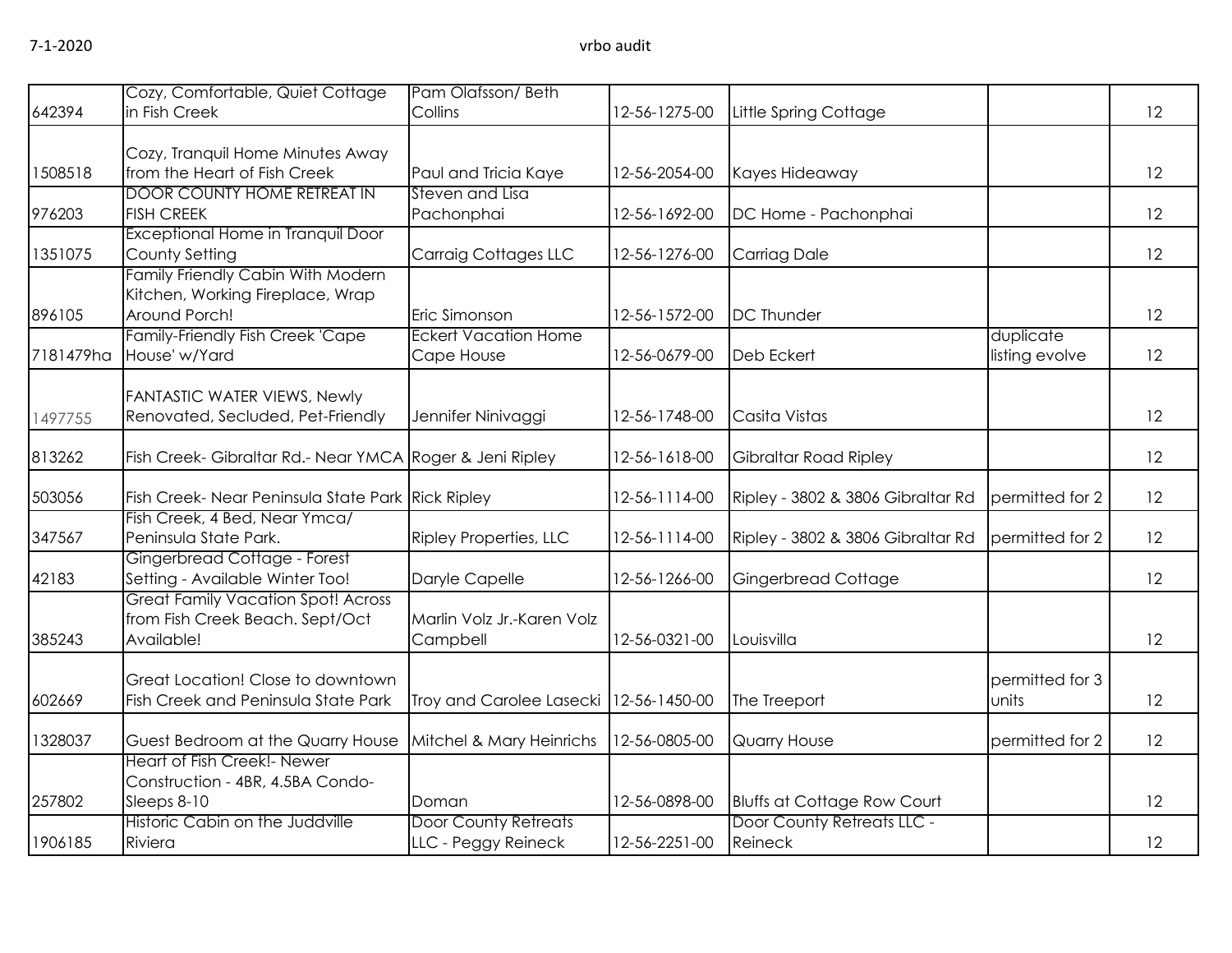|           | Home on 5 acres just 1 mile from                 |                         |               |                                |                 |                 |
|-----------|--------------------------------------------------|-------------------------|---------------|--------------------------------|-----------------|-----------------|
| 614537    | town                                             | Paul & Amy Devine       | 12-56-1439-06 | <b>Gibraltar House</b>         | dcpm            | 12              |
|           | In town, on the water, dock, sleeps              |                         |               |                                |                 |                 |
| 1671663   | 12, brand new construction!                      | <b>Wickman LLC</b>      | 12-56-2142-06 | <b>Fish Creek Beach House</b>  | dcpm            | 12              |
| 833837    | the town of Fish Creek                           | <b>Greg Lawler</b>      | 12-56-1573-00 | Lawler Guest House Blue        |                 | $\overline{12}$ |
|           | Lawler Guest House - Green - within              |                         |               |                                |                 |                 |
|           | walking distance of everything in                |                         |               |                                |                 |                 |
| 1868302   | <b>Fish Creek</b>                                | <b>Greg Lawler</b>      | 12-56-2218-00 | Lawler Guest House Green       |                 | 12              |
|           | Located on the northside of town,                |                         |               |                                |                 |                 |
| 1680472   | walking distance to beach,<br>shopping and more! | <b>Brett Lecy</b>       | 12-56-2147-06 | <b>Fish Creek Central Home</b> |                 | 12              |
| 426335    | Log Retreat At Fish Creek                        | <b>Bill Anderson</b>    | 12-56-1225-06 | Log Retreat at Fish Creek      | dcpm<br>dcpm    | $\overline{12}$ |
|           |                                                  |                         |               |                                |                 |                 |
|           | Modernized Classic Log Home Close                |                         |               |                                |                 |                 |
| 348054    | to Shopping and Sunset Walks                     | James Graham            | 12-56-1294-00 | Modern Classic Log Home        |                 | 12              |
|           | New Construction - 2 Story - 4                   | DCLife LLC - Pamela     |               |                                |                 |                 |
| 1216466   | bedroom, 3.5 bath                                | Hoppe                   | 12-56-1840-00 | <b>DCLife LLC</b>              |                 | 12              |
|           | New home sleeps 10 downtown Fish                 |                         |               |                                |                 |                 |
| 1671773   | Creek!                                           | <b>Wickman LLC</b>      | 12-56-2141-06 | The Road House                 | dcpm            | 12              |
|           | NEW home. GREAT location across                  |                         |               |                                |                 |                 |
|           | from YMCA. Can accommodate                       |                         |               |                                | permitted for 3 |                 |
| 1127055   | LARGE groups                                     | The Treeport            | 12-56-1450-00 | Troy and Carolee Lasecki       | units           | 12              |
|           | NEW LISTING! Manistique Stone                    |                         |               |                                |                 |                 |
|           | Cottage - Lovely retreat in Fish                 |                         |               |                                |                 |                 |
| 1898332   | Creek next to Peninsula State Park               | Ryan and Karilyn Dayton | 12-56-1743-07 | Manistique Stone Cottage       | Simple Life     | 12              |
|           | NEW! Custom 3BR Home 3 Min from                  |                         |               |                                |                 |                 |
| 4841776ha | <b>Fish Creek Harbor</b>                         | <b>Bluff Barn</b>       | 12-56-1858-00 | <b>Beth and Karen Ciesar</b>   |                 | 12              |
|           | NEW-GREAT LOCATION-SLEEPS 14-                    |                         |               |                                |                 |                 |
| 4713533ha | <b>INDOOR &amp; OUTDOOR POOLS</b>                | <b>Park House</b>       | 12-56-1801-00 | <b>PDW Rentals LLC</b>         |                 | 12              |
|           | Newly renovated farmhouse in Fish                |                         |               |                                |                 |                 |
| 7680927ha | Creek!                                           | JJ JETTS LLC            | 12-56-2078-00 | Triangle Farmhouse             |                 | 12              |
|           | Nicely located Near Fish Creek,                  | Klems Investment        |               |                                |                 |                 |
|           | Ranch home, 4 bedroom, 2 bath.                   | Properties LLC - Mary   |               | Klems Investments - Klimczyk   |                 |                 |
| 1444826   | NEW OWNERSHIP.                                   | Klimczyk                | 12-56-2027-00 | 8580 STH 42                    |                 | 12              |
| 365869    | PEACE AND TRANQUILITY SETTING IN<br>THE WOODS    |                         |               |                                |                 | 12              |
|           |                                                  | Allen & Emelie Franke   | 12-55-0021-00 | High Ridge Chalet              | Charnetski      |                 |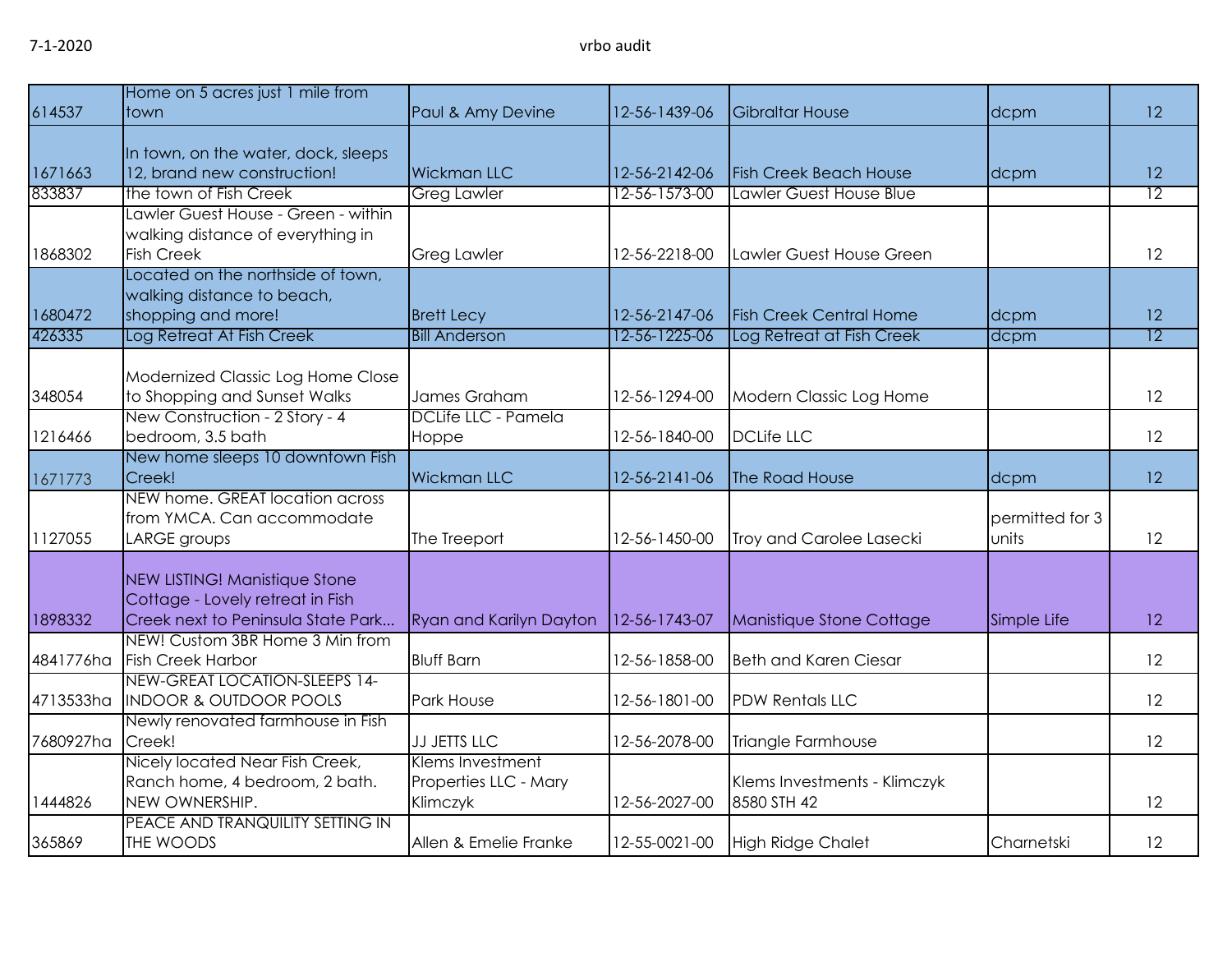|        | Perfect for Family Reunions &                            | Kenneth and Maxine       |               |                                    |                 |    |
|--------|----------------------------------------------------------|--------------------------|---------------|------------------------------------|-----------------|----|
| 418193 | Weekend Getaways, sleeps 12                              | Riche                    | 12-56-1241-00 | Riche - 9419 Tree Top              |                 | 12 |
|        | Perfect Location for Family,                             |                          |               |                                    |                 |    |
|        | spotlessly clean sleeps 18 friendly                      |                          |               |                                    |                 |    |
| 503970 | owners                                                   | Michael Servais          | 12-56-1357-00 | Cedar Creek Lodge II               |                 | 12 |
|        |                                                          | Minerva & Armando        |               |                                    |                 |    |
| 723814 | Pine Cone Guest House                                    | Mejia                    | 12-56-0525-00 | Pine Cone Guest House              |                 | 12 |
|        | Quiet Cottage in the Woods - Door                        |                          |               |                                    |                 |    |
| 223983 | County Remote Seclusion                                  | Charlie Eckhardt         | 12-56-0910-00 | Eckhardt - 3003 Sugar Bush Rd      |                 | 12 |
|        |                                                          |                          |               |                                    |                 |    |
|        | Remodeled Cottage in Downtown                            |                          |               |                                    |                 |    |
| 410989 | Fish Creek-the Cookery's Lodging                         | <b>Richard Skare</b>     | 12-55-0122-00 | Cookery Suites & Cottages          | permitted for 2 | 12 |
|        | Spacious Custom 4bedroom a Mile                          |                          |               |                                    |                 |    |
| 997318 | from Fish Creek                                          | Ross Lunn                | 12-56-1033-00 | Gibraltar Lodge                    |                 | 12 |
|        | <b>Spectacular Views of Eagle Harbor</b>                 |                          |               |                                    |                 |    |
| 824134 | and Ephraim                                              | Nancy Claypool           | 12-56-1570-06 | Eagle Harbor View                  | dcpm            | 12 |
| 473918 | SPRING ROAD HOME, JUST MINUTES<br><b>FROM FISH CREEK</b> | <b>Jeff Herbst</b>       | 12-56-1318-00 |                                    |                 | 12 |
|        |                                                          | Coffee & Crossbones      |               | <b>Herbst Spring Road</b>          |                 |    |
| 424315 | The Java Hut, a cottage with 'perks'                     | LLC/Carina Helm          | 12-56-1188-00 | Java Hut, The                      |                 | 12 |
|        | The Log Home at Fish Creek-In the                        |                          |               |                                    |                 |    |
| 272736 | <b>Heart of Door County</b>                              | David & Linda Horne      | 12-56-1023-00 | The Log Home at Fish Creek         |                 | 12 |
|        |                                                          |                          |               |                                    |                 |    |
| 238110 | Unique Setting - Built on Quarry Bed                     | Mitchel & Mary Heinrichs | 12-56-0805-00 | Quarry House                       | permitted for 2 | 12 |
|        | Updated Retro Retreat! Indoor &                          |                          |               |                                    |                 |    |
|        | Outdoor Fireplace, Backyard Oasis                        |                          |               |                                    |                 |    |
| 569210 | With Waterfall                                           | Mark Schneider           | 12-56-1719-00 | <b>Fish Creek Beginnings</b>       |                 | 12 |
|        | Walk to downtown Fish Creek and                          |                          |               |                                    |                 |    |
| 587050 | Peninsula State Park!                                    | Michael & Diane Cotter   | 12-56-1410-00 | Birch Grove II - Unit #2           |                 | 12 |
|        | Walking distance to everything in                        |                          |               |                                    |                 |    |
|        | Heart of Fish Creek! 3BR/4BA Sleeps                      |                          |               |                                    |                 |    |
| 354913 | $8 - 1$                                                  | Martone                  | 12-56-1989-00 | <b>Bluffs at Cottage Row Court</b> |                 | 12 |
|        | Water View in Downtown Fish Creek                        |                          |               |                                    |                 |    |
| 391901 | - The Cookery's Lodging.                                 | Cookery Inc              | 12-55-0122-00 | Cookery Suites & Cottages          | permitted for 2 | 12 |
|        | Welcome to Your 3+ Bed Fish Creek                        |                          |               |                                    |                 |    |
| 90461  | Retreat, Close to It All                                 | Donald Rubin             | 12-56-0645-00 | <b>Fish Creek Retreat</b>          |                 | 12 |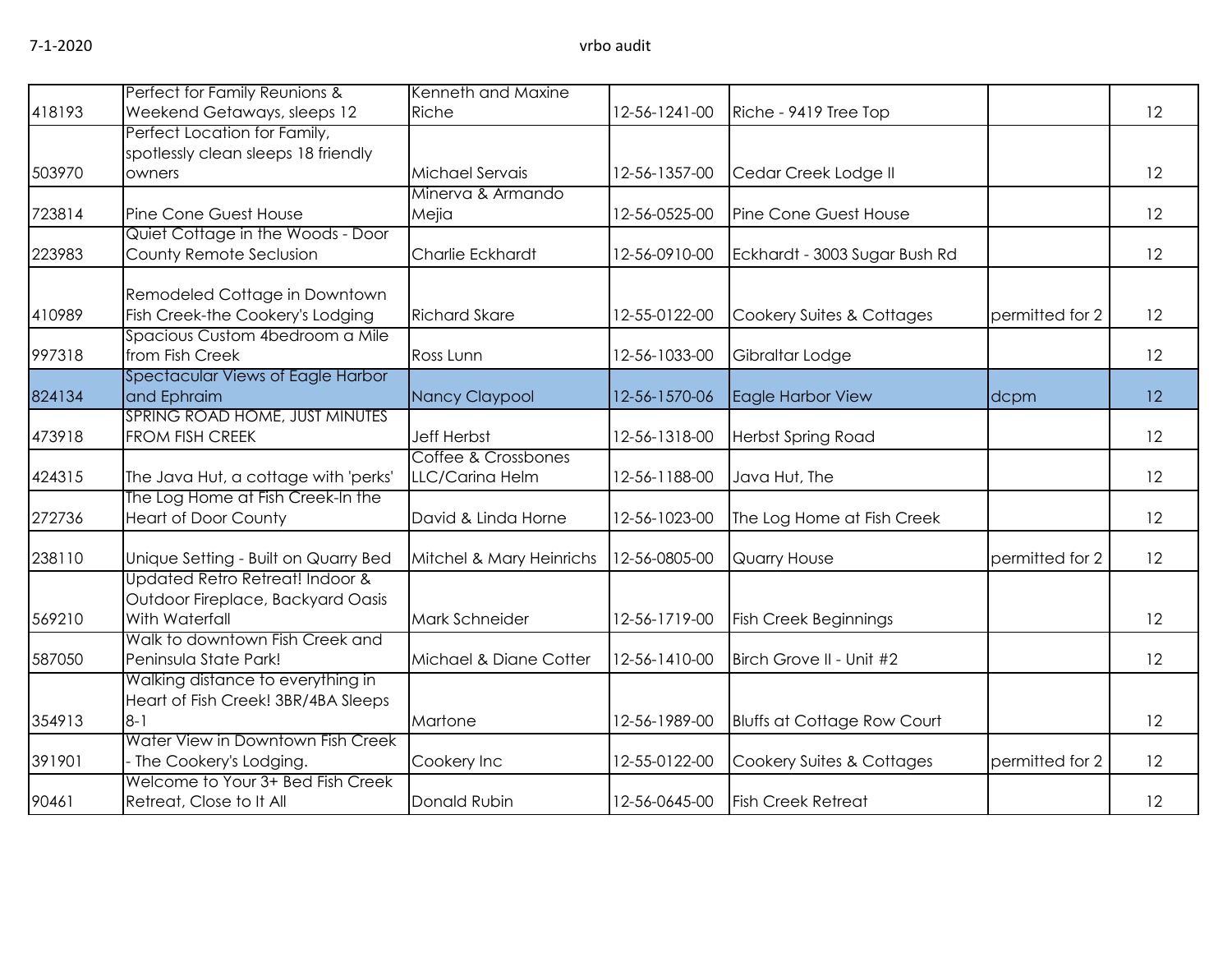|         | Woodlands 3 Bedroom, 1 1/2 Bath                                                        |                                                                                                                      |               |                                                      |                                 |                 |
|---------|----------------------------------------------------------------------------------------|----------------------------------------------------------------------------------------------------------------------|---------------|------------------------------------------------------|---------------------------------|-----------------|
| 715374  | <b>Fish Creek, Vacation Getaway</b>                                                    | Tim & Bonnie Mirkiewicz                                                                                              | 12-56-1363-00 | Woodlands                                            |                                 | 12              |
| 559794  | 30+ day rental - no permit needed                                                      |                                                                                                                      |               |                                                      |                                 | 12              |
| 993369  | 30+ day rental - no permit needed                                                      | <b>WATERFRONT COTTAGE</b><br><b>ROW CONDO IN THE</b><br><b>HEART OF FISH CREEK!</b><br><b>SUNSETS! PET FRIENDLY!</b> |               |                                                      |                                 | 12              |
| 585337  | 4 Bedroom, 4 Bath, 2 Story Home,<br>Sand Beach, Handicapped Access,<br>Wifi, sleeps 12 | Sunrise Shores #7 -<br><b>DCRMAA LLC</b>                                                                             | 15-53-1431-00 | <b>DCRMAALLC</b>                                     |                                 | 15              |
| 505152  | Fantastic Sandy Beach Condo for<br>Family and Friends. Spectacular<br>Sunrises!        | Sanata & Catherine Lau                                                                                               | 15-53-1362-00 | Sunrise Shores #6 - Lau                              |                                 | 15              |
| 1730634 | Gorgeous Sandy Beach Condo                                                             | Sunrise Shores #2 - Tiedke   15-53-2210-04                                                                           |               | <b>Gary Tiedke</b>                                   | switching from<br>2 to 04 Zeile | 15              |
| 171303  | Lake Michigan Sand Beachfront<br>Condo, Spectacular Views, Sunrise<br>Shores, WiFi     | Sunrise Shores #4                                                                                                    | 15-53-1153-00 | Jeanne & Paul Wiesner                                |                                 | 15              |
| 125749  | Sand Beach, CLEAN condo                                                                | Sunrise Shores ASH                                                                                                   | 15-53-0492-00 | Mark Ash                                             |                                 | $\overline{15}$ |
| 1847094 | 5% Modern Waterfront Lake Cabin<br>in Door County <sup>3</sup>                         | Jeremy and Caitlyn<br>Jeffery                                                                                        | 15-56-2215-00 | The Bay on Clark Lake                                |                                 | 15              |
| 1775519 | A Cozy, Compact, Welcoming<br>Cabin In The Woods ~ Perfect For 4-6<br>People!          | Fran Richter                                                                                                         | 15-56-2230-00 | The Quilted Log                                      |                                 | 15              |
| 352035  | Beachfront Cottage, Spring 2018<br>Special 3 nights w/ 4th night free                  | Quietside Leadership LLC                                                                                             | 15-55-0398-00 | Quietside Cottages "the beach<br>house"              | permitted for 2                 | 15              |
| 1432604 | <b>Beautiful Clark Lake Cottage</b>                                                    | Scot and Kerri Hunt                                                                                                  | 15-56-1998-00 | <b>Beautiful Waterfront Cottage on</b><br>Clark Lake |                                 | 15              |
| 1887006 | Beautiful Cottage! Short Drive To<br>Sand Beach - Jacksonport                          | Dan Rehberg - Rehberg<br><b>Boathouse LLC</b>                                                                        | 15-56-1593-00 | Cottage at Trails End                                |                                 | 15              |
| 744695  | <b>Beautiful Sunsets On Clark Lake</b><br>Located in Door County, Wi                   | Kaufman                                                                                                              | 15-56-1536-00 | Kaufman - 5543 Clark Lake Dr                         |                                 | 15              |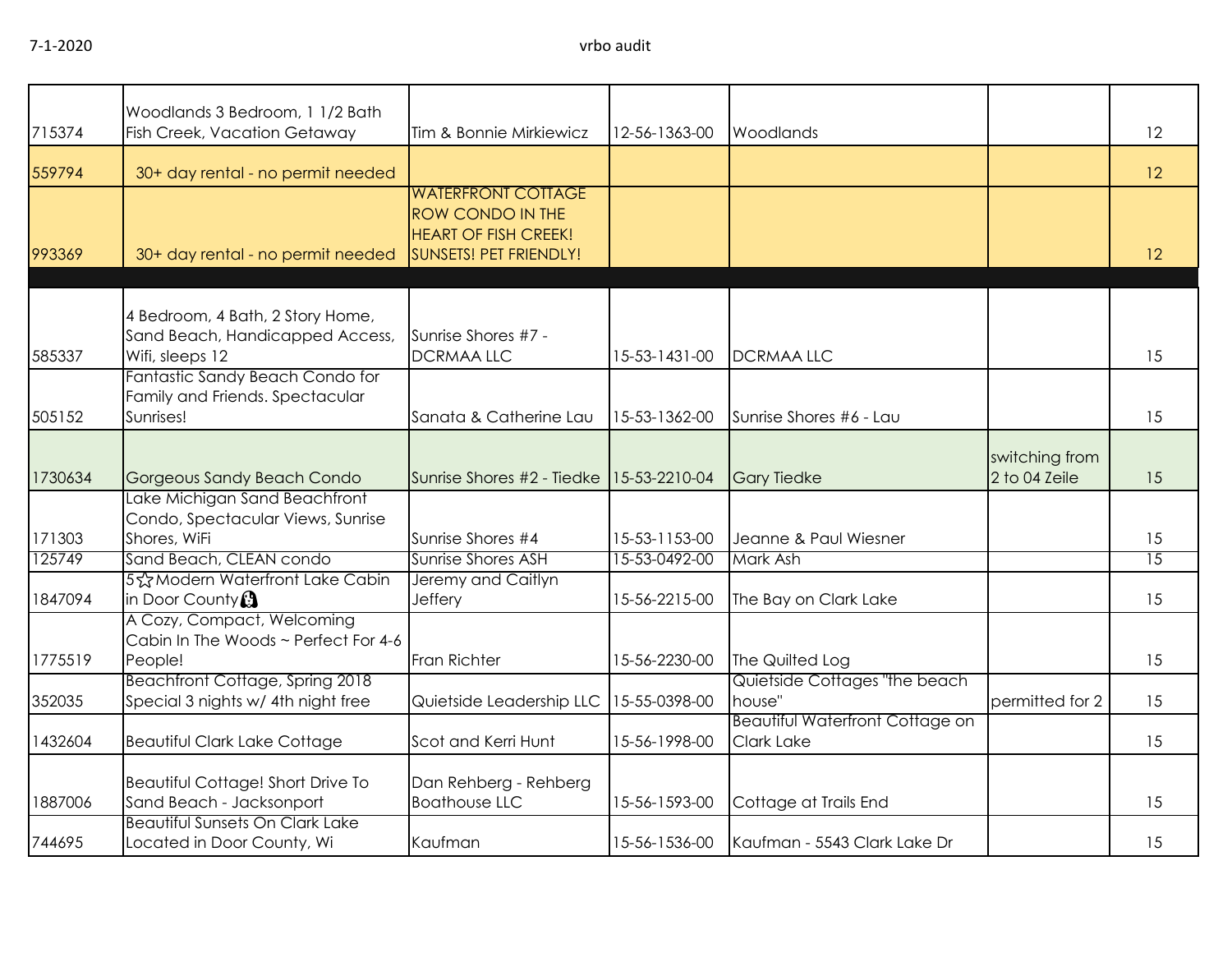| 216654  | <b>CEDAR SHORES IS EXPANDING!-ON</b><br>SCHEDULE!1 Aug Wk Open. Book<br><b>CHOICE FALL DATES.</b> | Linda Schaap                            | 15-55-0831-00 | Cedar Shores - Beach Front                              |                                                                                                                         | 15 |
|---------|---------------------------------------------------------------------------------------------------|-----------------------------------------|---------------|---------------------------------------------------------|-------------------------------------------------------------------------------------------------------------------------|----|
| 852534  | Lake Michigan Beachfront Cottage<br>Springl Special 3 Nights/4th free                             | Quietside Leadership LLC                | 15-55-0398-00 | Quietside Cottages "the beach<br>house"                 | bermitted for 2                                                                                                         | 15 |
| 997026  | Lake Michigan Waterfront Summer<br>House                                                          | Mary Jo Jump                            | 15-56-1263-04 | Jump Inn                                                | permitted for<br>2- Zeile                                                                                               | 15 |
| 848144  | Lakefront Cottage with Sensational<br>Sunsets!                                                    | Paul & Tricia Kaye                      | 15-56-1621-00 | Kaye Cottage                                            |                                                                                                                         | 15 |
| 244227  | Lakefront Home, Architect Designed<br>for His Family and Friends                                  | <b>Janet Slater</b>                     | 15-56-1085-00 | Lakeside Paradise - Slater                              |                                                                                                                         | 15 |
| 1665895 | Logan Creek Cottage - Jacksonport                                                                 | <b>Rob Geitner</b>                      | 15-56-2105-00 | Logan Creek Cottage                                     |                                                                                                                         | 15 |
| 746483  | Neat Cottage getaway on the Lake<br>Michigan Rugged Shore=Relax-<br>Romantic-Restore-ah           | Sommer Property Mgmt<br><b>LLC</b>      | 15-56-0023-00 | All about the lake shore Door<br><b>County Cottages</b> | permitted for<br>3:1)Shadow<br><b>of</b><br>Seagulls 2) It's<br>All About the<br>Lakeshore<br>3) same time<br>next year | 15 |
| 1055782 | Neat Cottage Getaway On The<br>Lake Michigan Rugged Shore=relax-<br>romantic-restore-ah           | Sommer Property Mgmt<br>LLC             | 15-56-0023-00 | All about the lakeshore Door<br><b>County Cottages</b>  |                                                                                                                         | 15 |
| 1943899 | New for 2020! Beautiful Shoreline,<br>Sleeps 8                                                    | DGRE, LLC - Andrea<br>Dalton Wroblewski | 15-56-2280-04 | Lakeview Retreat                                        | zeile                                                                                                                   | 15 |
| 1361580 | <b>NEW LISTING: Spacious Cottage</b><br>Close to Lake Michigan with Heated<br>Pool!               | Michael and Amanda<br>Warecki           | 15-56-1948-00 | Cottage at Cave Point, The                              |                                                                                                                         | 15 |
| 1697009 | New! Door County Cottage on Lake<br>Michigan                                                      | Tamara Faulkner Milgen<br>Woods LLC     | 15-56-2086-04 | Milgen Woods LLC - Rustic Charm zeile                   |                                                                                                                         | 15 |
| 1621220 | NEW! Door County Lake Cabin on<br>Private Peninsula with an East &<br><b>West Facing Dock</b>     | Jeremy and Caitlyn<br>Jeffery           | 15-56-2060-00 | The Point on Clark Lake                                 |                                                                                                                         | 15 |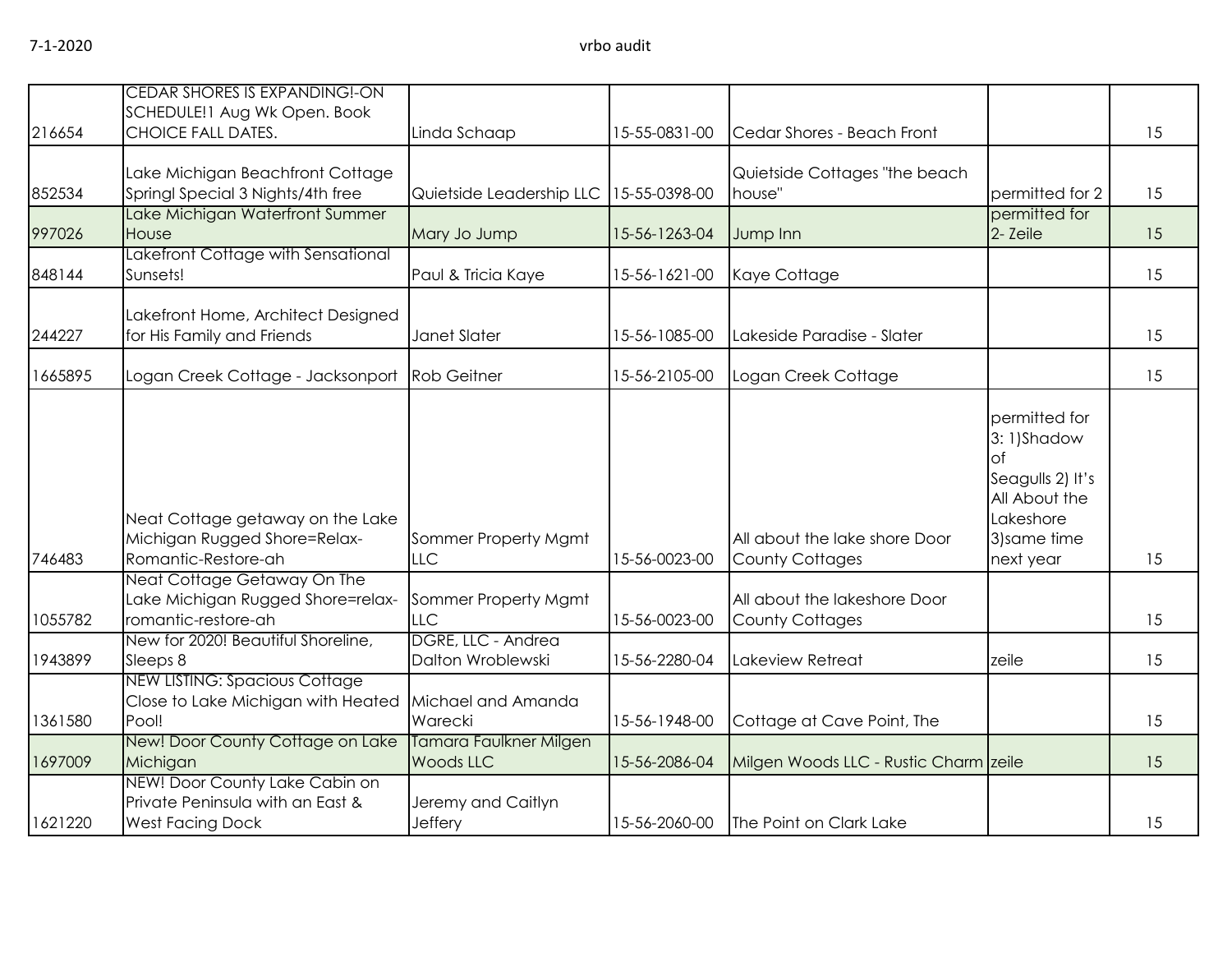| 333509  | Newer Log Home on Clarks Lake<br>with Dock and Boats                                                       | Vans Log Home on Clark<br>Lake                                       | 15-56-0308-06 | Vans Log Home                                                                        | dcpm                       | 15 |
|---------|------------------------------------------------------------------------------------------------------------|----------------------------------------------------------------------|---------------|--------------------------------------------------------------------------------------|----------------------------|----|
| 34399   | Quintessential Door County Cabin<br>on Lake Michigan                                                       | Carolyn Brzezinski                                                   | 15-56-0713-00 | Killasonna Lodge - Brzezinski                                                        |                            | 15 |
| 1055804 | Romantic Classic Cedar Cottage-<br>door-county-rentals.com//-<br>Brochure.pdf<br>Sand Beach for 14 on Lake | Sommer Property Mgmt<br><b>LLC</b><br><b>Carrington Family Trust</b> | 15-56-0023-00 | All about the lakeshore Door<br><b>County Cottages</b><br>Sandy Shores Beach House - |                            | 15 |
| 1765230 | Michigan!                                                                                                  | c/o Fergus                                                           | 15-56-2209-04 | <b>Shoreline Ventures</b>                                                            | zeile                      | 15 |
| 432667  | Stella Vista Beach House                                                                                   | Michael & Valerie Schierl                                            | 15-56-1170-00 | Stella Maris Beach House/Stella<br>Vista Beach House                                 | permitted for 2            | 15 |
| 414043  | Sunrises and S'Mores, Book Fall 2020<br>and Prime Time 2021 Now!                                           | Kris Zeile et al & Mary Jo<br>Jump                                   | 15-56-1263-04 | Shoreline Ventures Inc & Jump<br><b>Inn</b>                                          | permitted for 2<br>- zeile | 15 |
| 1900670 | The Beach at Lakeside Park,<br>Jacksonport, Door County, USA                                               | Les Kiehnau                                                          | 15-56-1531-00 | The Beach at Lake Side Park                                                          |                            | 15 |
| 921026  | <b>Beach Harbor Resort - Beach House</b><br>Cottage                                                        | <b>Beach Harbor Resort</b>                                           | 27-51-0807-00 | Jon Hanson                                                                           |                            | 27 |
| 1913719 | <b>Beach Harbor Resort - Deluxe</b><br>Apartment                                                           | <b>Beach Harbor Resort</b>                                           | 27-51-0807-00 | Jon Hanson                                                                           |                            | 27 |
| 921123  | <b>Beach Harbor Resort - Studio</b><br>Cottage                                                             | <b>Beach Harbor Resort</b>                                           | 27-51-0807-00 | Jon Hanson                                                                           |                            | 27 |
| 1493156 | 1930 Door County Home on the<br>Water   175' dock                                                          | <b>Steve Sullivan</b>                                                | 27-55-0471-17 | <b>Merdith House</b>                                                                 | Restassure                 | 27 |
| 112606  | Country setting just outside the city!!!                                                                   | <b>Terry Kinney</b>                                                  | 27-55-0737-00 | Door County Country Home                                                             |                            | 27 |
| 747958  | Cozy retreat Off the beaten path.                                                                          | <b>Hideaway Cottage</b><br>Smola                                     | 27-56-1542-00 | Connel Smola                                                                         |                            | 27 |
| 1773717 | Dog Friendly - Cozy Autumn Door<br>County Retreat - 100ft From the<br>Water's Edge <sup>11</sup>           | John Yount Jr and Sarah<br><b>B</b> Yount                            | 27-56-2153-00 | <b>Robertsons Cottages</b>                                                           |                            | 27 |
| 1780536 | Dog Friendly - Cozy Autumn Door<br>County Retreat - Overlooking<br>Sawyer Harbor $f$ <sup>*</sup>          | John Yount Jr and Sarah<br><b>B</b> Yount                            | 27-56-2153-00 | <b>Robertsons Cottages</b>                                                           |                            | 27 |
| 1766707 | Dog Friendly - Cozy, Autumn Door<br>County Retreat - Feet From the<br>Water's Edge <sup>11</sup>           | John Yount Jr and Sarah<br><b>B</b> Yount                            | 27-56-2153-00 | Robertsons Cottages                                                                  |                            | 27 |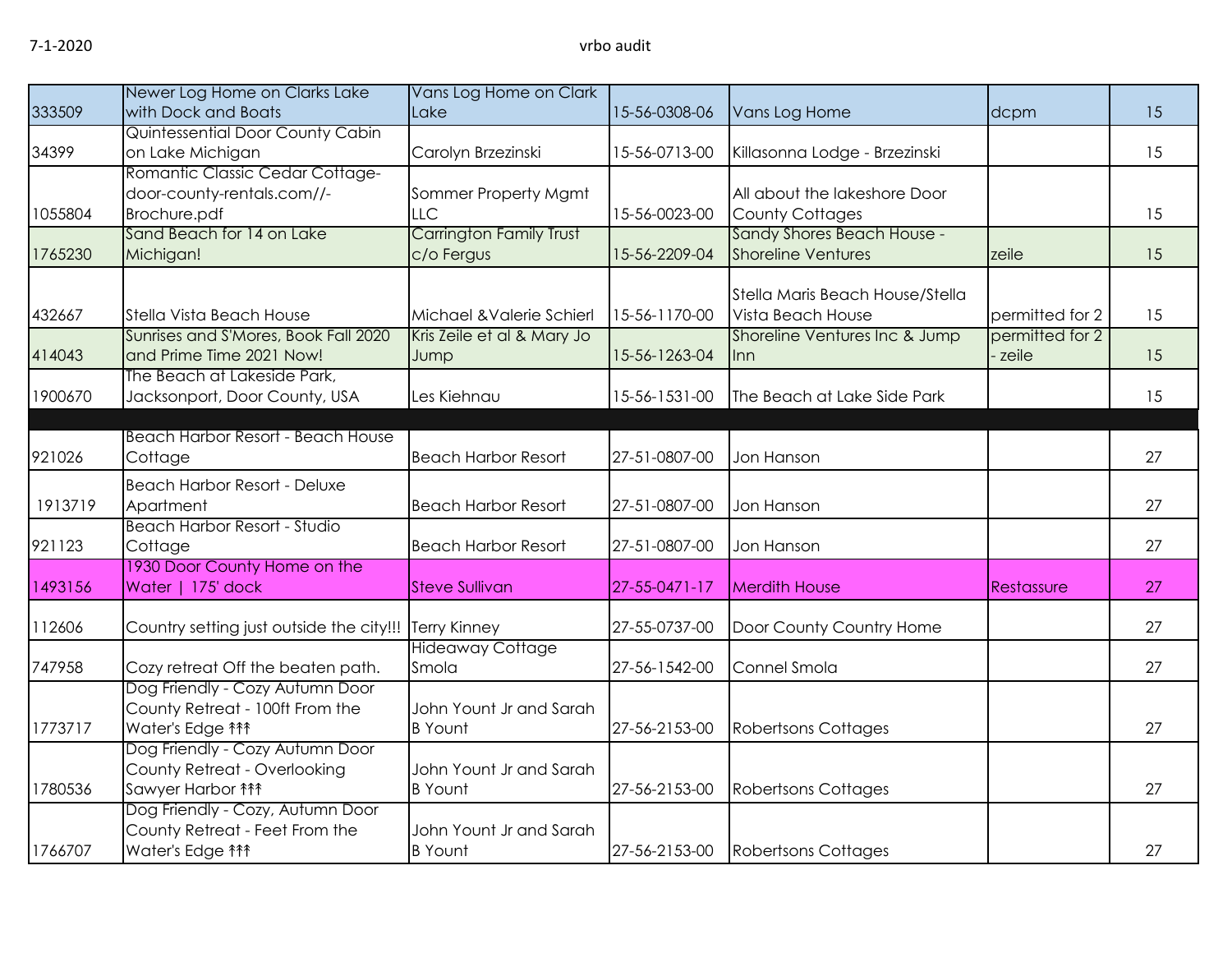|           | Dog Friendly - Cozy, Door County, WI     |                                       |               |                                |      |                 |
|-----------|------------------------------------------|---------------------------------------|---------------|--------------------------------|------|-----------------|
|           | Retreat - Directly at the Water's        | John Yount Jr and Sarah               |               |                                |      |                 |
| 1878869   | Edge <b>fff</b>                          | <b>B</b> Yount                        | 27-56-2153-00 | <b>Robertsons Cottages</b>     |      | 27              |
|           | Dog Friendly - Cozy, Door County, WI     |                                       |               |                                |      |                 |
|           | Retreat - Directly at the Water's        | John Yount Jr and Sarah               |               |                                |      |                 |
| 1879325   | Edge <b>fff</b>                          | <b>B</b> Yount                        | 27-56-2153-00 | <b>Robertsons Cottages</b>     |      | 27              |
|           | Dog Friendly - Cozy, Door County, WI     |                                       |               |                                |      |                 |
|           | Retreat ~ 200ft From the Water's         | John Yount Jr and Sarah               |               |                                |      |                 |
| 1879414   | Edge <b>fff</b>                          | <b>B</b> Yount                        | 27-56-2153-00 | <b>Robertsons Cottages</b>     |      | 27              |
|           | Dog Friendly - Cozy, Door County, WI     |                                       |               |                                |      |                 |
|           | Retreat ~ 250ft From the Water's         | John Yount Jr and Sarah               |               |                                |      |                 |
| 1879482   | Edge <b><i>M</i></b>                     | <b>B</b> Yount                        | 27-56-2153-00 | Robertsons Cottages            |      | 27              |
|           | Eagle View a Year-Round Country          |                                       |               |                                |      |                 |
| 409619    | Home Sleeps 8                            | Lisa B Goldney                        | 27-56-1228-00 | Eagleview                      |      | 27              |
|           |                                          |                                       |               |                                |      |                 |
|           | Family friendly updated home in          | <b>Richard and Judith</b>             |               |                                |      |                 |
| 1405853   | Idlewild Peninsula, Door County, WI      | Laessig                               | 27-56-1995-00 | Uncle Bob's Guest House        |      | 27              |
|           |                                          | <b>Idlewild Golf Getaway -</b>        |               |                                |      |                 |
| 9448269ha | <b>Idlewild Golf Getaway</b>             | Alexander                             | 27-56-2308-00 | Jon Alexander                  |      | 27              |
|           | Located at the end of the road,          |                                       |               |                                |      |                 |
|           | waterfront home with quiet feel of       |                                       |               |                                |      |                 |
| 1062307   | northwoods!                              | <b>Cabot's Point</b>                  | 27-56-1729-06 | Cabot's Point Properties LLC   | dcpm | 27              |
|           | Log Cabin House on the Water             |                                       |               |                                |      |                 |
| 1688165   | (Waterfront)                             | <b>Rachel Messner</b>                 | 27-56-2184-00 | Log Cabin House on the Water   |      | 27              |
| 1368363   | Nasewaupee Trail Log Home                | Home react 5/29/18                    | 27-56-1841-00 | Terry Kinney                   |      | 27              |
|           | NEW LISTING • Great Getaway with         |                                       |               |                                |      |                 |
| 1449030   | Lots of Comfort and Charm!               | Steve and Joan Rockwell 27-56-2008-00 |               | The Doorstop - Rockwell        |      | 27              |
| 1450867   | only minutes from Potawatomi State       | Potawatomi Park-                      | 27-56-2011-00 | Andrew and Erin Isaacson       |      | $\overline{27}$ |
|           | One of a Kind Door County                |                                       |               | One of a kind Door County Boat |      |                 |
| 267726    | <b>Boathouse Waiting for Your Visit</b>  | Deb Robinson                          | 27-56-1050-00 | House                          |      | 27              |
|           |                                          |                                       |               |                                |      |                 |
|           | Open Door Oasis - Door County - A        | White Slope Hospitality               |               |                                |      |                 |
|           | spacious home located on a               | Partners LLC-Przemyslaw               |               |                                |      |                 |
| 1944682   | peninsula                                | (Peter) Szewczyk                      | 27-56-2204-00 | Open Door Oasis                |      | 27              |
|           | <b>Outback Cottages in Door County -</b> |                                       |               |                                |      |                 |
|           | near beach, modern, private,             |                                       |               |                                |      |                 |
| 902029ha  | peaceful                                 | Outback Cottages                      | 27-56-1143-00 | Galen & Pam Carpenter          |      | 27              |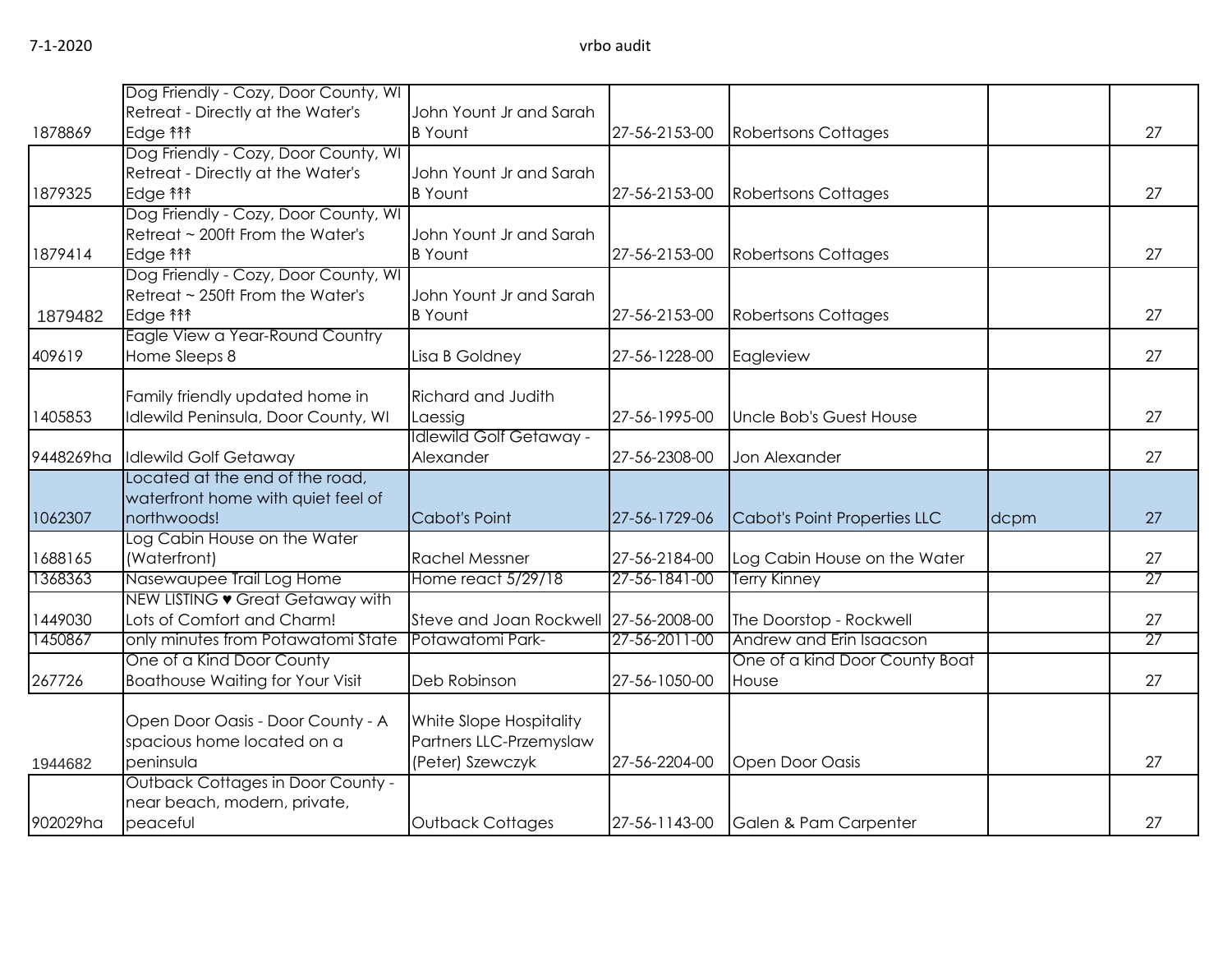|           | Sand Bay Lodge And Cottages            |                                  |               |                                |      |    |
|-----------|----------------------------------------|----------------------------------|---------------|--------------------------------|------|----|
| 312662    | Waterfront Sleeps 23                   | Sand Bay Lodge                   | 27-55-0667-00 | Dan Farah                      |      | 27 |
| 735264    | Spectacular Water View                 | Karen Hyttel                     | 27-56-1540-00 | <b>Bay House - Hyttel</b>      |      | 27 |
|           | Trillium Cottage - Family Friendly     |                                  |               |                                |      |    |
|           | Retreat on Sand Bay Point in Door      | Trillim Cottage - 4088           |               |                                |      |    |
| 1629251   | County                                 | Snake Island Road                | 27-56-2118-00 | Andrew Swartz and Kristin Long |      | 27 |
|           | Waterfront 2 b.r. Bay View             |                                  |               |                                |      |    |
|           | Cottage/sunsets/wineries/lighthouses   |                                  |               |                                |      |    |
| 642597    | /beaches/fishing                       | Sand Bay Lodge                   | 27-55-0667-00 | Dan Farah                      |      | 27 |
|           | Waterfront 4 b.r./3                    |                                  |               |                                |      |    |
|           | ba/beaches/fishing/sunsets/wineries    |                                  |               |                                |      |    |
| 642598    | /lighthouses/state parks               | Sand Bay Lodge                   | 27-55-0667-00 | Dan Farah                      |      | 27 |
|           | Waterfront Cottage: 2 bedroom, 1.5     | McComb's= 4143 Snake             |               |                                |      |    |
| 802382    | bathrooms                              | <b>Island Road</b>               | 27-56-1598-00 | John McCombs                   |      | 27 |
|           | Waterfront Swedish-style Log Cabin     |                                  |               |                                |      |    |
|           | on Sand Bay, Door County -             |                                  |               |                                |      |    |
| 135683    | Moonlight Magic                        | Tammy M Leemon                   | 27-56-1014-00 | Moonlight Magic                |      | 27 |
|           | Waterside Retreat -- Swedish Stuga     |                                  |               |                                |      |    |
| 154010    | (Cottage)                              | Barbro & Glen Wilson             | 27-56-0948-00 | Wilson Sherwood Point          |      | 27 |
|           |                                        |                                  |               |                                |      |    |
|           |                                        |                                  |               |                                |      |    |
|           | Maple Grove House (B) Handicap /       |                                  |               |                                |      |    |
| 1936999   | Wheel Chair Accessible Rental!         | John Nolte                       | 32-50-2223-00 | Maple Grove Motel LLC          |      | 32 |
|           | Winter / Summer House w/fireplace -    |                                  |               |                                |      |    |
| 1883604   | <b>Experience Original Door County</b> | John Nolte                       | 32-50-2223-00 | Maple Grove Motel LLC          |      | 32 |
|           |                                        | Shoreline Resort and             |               |                                |      |    |
| 1576440   | <b>Beautiful Shoreline Condominium</b> | Condos                           | 32-51-0796-00 | Rockton-Shoreline LLC          |      | 32 |
| 3915169ha | Retreat                                | <b>Ellison Bay Bluff Retreat</b> | 32-53-1533-00 | Revocable Trust                |      | 32 |
|           |                                        |                                  |               |                                |      |    |
|           | Great Waterview Home in Door           |                                  |               |                                |      |    |
| 84278     | County. Fabulous Home Sleeps 14!!      | Hale - 1615 Big Pine Ln          | 32-53-0717-00 | Lyn Hale                       |      | 32 |
|           |                                        |                                  |               |                                |      |    |
|           | The Hideaway: New Construction         |                                  |               |                                |      |    |
| 340966    | walk to Beach and Town                 | <b>Hideaway the Herman</b>       | 32-53-0955-06 | <b>Greg Herman</b>             | dcpm | 32 |
|           | 2500 sq ft open floor plan short walk  |                                  |               |                                |      |    |
| 567511    | to water!                              | <b>Arnies Sanctuary</b>          | 32-56-1352-06 | James Arneson                  | dcpm | 32 |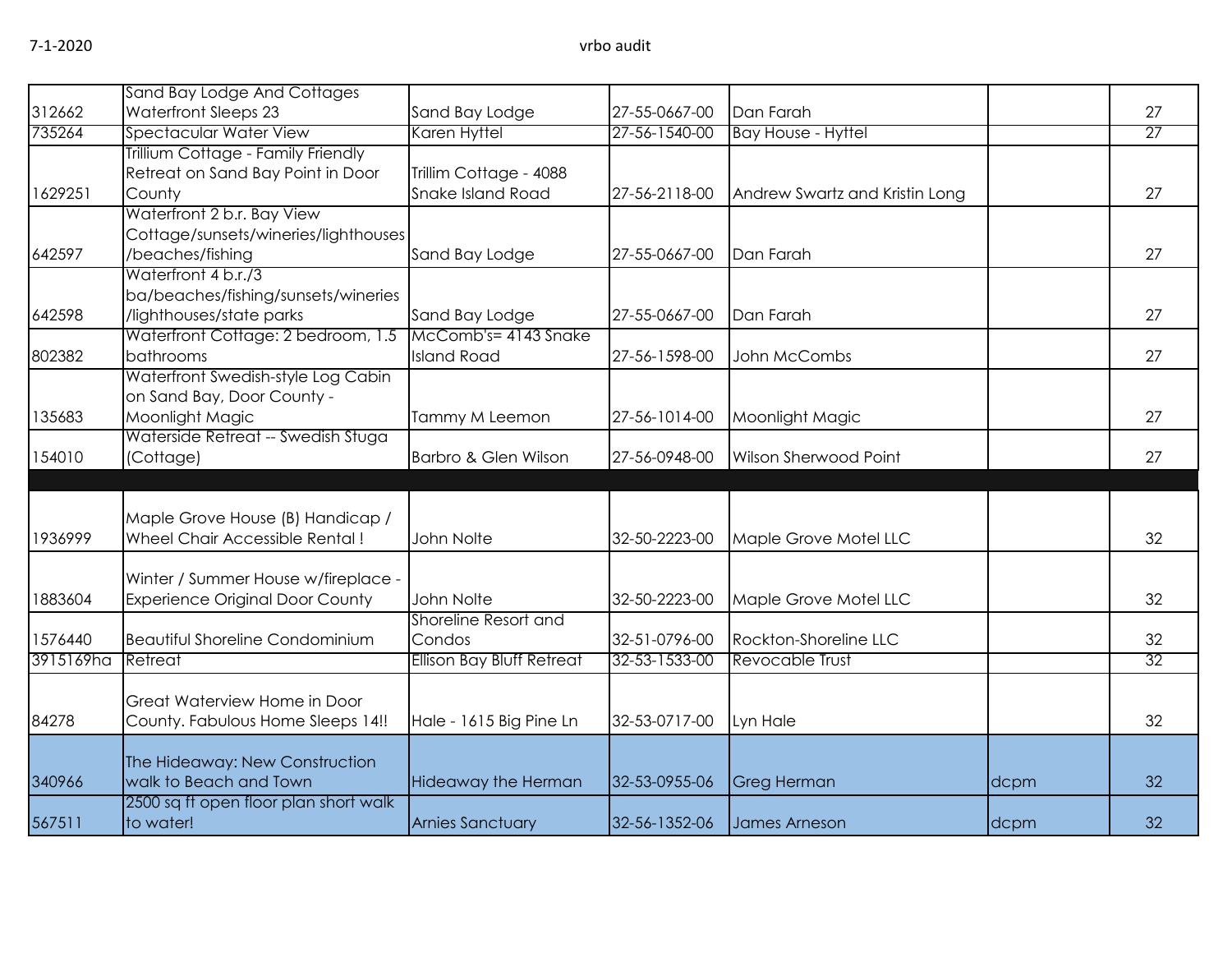|           | 4 Bedrm, 3 Bath! Between Sister Bay                                            |                                                         |               |                                  |                 |    |
|-----------|--------------------------------------------------------------------------------|---------------------------------------------------------|---------------|----------------------------------|-----------------|----|
|           | & Ellison Bay. New on VRBO, Spring,                                            |                                                         |               |                                  |                 |    |
| 1161665   | 2018.                                                                          | Woodfield House                                         | 32-56-1710-00 | Susanne Beaumont                 |                 | 32 |
|           | 4 bedroom countryside home yet                                                 |                                                         |               |                                  |                 |    |
| 1691117   | close to town!                                                                 | Greg & Suzanne Sunstrom 32-56-2144-06                   |               | Counry Lane Home                 | dcpm            | 32 |
|           | 4 Bedroom home right on the shores                                             |                                                         |               | Charles Kraemer Trust C/O Sarah  |                 |    |
| 2002691   | of Rowleys Bay!                                                                | House 21 at Rowleys Bay                                 | 32-56-2304-06 | Mohr                             | dcpm            | 32 |
|           | 4 bedroom waterfront home on 100                                               |                                                         |               |                                  |                 |    |
| 1739000   | feet of shorefront!                                                            | <b>Krause Cottage</b>                                   | 32-56-1466-06 | Douglas & Elln Krause            | dcpm            | 32 |
|           | Beach @ Sky Ledge - Spectacular                                                |                                                         |               |                                  |                 |    |
| 177327ha  | <b>Water Views</b>                                                             | Beach at Sky Ledge                                      | 32-56-0403-00 | Daniel & Cynthia Schaulis        |                 | 32 |
|           | Beautiful 3 Bedroom Door County,                                               |                                                         |               |                                  |                 |    |
|           | Heavily Wooded, Pet Friendly, NOW                                              |                                                         |               |                                  |                 |    |
| 1140156   | <b>OFFERS WIFI</b>                                                             | Door Stop                                               | 32-56-1612-00 | Terrence Rogers                  | permitted for 2 | 32 |
|           |                                                                                | On the Rocks - Gills Rock-                              |               |                                  |                 |    |
| 4039459ha | <b>Beautiful Bayfront Sunset Views</b>                                         | Steeno                                                  | 32-56-1464-00 | David and Susan Steeno           |                 | 32 |
|           | Beautiful Cottage on the Green Bay                                             |                                                         |               |                                  |                 |    |
| 133165    | Waterfront                                                                     | Schwandt Cottage                                        | 32-55-0177-00 | Georgina Schwandt                |                 | 32 |
|           |                                                                                |                                                         |               |                                  |                 |    |
|           | <b>Beautiful Home with specatcular</b><br>views of Garrett Bay and Gills Rock! |                                                         |               |                                  |                 | 32 |
| 880863    | <b>Beautiful Home With Water Views in</b>                                      | <b>Garret Bay Bluff</b><br><b>Hedgehog Harbor House</b> | 32-56-1641-06 | <b>William Berry</b>             | dcpm            |    |
| 996903    | <b>Peaceful Gills Rock</b>                                                     | & Cottage                                               | 32-56-1506-00 | David & Patricia Bernhard        |                 | 32 |
|           |                                                                                |                                                         |               |                                  |                 |    |
|           | Beautiful log home on 5 acres just                                             |                                                         |               | Hoffman's Up North LLC - Matthel |                 |    |
| 659326    | steps away from Lake Michigan                                                  | <b>Hoffmans Up North</b>                                | 32-56-1463-06 | Hoffman                          | dcpm            | 32 |
|           |                                                                                | The Refuge/Appleport                                    |               |                                  |                 |    |
| 116351    | Beautiful Log Home on 5 quiet acres                                            | Enterprises                                             | 32-55-0623-00 | Marc & Lori Maillefer            |                 | 32 |
|           | Cedar Dell Chalet is the                                                       |                                                         |               |                                  |                 |    |
| 601468    | quintessential Door county cabin                                               | Cedar Dell Chalet                                       | 32-56-1203-06 | <b>Vicky Kalscheur</b>           | dcpm            | 32 |
|           | Charming cedar log cabin nestled                                               |                                                         |               |                                  |                 |    |
|           | in the woods, footsteps from                                                   | Wagon Trail Dombrowski -                                |               |                                  |                 |    |
| 1217459   | Rowley's Bay                                                                   | Unit 1                                                  | 32-56-1831-00 | Edward and Jill Dombrowski       |                 | 32 |
|           | Charming Cottage On The Shore Of                                               |                                                         |               |                                  |                 |    |
| 482895    | Lake Michigan!                                                                 | <b>Appleport Sunrise</b>                                | 32-56-1913-06 | Kathleen & Edward Callahan       | dcpm            | 32 |
|           | <b>Charming Traditional Cottages</b>                                           |                                                         |               |                                  |                 |    |
| 343690    | Affordable and Travel Green                                                    | Terra Cottages                                          | 32-55-0124-00 | Deborah Taubert Gehan            | permitted for 5 | 32 |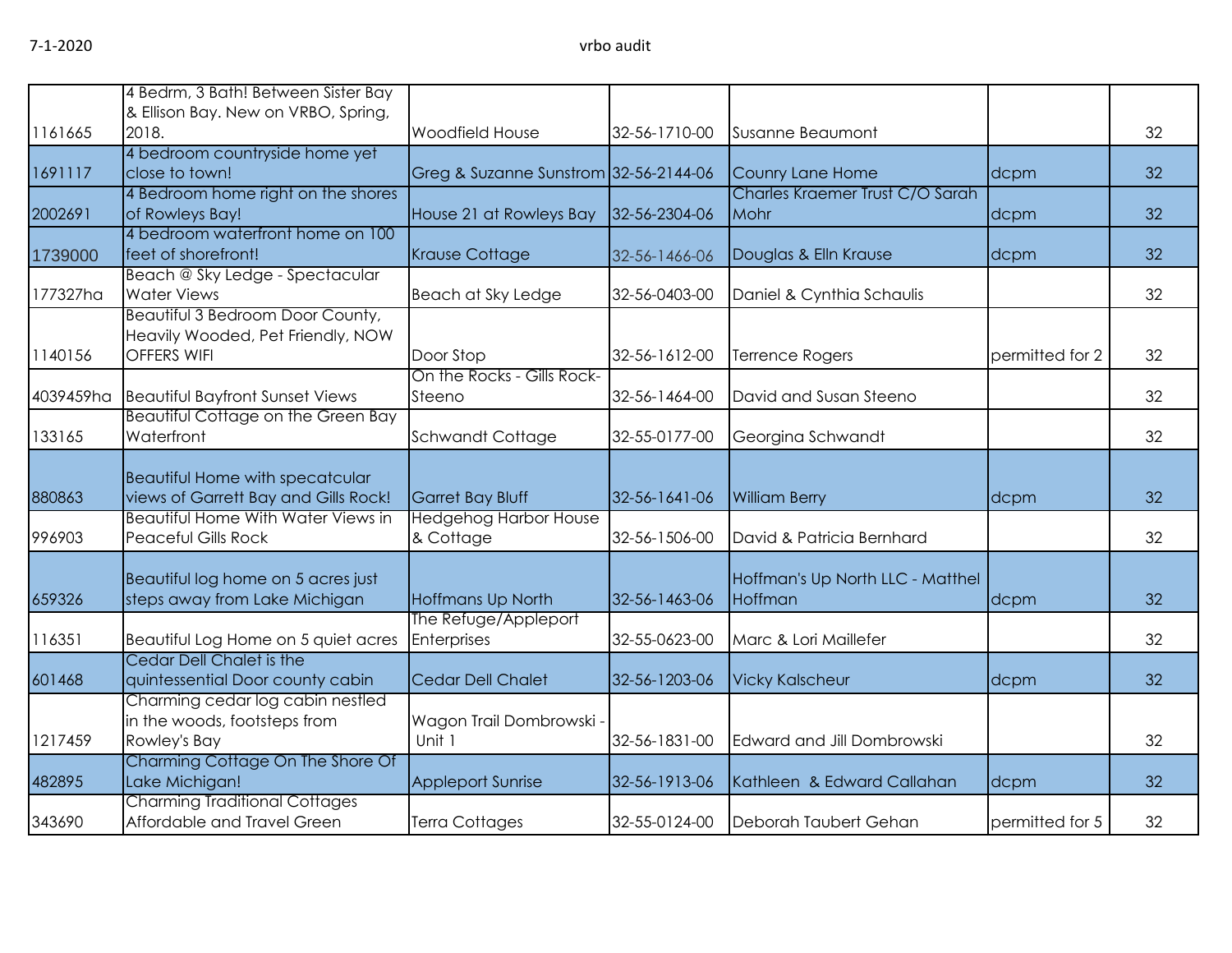| 706539    | Charming, Warm, and Naturally Well- Wagon Trail #26 Lengh-<br>Lit with Wooded Privacy                        | Little House in the Woods                  | 32-56-1589-00 | Carolyn Lengh                                |                 | 32 |
|-----------|--------------------------------------------------------------------------------------------------------------|--------------------------------------------|---------------|----------------------------------------------|-----------------|----|
| 571419    | Classic 1927 Shore Log Home. Sleeps Northern Lights Properties<br>8. Enjoy water views from 7 of 9<br>rooms! | - Summer Joy &<br>Windsong                 | 32-56-1325-00 | Alan Frisoni                                 | permitted for 2 | 32 |
| 1603939   | <b>Classic Waterfront Estate,</b><br>Spectacular Sunset Views, Sleeps 20                                     | <b>Shadow Lawn</b>                         | 32-56-0190-06 | John Peterson                                | dcpm            | 32 |
| 7064918ha | Country Haven on Mink River Road<br>Cro's Nest Waterfront Home on the                                        | <b>Country Haven</b>                       | 32-55-0329-00 | Myron & Andrea Beard                         | permitted for 2 | 32 |
| 9173517ha | Edge of Baylake Bluff. Amazing<br>water views!                                                               | Cro's Nest                                 | 32-56-2270-00 | Donald "Lee" Buckingham                      |                 | 32 |
| 571451    | Ellison Bay bluff retreat with water<br>views                                                                | The Refuge/Appleport<br><b>Enterprises</b> | 32-55-0623-00 | Marc & Lori Maillefer                        |                 | 32 |
| 4555418ha | Ellison Bay tranquility close to Europe<br>Lake and Newport State Park!                                      | Country Comfot                             | 32-56-1753-00 | Daniel & Valerie Austgen                     |                 | 32 |
| 724130    | Enjoy Your Own Private View Of<br>Sister Bay Sunsets on the Waterfront                                       | The Nest                                   | 32-56-1514-06 | Paul O'Keeffe & Tiffany Hubbard              | dcpm            | 32 |
| 1022944   | Family Retreat Lake Front Wifi Bikes<br><b>Grill Lakeshore Fire Pits</b>                                     | <b>Sunset Shore Cottages</b>               | 32-56-1720-00 | David & Deborah Cresto                       | permitted for 2 | 32 |
| 1036054   | Family Retreat Lake View Wifi Cable<br>Tv Grill Lakeshore Fire Pits Dog<br>Friendly                          | <b>Sunset Shore Cottages</b>               | 32-56-1720-00 | David & Deborah Cresto                       | permitted for 2 | 32 |
| 998960    | Great water view in peaceful<br>Northern Door                                                                | <b>Hedgehog Harbor House</b><br>& Cottage  | 32-56-1506-00 | David & Patricia Bernhard                    | permitted for 2 | 32 |
| 254081    | Historic Log Cabin (winter rate)                                                                             | Docs Hideaway                              | 32-55-0770-00 | Terry & Kermit Bott                          |                 | 32 |
| 396817ha  | Little House on the Bay---Door<br>County Retro Style/ Comfortable--                                          | Little House on the Bay                    | 32-56-1142-00 | Schaulis & Schaulis & Werdeard<br>& Schaulis |                 | 32 |
| 821538    | Located in Ellison Bay, less than 1/4<br>mile from a public boat launch on<br>beautiful                      | <b>Beechers Cabin</b>                      | 32-56-1571-06 | Susan Szabo & Mark Beecher                   | dcpm            | 32 |
| 181532    | Marina Breeze, Spectacular Ellison<br>Bay View & Dbl Master Suites                                           | <b>Marina Breeze</b>                       | 32-55-0759-00 | Robert & Sherry Stein                        |                 | 32 |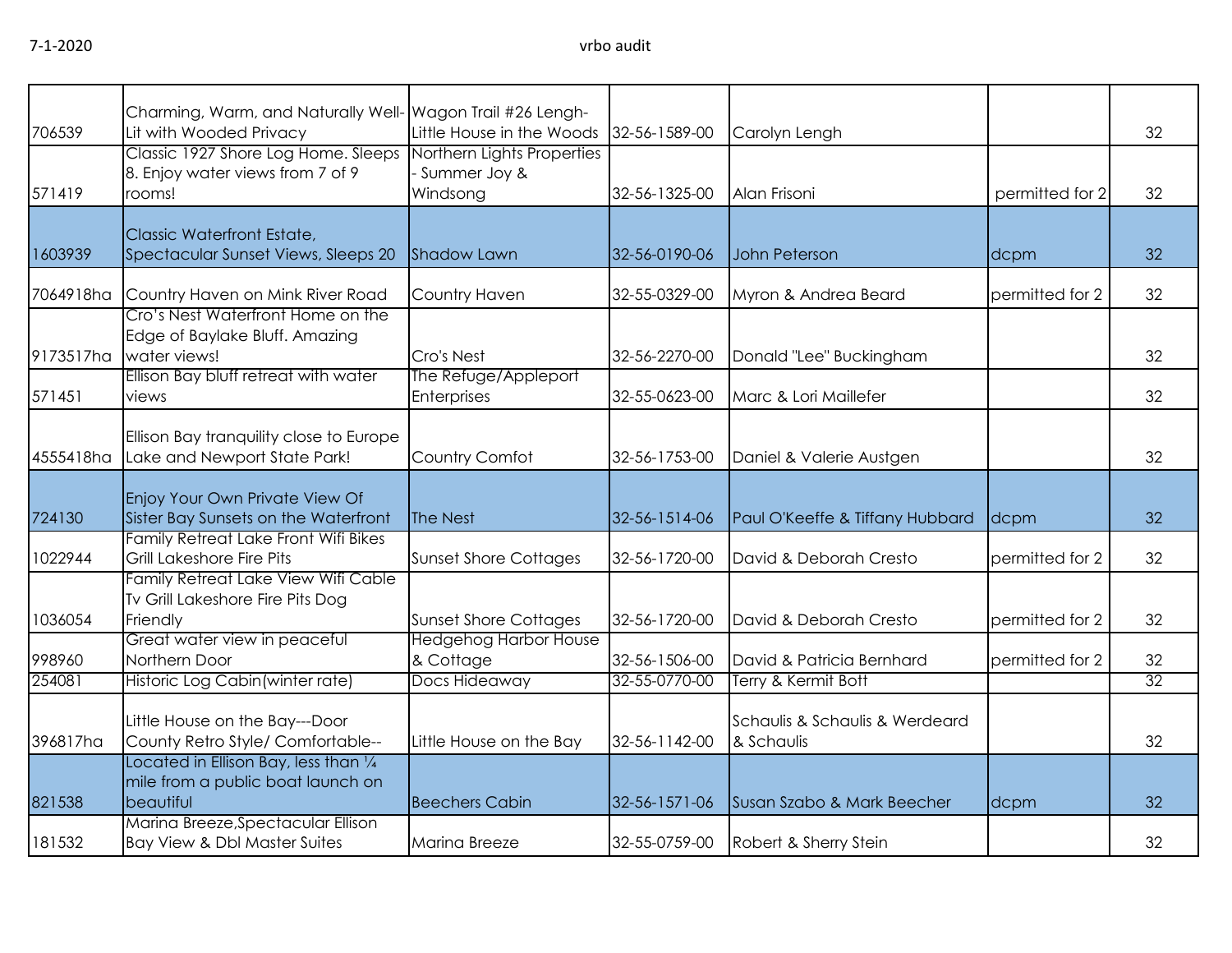| 1185191   | Murphy's "KipDee" Cottage                                        | Murphy's Kipdee Cottage 32-56-1827-00   |               | Jon Murphy                             |                 | 32              |
|-----------|------------------------------------------------------------------|-----------------------------------------|---------------|----------------------------------------|-----------------|-----------------|
|           | NEW! Cottage in Roweleys Bay w/                                  |                                         |               |                                        |                 |                 |
| 7921159   | Deck & Grill!                                                    | <b>Rowleys Bay Cabins</b>               | 32-55-0014-00 | Mary Cole                              | evolve          | 32              |
|           | NEW! DOOR 42- minutes away from                                  |                                         |               |                                        |                 |                 |
| 1409799   | the hustle and bustle of Sister Bay!                             | Door 42                                 | 32-56-1976-00 | Shawn and Kim Marshall                 |                 | 32              |
|           | NEW! Rowleys Bay Cottage w/Grill &                               |                                         |               |                                        |                 |                 |
| 7921221   | Fire Pit!                                                        | <b>Rowleys Bay Cabins</b>               | 32-55-0014-00 | Mary Cole                              | evolve          | 32              |
|           | NEW! Updated Home w/Deck, 2 Mi                                   | <b>Beach Road Cottage -</b>             |               |                                        |                 |                 |
| 9127709ha | to Sister Bay Beach                                              | Schwalbach                              | 32-56-2200-00 | <b>Brian and Alissa Schwalbach</b>     | evolve          | 32              |
|           | Newley remolded Northern Lights                                  | Northern Lights Farm                    |               |                                        |                 |                 |
| 1854116   | Farmhouse                                                        | House                                   | 32-56-1722-21 | <b>Randall Daubner</b>                 | Lindsley        | 32              |
|           |                                                                  | On the Shore of Deaths                  |               |                                        |                 |                 |
| 1032665   | On the Shore of Deaths Door                                      | Door                                    | 32-56-1745-00 | <b>Todd Frisoni</b>                    |                 | 32              |
|           |                                                                  |                                         |               |                                        |                 |                 |
| 886997    | Porcupine Shores Has An Elevated<br>View And Access To The Water | Porcupine Shores                        | 32-56-1603-06 | <b>Brian Bartell &amp; Kim Winburn</b> | dcpm            | 32              |
| 1177141   | Walk to The Heart of Sister Bay!!                                | Sister Bay Respite                      | 32-56-1838-00 | <b>Todd and Michelle Cox</b>           |                 | $\overline{32}$ |
| 835033    | Friendly, Walk to Water, Restaurant,                             | Door Stop                               | 32-56-1612-00 | <b>Terrence Rogers</b>                 | permitted for 2 | 32              |
|           | Romantic getaway for 2 With all the                              |                                         |               |                                        |                 |                 |
|           | charm & comfort for an                                           |                                         |               |                                        |                 |                 |
| 1711483   | unforgettable getaway                                            | Forget me not cottage                   | 32-56-2177-00 | Darla Yanny                            |                 | 32              |
|           |                                                                  |                                         |               |                                        |                 |                 |
|           | Romantic Waterfront Suite with                                   | Dan's Fish, Inc. d/b/a                  |               |                                        |                 |                 |
| 403817    | amazing water views (Cherry)                                     | Hedgehog Harbor Rental 32-56-1195-00    |               | Daniel and Sherrie Schwarz             |                 | 32              |
|           | Secluded Door County home within                                 |                                         |               |                                        |                 |                 |
| 9472591ha | minutes to everything!                                           |                                         |               |                                        |                 | 32              |
|           | serendipity Meadow: Family-friendly,                             |                                         |               |                                        |                 |                 |
| 1362190   | 7-acre oasis                                                     | Serendipity Meadow                      | 32-56-1963-00 | Cecilia & Dennis Lindell               |                 | 32              |
|           | <b>Sister Bay Door County Private</b>                            |                                         |               |                                        |                 |                 |
| 59435     | <b>Vacation Paradise</b>                                         | <b>Dovetail Acres</b>                   | 32-55-0422-00 | Terry Wurster                          |                 | 32              |
|           | Spacious Family-Friendly Cottage in                              | Wagon Trail #33 - Wald                  |               |                                        |                 |                 |
| 1601979   | peaceful woods                                                   | Haus                                    | 32-56-0451-00 | Merven Smucker & Ann Hostetler         |                 | 32              |
|           | <b>Spacious Lakefront Home Minutes</b>                           |                                         |               |                                        |                 |                 |
| 1153343   | From Sister Bay                                                  | Wagon Trail #20 - DiSalvo 32-56-1786-00 |               | Michah & August DiSalvo                |                 | 32              |
|           | Summer Joy Cottage in Sister Bay,                                | Northern Lights Properties              |               |                                        |                 |                 |
|           | WIYou Can't Get Any Closer to the                                | - Summer Joy &                          |               |                                        |                 |                 |
| 482130    | Water                                                            | Windsong                                | 32-56-1325-00 | Alan Frisoni                           | permitted for 2 | 32              |
|           |                                                                  |                                         |               |                                        |                 |                 |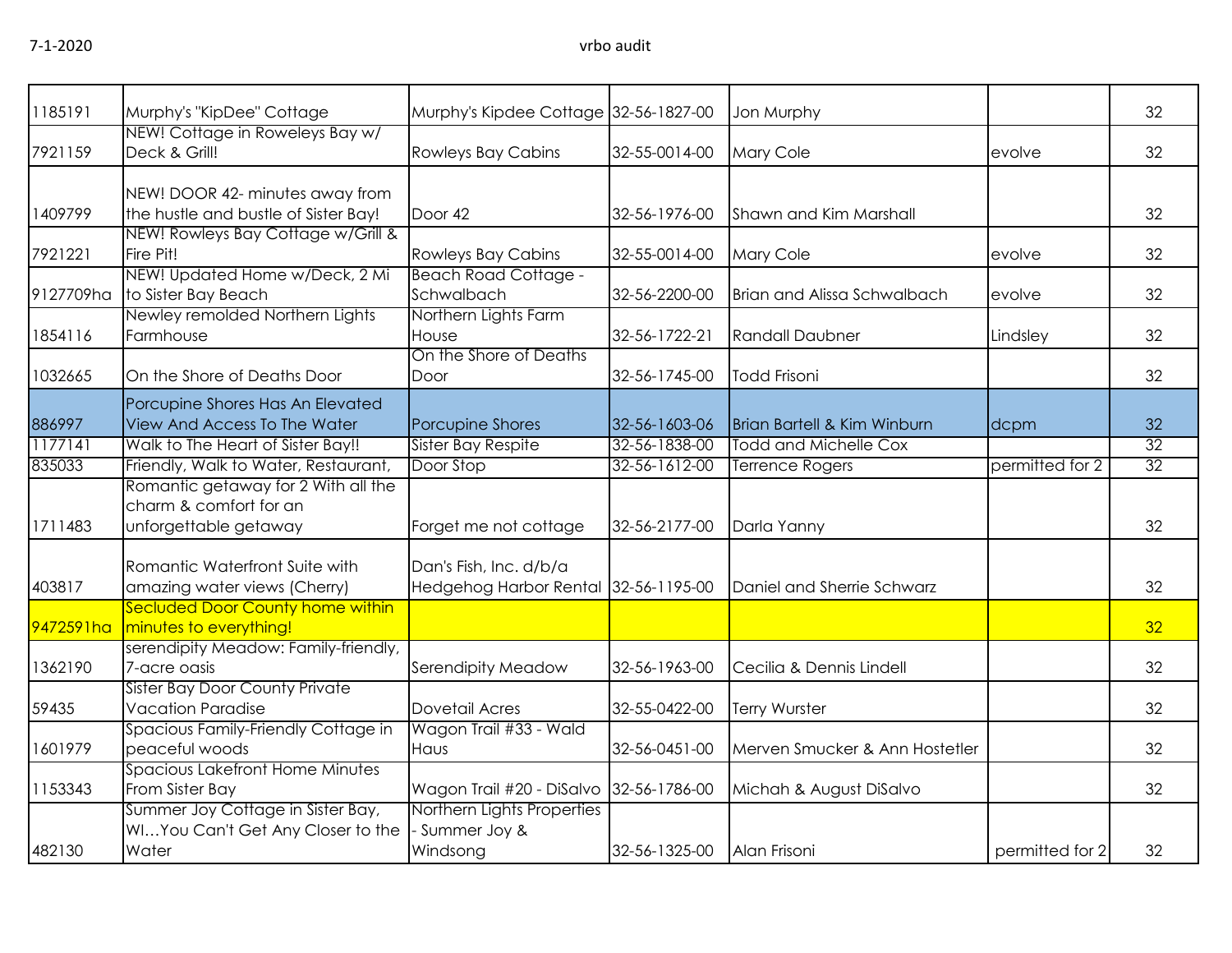| 738760   | Sunny Cottage in Ellison Bay                                                              | <b>Terra Cottages</b>                                          | 32-55-0124-00 | Deborah Taubert Gehan               | permitted for 5      | 32 |
|----------|-------------------------------------------------------------------------------------------|----------------------------------------------------------------|---------------|-------------------------------------|----------------------|----|
| 4465521  | Three Sisters Meadow Sweet Retreat-<br>a quiet, spacious relaxation haven<br>to unwind    | <b>Three Sisters Farm</b>                                      | 32-56-1523-00 | Tim and Kathleen Kay                |                      | 32 |
|          | Totally Remodeled 2012 Brenner                                                            |                                                                |               |                                     |                      |    |
| 611204   | Tower!                                                                                    | <b>Brenner Tower</b>                                           | 32-56-1227-06 | <b>Brenner Tower, LLC</b>           | dcpm                 | 32 |
|          | Two person efficiency cottage on                                                          | <b>Door County Vacation</b>                                    |               |                                     |                      |    |
| 431068   | green bay                                                                                 | Cottage                                                        | 32-56-0932-00 | John Finn & Carol Molepske          | permitted for 2      | 32 |
|          | View the Lake from Every Room -                                                           | <b>Hedgehog Harbor</b>                                         |               |                                     |                      |    |
| 336228   | Hedgehog Harbor--                                                                         | Retreat                                                        | 32-56-0404-00 | Daniel & Cynthia Schaulis           |                      | 32 |
| 839291   | Water Front Log Cabin!                                                                    | <b>East Haven</b>                                              | 32-56-1592-06 | <b>Barbara Moline</b>               | dcpm                 | 32 |
|          | Waterfront 1 bedroom and loft<br>cottage with small private pier on<br>900879 Garrett Bay | Jen Hanrahan                                                   | 32-56-2293-00 | Hanrahan - 1230 Garrett Bay<br>Road |                      | 32 |
|          | Waterfront Cottage Nestled in<br>Picturesque Setting, Gills Rock                          |                                                                |               |                                     |                      |    |
| 241353   | Waterfront Cottage with Views of                                                          | <b>Teskies Cottage</b><br>Bells Cottage - 12748 N              | 32-56-0962-00 | Lyle Teskie                         |                      | 32 |
| 350098   | Deaths Door, New Kitchen                                                                  | <b>Port Des Mortes</b>                                         | 32-56-1131-06 | Matt & Ryan Bell                    | dcpm                 | 32 |
| 403462   | Waterfront Dream Cottage with a<br>Million Dollar View (Apple)                            | Dan's Fish, Inc. d/b/a<br>Hedgehog Harbor Rental 32-56-1195-00 |               | Daniel and Sherrie Schwarz          |                      | 32 |
| 1351557  | Your own sandy shore on the most<br>pleasant bay in Door County!                          | <b>Vandelay Shore</b>                                          | 32-56-1870-06 | Matthew P Shumway                   | dcpm                 | 32 |
| 847672   | 240' of Lake Michigan Sandy Beach<br>awaits! Have some fun in the sun<br>and sand!        | Linzmeier's on Glidden                                         | 33-56-1604-00 | Mark & Margaret Linzmeier           |                      | 33 |
|          | 8 miles of Sand Beach and 1/2 price                                                       |                                                                |               |                                     |                      |    |
| 130307ha | rates Monday - Thurs                                                                      | Mary Spangler                                                  | 33-56-0400-00 | Mary's Beach House                  |                      | 33 |
|          | A Waterfront Home for All-Seasons in                                                      |                                                                |               |                                     |                      |    |
| 137311   | Door County!                                                                              | Killkare                                                       | 33-55-0483-00 | Tom Nebel                           | 369083ha             | 33 |
| 369083ha | A Waterfront Home for All-Seasons in<br>Door County!                                      | Killkare                                                       | 33-55-0483-00 | Tom Nebel                           | duplicate<br>listing | 33 |
| 371719   | At-The-Lake Lake Michigan Cape<br>Cod Home with Sand Beach Access<br>to Lake Mich.        | At the Lake                                                    | 33-56-0350-00 | Sally Jilot                         |                      | 33 |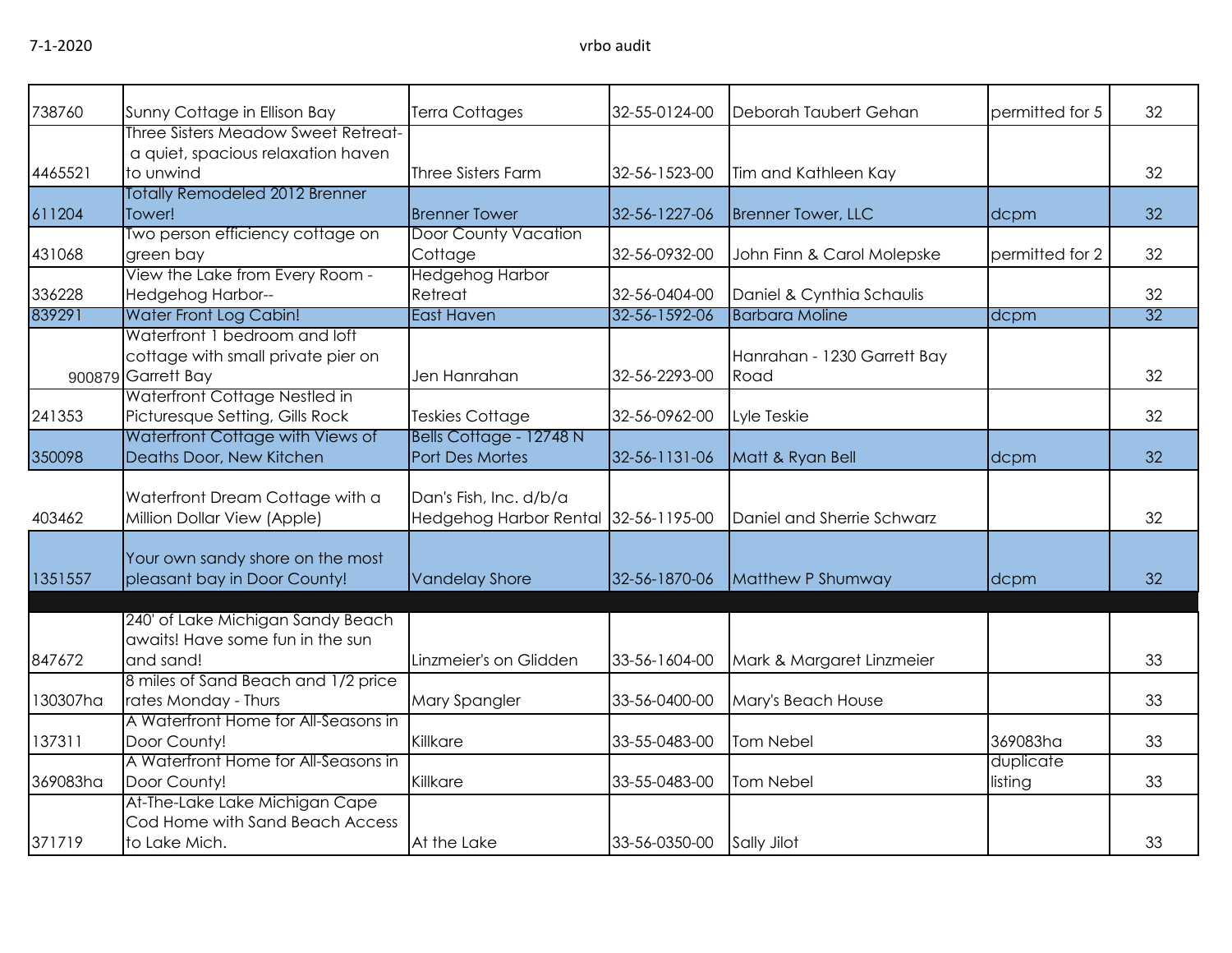|           | <b>Beachfront Cottage with Rustic</b>                        |                                       |               |                                                 |                 |    |
|-----------|--------------------------------------------------------------|---------------------------------------|---------------|-------------------------------------------------|-----------------|----|
| 114234    | Charm and Beautiful Sunsets                                  | BayShore Sunset Cottage 33-55-0240-00 |               | Paul Peot                                       |                 | 33 |
|           | Best Location, ON THE BEACH.                                 |                                       |               |                                                 |                 |    |
| 330470    | borders Whitefish Dunes State Park                           | William Thornton                      | 33-56-2075-00 | Door County Beach Home                          |                 | 33 |
|           | Big Sully's Bay Shore House! July is                         |                                       |               |                                                 |                 |    |
|           | Booked. August Has Limited                                   |                                       |               |                                                 |                 |    |
| 3554564ha | Availability.                                                | Tim Sullivan                          | 33-55-0829-00 | <b>Hidden Gem Cottages</b>                      |                 | 33 |
|           | <b>Borders the Whitefish Dunes State</b>                     |                                       |               |                                                 |                 |    |
|           | Park, Private Sand Beach - Best                              |                                       |               |                                                 |                 |    |
| 327497ha  | Beach in Dc!!                                                | William Thornton                      | 33-55-0726-00 | Door County Beach Retreat                       |                 | 33 |
| 1024399   | <b>Camelot Cliffs- Making Magical</b><br>Memories            | <b>Brian Dougal</b>                   | 33-56-1740-00 | <b>Camelot Cliffs</b>                           |                 | 33 |
|           |                                                              |                                       |               |                                                 |                 |    |
|           | Clean Cozy Cottage On Waterfront                             | Andrew J & Annette J                  |               | Andropolis Waterfront Cottages -                |                 |    |
| 1154220   | Property Privacy Yet Close To Town                           | Andropolis                            | 33-55-0030-00 | 4309 Bay Shore                                  | permitted for 4 | 33 |
|           |                                                              |                                       |               |                                                 |                 |    |
|           | Clean Cozy Door County Cottage                               | Andropolis Waterfront                 |               |                                                 |                 |    |
| 1154198   | On A Quiet Resort Property                                   | Cottages                              | 33-55-0030-00 | Andrew J & Annette J Andropolis permitted for 4 |                 | 33 |
|           | Clean Cozy Door County Cottage.                              |                                       |               |                                                 |                 |    |
| 1123981   | Waterfront Property, Free row boat<br>use + WiFi.            | Andropolis Waterfront<br>Cottages     | 33-55-0030-00 | Andrew J & Annette J Andropolis Permitted for 4 |                 | 33 |
|           | Coastal Cottage Resort. Comfy                                |                                       |               |                                                 |                 |    |
|           | Cozy Cottage. Sleeps upto 5, Free                            | Andropolis Waterfront                 |               |                                                 |                 |    |
| 1108105   | WiFi, secluded                                               | Cottages                              | 33-55-0030-00 | Andrew J & Annette J Andropolis permitted for 4 |                 | 33 |
|           | Country Charm-North Of Sturgeon                              |                                       |               |                                                 |                 |    |
| 569474    | Bay On Hwy 42                                                | Country Charm                         | 33-56-1436-00 | Nancy Raye                                      |                 | 33 |
|           | Cozy Cottage Newly Available for                             |                                       |               |                                                 |                 |    |
| 26252     | Winter and All 2019 Dates!<br>Door County Bayside Waterfront | Kevin & Laura Forrest                 | 33-55-0619-00 | Hidden Glidden                                  |                 | 33 |
| 1370751   | Home                                                         | Scott & Tammy Duncan                  | 33-56-2018-00 | Duncan - 5092 Bay Shore Dr                      |                 | 33 |
|           |                                                              |                                       |               |                                                 |                 |    |
|           |                                                              | Polly and Doug Kerkman                |               |                                                 |                 |    |
| 1469978   | <b>Door County Waterfront</b>                                | <b>Shirley Becker Trust</b>           | 33-56-1492-17 | Lodge on Laurie Lane                            | restassure      | 33 |
|           |                                                              |                                       |               |                                                 |                 |    |
|           | 'Dream Home' Borders Whitefish                               |                                       |               |                                                 |                 |    |
| 235306ha  | Dunes Park, Private Sand Beach - Wifi Fred Suchy             |                                       | 33-56-0695-00 | Door County Dream Home                          |                 | 33 |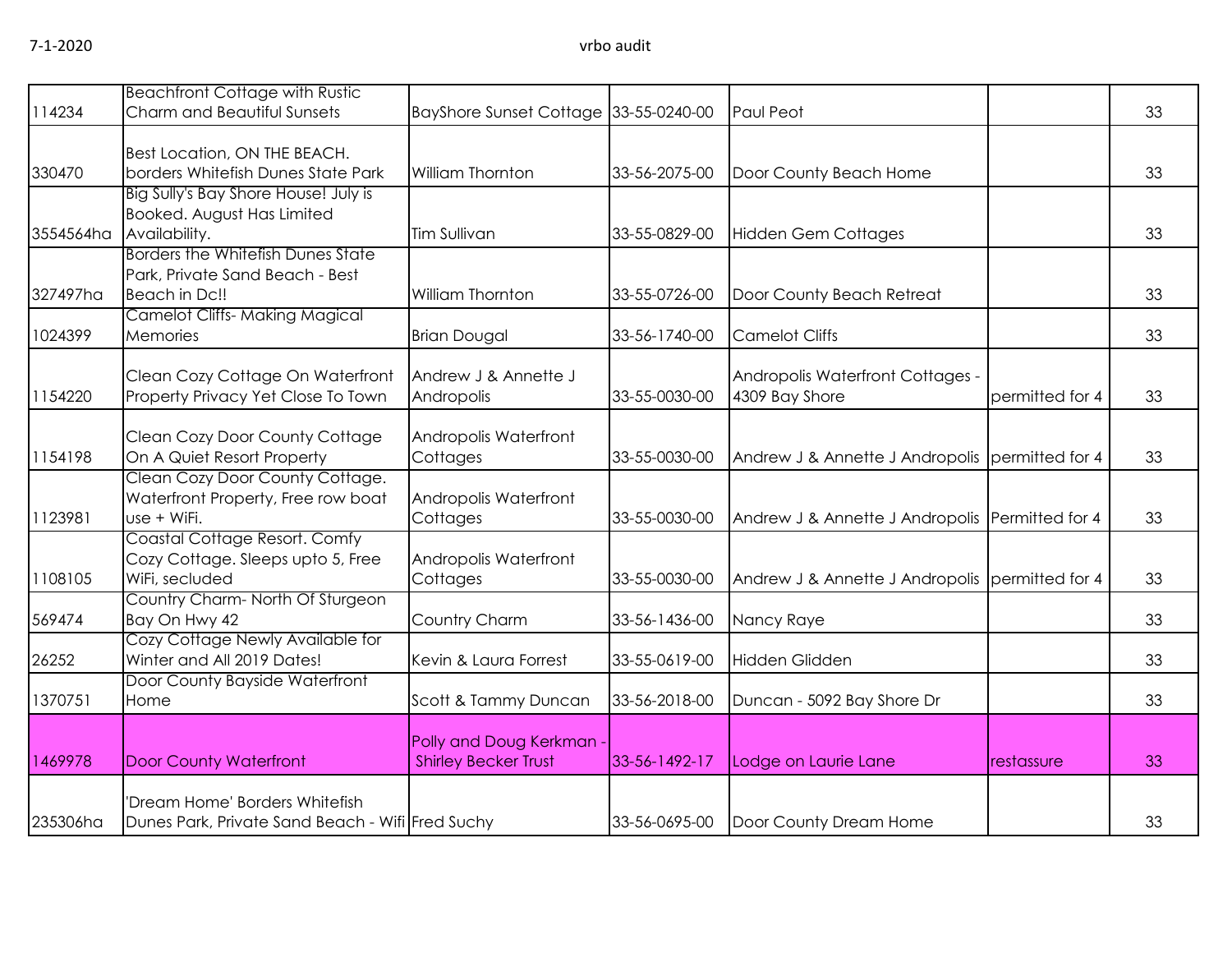7-1-2020 vrbo audit

| 813345   | Enjoy beautiful sunset on the bay in<br>this large lakefront family retreat                             | Ian & Lindsey Kazian                         | 33-56-1584-00 | Camp Sunset                                          |            | 33 |
|----------|---------------------------------------------------------------------------------------------------------|----------------------------------------------|---------------|------------------------------------------------------|------------|----|
| 433696   | Enjoy the best of Door County with<br>waterfront Lake Michigan Views                                    | Lakeside Haven                               | 33-56-1240-06 | <b>Kathy Richmond</b>                                | dcpm       | 33 |
| 567961   | Family Friendly Glidden Drive Beach<br>Retreat on Lake Michigan                                         | Glidden Drive Beach<br>Retreat               | 33-56-1405-00 | Jill Parak & Ryan Cantzler                           |            | 33 |
| 194419   | Fantastic Family Cottage on Sand<br><b>Beach</b>                                                        | Nicola Kaftan                                | 33-55-0777-00 | Kaftan                                               |            | 33 |
| 113217   | Featured in Door County Magazine<br>Luxuy                                                               | Travis & Jolyn Boland                        | 33-56-0620-00 | <b>Boland</b>                                        |            | 33 |
| 1995510  | <b>Glidden Beach Cottage **New</b><br>Listing**                                                         | Jenelle Anderson                             |               |                                                      |            | 33 |
| 705536   | Just a short walk or bike ride to<br>downtown Sturgeon Bay.                                             | The Green House                              | 33-56-1493-06 | A&J Properties, LLC                                  | dcpm       | 33 |
| 241956ha | Log Cabin on the Water-Best Beach<br>in Door County - Wifi                                              | <b>Fred Suchy</b>                            | 33-56-1447-00 | Log Cabin on the Water                               |            | 33 |
| 1695687  | New 7/2019* Beautiful * Secluded *<br>Romantic or Kid-Friendly * Unique<br>Experience                   | Estes Equestrian - 4606<br><b>Bechtel Rd</b> | 33-56-2172-00 | <b>Tammy Estes</b>                                   |            | 33 |
| 1352380  | New As Of June '18 - Sunrise Cove -<br><b>Sandy Beach</b>                                               | Sunrise Cove - Cecchini                      | 33-56-1871-04 | Jill and Tony Cecchini                               | zeile      | 33 |
| 1610629  | NEW LISTING - Thenell Cottage -<br>Rustic Charm just steps from the Bay!<br>New Listing! Sand beach and | Thenells Cottage<br>Sand Beach Cottage -     | 33-55-0063-07 | <b>John Thenell</b><br>Greg, Mary, Nick and Jennelle | simplelife | 33 |
| 1331712  | Amazing views on Lake Michigan                                                                          | Anderson                                     | 33-56-1942-00 | Anderson                                             |            | 33 |
| 476585   | On the Water. In the Woods. Close<br>to Everything. Perfect for Two.                                    | <b>Gmamas Place</b>                          | 33-56-1246-00 | Diane Knutson                                        |            | 33 |
| 676548   | Prancing Pony - Norwegian<br>Timberframe Home in Whitefish<br><b>Bay/Family Friendly</b>                | Laura Siebert                                | 33-56-0283-00 | <b>Prancing Pony</b>                                 |            | 33 |
| 236281ha | Property overview                                                                                       | <b>Stehling Cottage</b>                      | 33-56-0970-00 | Susan M Stehling                                     |            | 33 |
| 580389   | Snug Harbor Inn - Midship Cottage                                                                       | Jon Hanson / Snug<br>Harbor                  | 33-56-0906-00 | Little Harbor Cottages                               |            | 33 |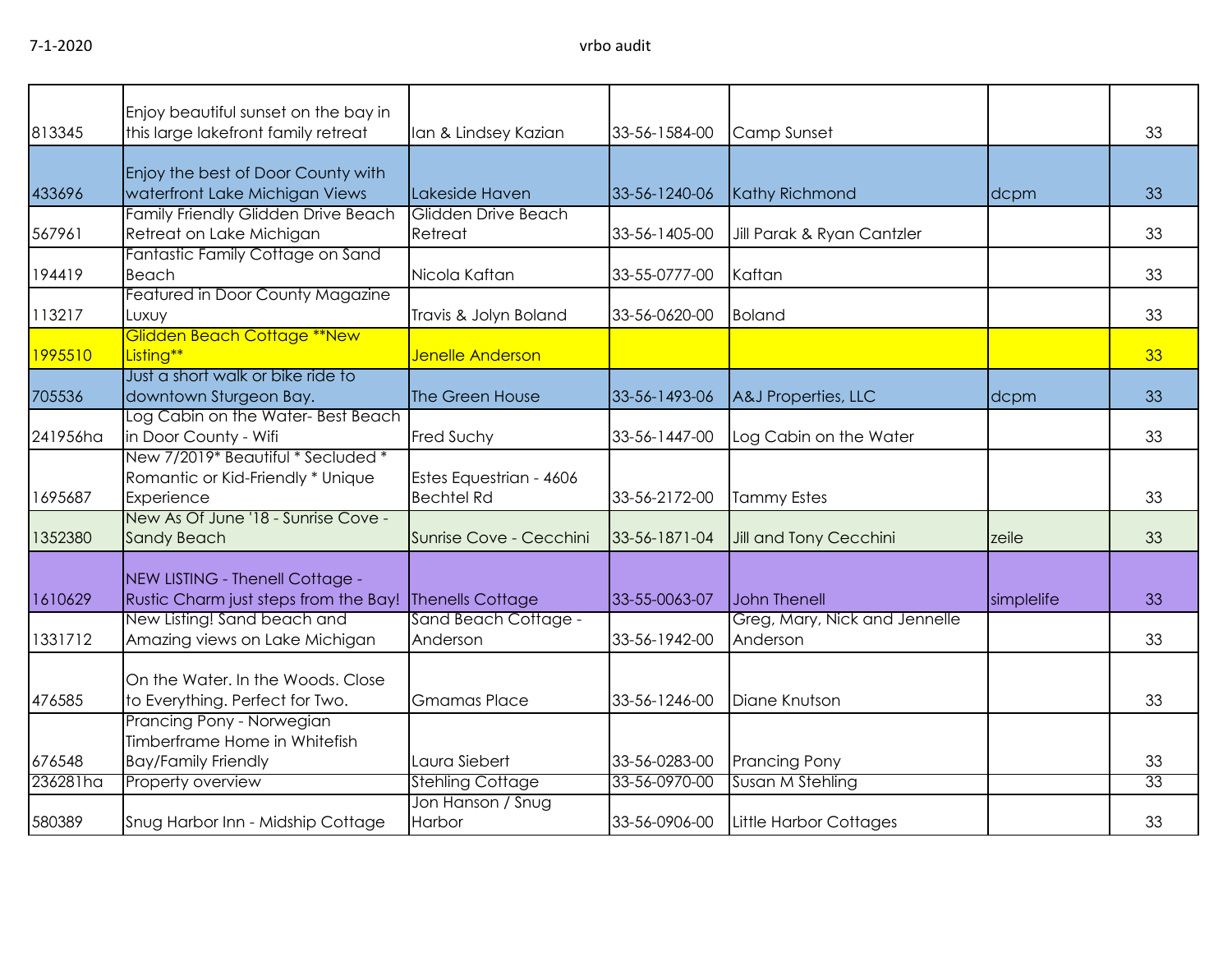| 579668    | Snug Harbor Inn - Port Cottage                                      | Jon Hanson / Snug<br>Harbor          | 33-56-0906-00 | Little Harbor Cottages                                                           |                | 33              |
|-----------|---------------------------------------------------------------------|--------------------------------------|---------------|----------------------------------------------------------------------------------|----------------|-----------------|
|           |                                                                     | Jon Hanson / Snug                    |               |                                                                                  |                |                 |
| 580438    | Snug Harbor Inn - Starboard Cottage Harbor                          |                                      | 33-56-0906-00 | Little Harbor Cottages                                                           | pemitted for 3 | 33              |
|           | Spectacular Lake Michigan                                           |                                      |               |                                                                                  |                |                 |
|           | Waterfront on Glidden Drive - Sleeps                                | Garth Kolterjahn & Greg              |               |                                                                                  |                |                 |
| 1326854   | 12                                                                  | Powlowski                            | 33-56-1380-04 | Lake House                                                                       | zeile          | 33              |
| 1835135   | The Forrest - Newly Available!                                      | The Forrest                          | 33-56-2238-00 | Kevin Forrest- Bernard Forest Trust                                              |                | 33              |
|           |                                                                     |                                      |               |                                                                                  |                |                 |
|           | Scandinavian Lodge - Near                                           |                                      |               |                                                                                  |                |                 |
| 4884541ha | Waterfront Park - Studio Suite, 1 King<br><b>Bed</b>                | Scandinavian Lodge<br>COA, Inc       | 34-51-0036-00 |                                                                                  |                | 34              |
|           | 101: Downtown Sister Bay, Door                                      |                                      |               | Scandinavian Lodge                                                               |                |                 |
| 7931748   | County, Wisconsin                                                   | Mary Erickson                        | 34-53-2150-00 | Marina View Condominium #101                                                     |                | 34              |
|           | 2 bedroom condo with pool only                                      | Rebecca and Erik                     |               |                                                                                  |                |                 |
| 1925641   | minutes from downtown Sister Bay!                                   | Spychalski                           | 34-53-2261-06 | <b>Highland Escape</b>                                                           | dcpm           | 34              |
|           |                                                                     |                                      |               |                                                                                  |                |                 |
|           | Amazing winter deals!!! Thanksgiving                                |                                      |               |                                                                                  |                |                 |
| 347875    | 4 nights for the price of 3 nights!!                                | <b>Richard &amp; Ellen Weber</b>     | 34-53-0392-00 | Skogland Weber                                                                   |                | 34              |
|           | <b>Beautiful and Cozy Condo in Sister</b>                           |                                      |               |                                                                                  |                |                 |
| 297305    | Bay!                                                                | Sarah George                         | 34-53-1039-00 | George's Getaway                                                                 |                | 34              |
|           | <b>Brand new Water View Condo</b><br>across from marina and walk to |                                      |               |                                                                                  |                |                 |
| 1647494   | everything in town!                                                 | Max McCormick                        | 34-53-2023-06 | Marina View Condo #104                                                           | dcpm           | 34              |
| 1166404   | Downtown Sister Bay!                                                | Susan Schlieble                      | 34-53-1795-00 | Harborview Condo - Schieble                                                      |                | $\overline{34}$ |
|           | Downtown, luxury unit! Water View,                                  |                                      |               |                                                                                  |                |                 |
| 1434839   | Walking Distance to all of Sister Bay!                              | Marina Development LLC 34-53-2021-18 |               | Marina View Condominium #102 Northpoint                                          |                | 34              |
|           | Marina View 203! Water View                                         |                                      |               |                                                                                  |                |                 |
|           | Downtown New Construction Now                                       |                                      |               |                                                                                  |                |                 |
| 1477900   | <b>Renting Summer 2019!</b>                                         | Marina Development LLC 34-53-2025-18 |               | Marina View Condominium #203 Northpoint                                          |                | 34              |
|           | Marina View 204! Water View                                         |                                      |               |                                                                                  |                |                 |
|           | Downtown New Construction Now                                       |                                      |               |                                                                                  |                |                 |
| 1468836   | <b>Renting Summer 2019!</b>                                         | Marina Development LLC 34-53-2026-18 |               | Marina View Condominium #204 Northpoint                                          |                | 34              |
|           | Marina View 302! Water View                                         |                                      |               |                                                                                  |                |                 |
| 1432397   | Downtown New Construction Now                                       |                                      |               | Marina Development LLC 34-53-2213-18   Marina View Condominium #302   Northpoint |                | 34              |
|           | <b>Renting Summer 2019!</b>                                         |                                      |               |                                                                                  |                |                 |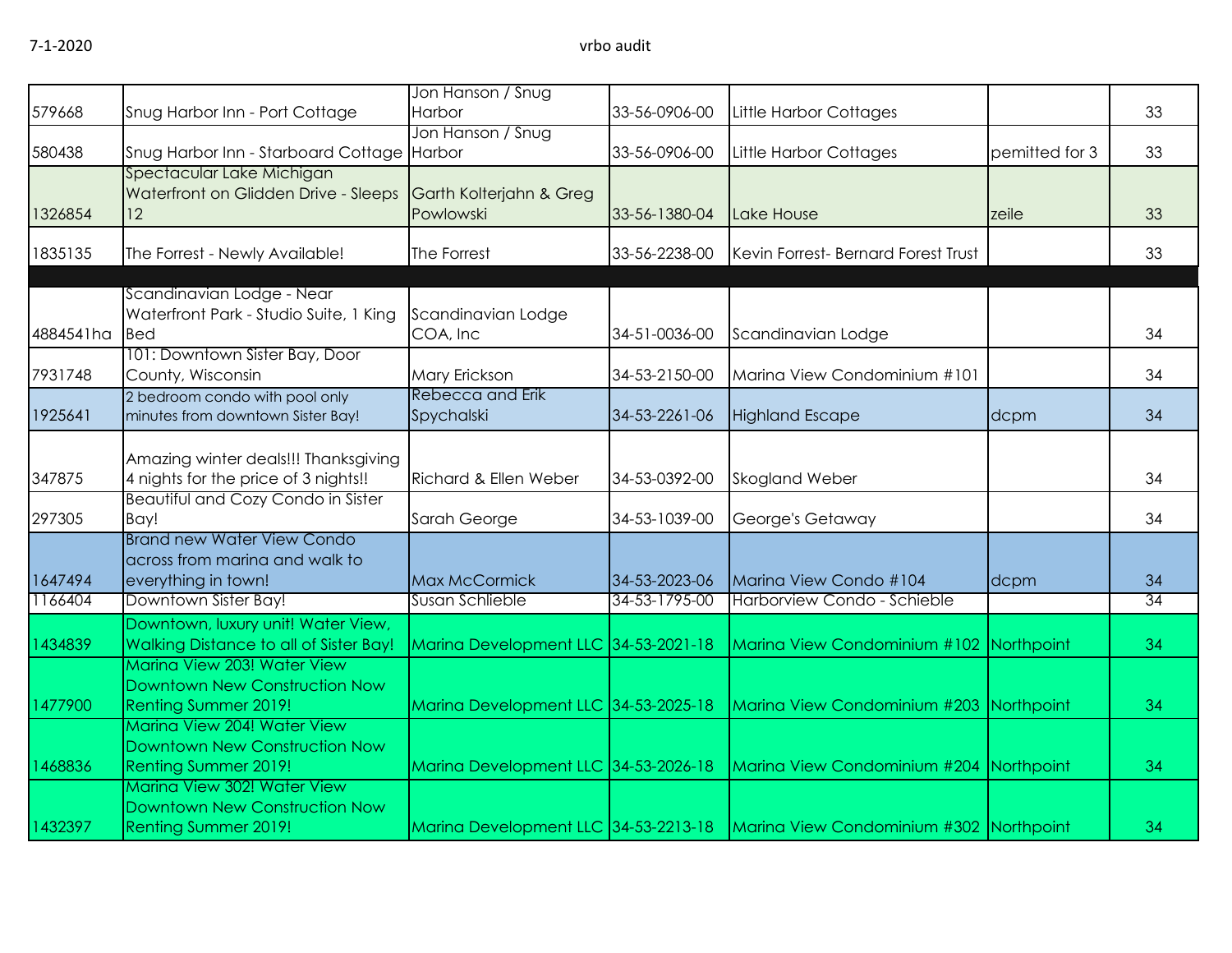| 1647469   | Newly built Excecutive Condo<br>located in heart of Sister Bay!                                                        | <b>Patrick Quinn</b>                 | 34-53-2072-06 | Mill Road Place 1                | dcpm | 34 |
|-----------|------------------------------------------------------------------------------------------------------------------------|--------------------------------------|---------------|----------------------------------|------|----|
| 1669304   | Newly constructed Condo in town<br>only a block from Sister Bay Beach!                                                 | Kevin and Vicki Quinn                | 34-53-2120-06 | Mill Road Place 2                | dcpm | 34 |
| 1680444   | Newly constructed Condominium in<br>the heart of Sister Bay!                                                           | Ken Larsen - Mill Road<br>Place LLC  | 34-53-2112-06 | Mill Road Place 3                | dcpm | 34 |
| 1913142   | 3 bedroom home walking distance<br>to beach, park, marina, restaurants<br>and shopping<br>3800 Sq Ft Home On Wood Lot, | <b>Charles Raymond</b>               | 34-56-2260-06 | Pheasant Court Near the Bay      | dcpm | 34 |
| 482635    | <b>Walking Distance To Town!</b>                                                                                       | Jack and Teresa Wall                 | 34-56-1335-06 | Wall to Wall Retreat             | dcpm | 34 |
| 1747178   | 4 bedroom, remodeled kitchen,<br>new flooring throughout, and<br>updated bathrooms!!                                   | Kevin Schuhart                       | 34-56-1291-06 | Abode on Spring                  | dcpm | 34 |
| 1585184   | Amazing water views from the<br>moment you drive up                                                                    | Lynn and Jason Gilroy                | 34-56-2102-00 | Sunny Bluff - Gilroy             |      | 34 |
| 127227    | An inn all your own                                                                                                    | Deb Homan                            | 34-55-0743-00 | Sweetbriar                       |      | 34 |
| 1949082   | Bay Shore Bungalow-----In The Heart<br>of Downtown Sister Bay!                                                         | Door County Squires LLC              | 34-56-2287-00 | <b>Bay Shore Bungalow</b>        |      | 34 |
| 854329    | <b>Beach Views, Waterfront Park</b><br>Access, Downtown Convenience!                                                   | Dawn and Walter Nawrot 34-56-1620-00 |               | The Sister Bay Getaway           |      | 34 |
| 188785    | Copper Moon Cottage                                                                                                    | Donald & Linda Denny                 | 34-55-0761-06 | Copper Moon Cottage              | dcpm | 34 |
| 299942    | Door County Church Restored to a<br><b>Beautiful Home</b>                                                              | <b>Gary Polipnick</b>                | 34-56-2050-00 | Maple Manor                      |      | 34 |
| 1282834   | Door County Farm House Sister Bay                                                                                      | Dorin Colcer                         | 34-56-1945-00 | My Door County Home - Colcer     |      | 34 |
| 1179558   | Door County Sunsets in Sister Bay!                                                                                     | Corrine B. Vieth Survivors<br>Trust  | 34-56-1675-00 | <b>Woldts Waterfront Retreat</b> |      | 34 |
| 4941549ha | Downtown Sister Bay Cottage (walk<br>to everything), Sleeps 15, Open Year<br>Round.                                    | <b>Brandon Cotter</b>                | 34-56-1885-00 | Cotter Cottage                   |      | 34 |
| 788504    | Downtown-Walking Distance to<br>Everything                                                                             | Alma Vaicekauskas                    | 34-56-1597-00 | <b>Parkview Rental</b>           |      | 34 |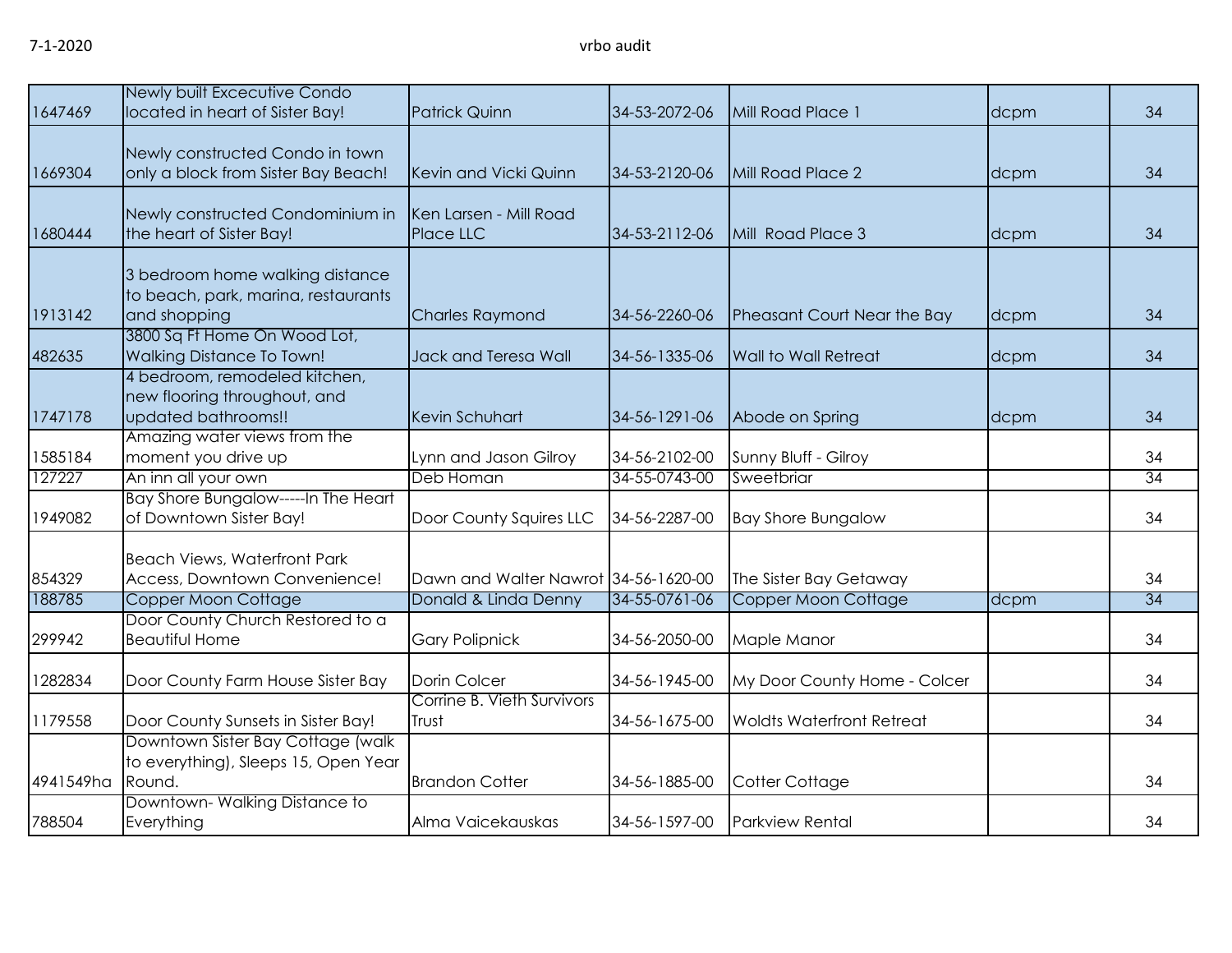| 1098719   | Enjoy the holidays in the heart of<br>Sister Bay.                                         | David and Karen Bushre                                                 | 34-56-1771-00 | Sunset Drive - Bushre                           |                 | 34              |
|-----------|-------------------------------------------------------------------------------------------|------------------------------------------------------------------------|---------------|-------------------------------------------------|-----------------|-----------------|
| 1359639   | Enjoy this restored, old log home<br>with recently completed renovations David R Peterson |                                                                        | 34-56-1805-06 | Another Thyme                                   | dcpm            | 34              |
| 4444671ha | Family Friendly Retreat in the Heart<br>of Sister Bay                                     | Pam Schmitz                                                            | 34-56-1695-00 | <b>Sister Bay Chalet</b>                        |                 | 34              |
| 1201340   | IN THE HEART OF SISTER BAY!!!                                                             | Dan and Chris Murphy                                                   | 34-56-1289-00 | <b>Waterview Place</b>                          | permitted for 3 | 34              |
| 810432    | In Town Sister Bay, Completely<br>Renovated In 2015 With Excellent<br><b>Upgrades</b>     | Jeff & Alicia Wiswell -<br><b>Wiswell Property Group</b><br><b>LLC</b> | 34-56-1888-06 | <b>High Garden Wiswell</b>                      | dcpm            | 34              |
| 1983538   | Large Classic Cottage in Heart of<br>Sister Bay                                           | ASHLEY PRANGE ET AL                                                    | 34-56-1985-00 | Large Classic Cottage in Heart<br>of Sister Bay |                 | 34              |
| 1624727   | Mid-Century Home Close to the<br><b>Beach</b>                                             | Louis J Wuollett                                                       | 34-56-2106-00 | Mid Century on Forest                           |                 | 34              |
| 7625994ha | Minutes away from downtown Sis                                                            | Enza Piech                                                             | 34-56-2064-00 | Piech -10873 N Spring                           |                 | $\overline{34}$ |
|           | 1551169 Modern Dörr   Brand NEW Downtowr                                                  | VandenLangenberg                                                       | 34-56-2196-00 | <b>Modern Dorr</b>                              |                 | $\overline{34}$ |
| 1239848   | New 2018 Condo - Water View -<br>Walk To Everything                                       | Dan & Chris Murphy                                                     | 34-56-1289-00 | <b>Waterview Place</b>                          | permitted for 3 | 34              |
| 1215728   | New Condo in the heart of Sister Bay<br>Waterview!!!                                      | Chris and Dan Murphy                                                   | 34-56-1289-00 | <b>Water View Place</b>                         | permitted for 3 | 34              |
| 849698    | New for 2016, Luxuriously<br>Renovated, Walk to the Beach &<br>Downtown Sister Bay        | <b>Wiswell Property Group</b><br><b>LLC</b>                            | 34-56-1602-06 | Kings Landing                                   | dcpm            | 34              |
| 1635434   | New Gathering Spot in Heart of<br>Door County!                                            | Daniel & Laurel Simons                                                 | 34-56-2173-00 | Treetops in Sister Bay                          |                 | 34              |
| 2003945   | Newly remodeled cottage walking<br>distance to shopping, beach,<br>marina and food        | Jack and Teresa Wall                                                   | 34-56-2306-06 | Wall to Wall Cottage                            |                 | 34              |
| 9130657ha | NEW-Sister Bay Home w/Fire Pit, Walk<br>to Beach+Town                                     | <b>Hristo Blagoev</b>                                                  | 34-56-2180-00 | Spacious Sister Bay Home - FEG<br><b>LLC</b>    | evolve          | 34              |
| 286713    | Port New, One Block from<br>Downtown and Public Beach                                     | Andrew Boockmeier                                                      | 34-56-0075-06 | Port New                                        | dcpm            | 34              |
| 1359612   | Remodeled Cottage only steps<br>away from Sister Bay!                                     | Jim Sailinsky                                                          | 34-56-1757-06 | Salinsky's Domicile - Cottage                   | dcpm            | 34              |
| 1335838   | Sister Bay Condo, Walk to the Beach<br>and Village                                        | Jean Rosio                                                             | 34-56-1941-00 | Rosio Condo                                     |                 | 34              |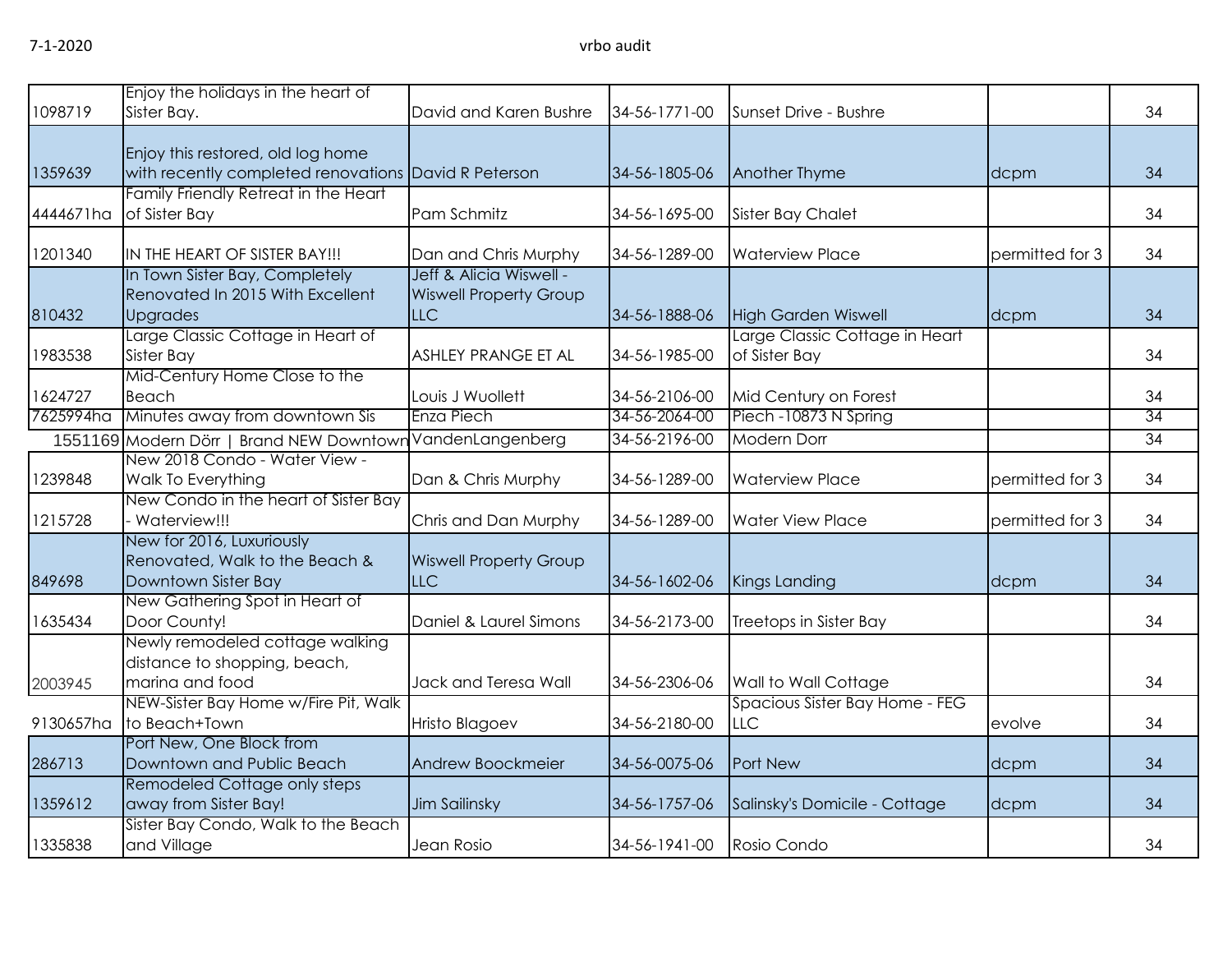| 1158494   | <b>Sister Bay Cozy Cottage</b>                                                 | Karen Berndt                                        | 34-56-1788-00 | Sister Bay Cottage - Berndt       |                 | $\overline{34}$ |
|-----------|--------------------------------------------------------------------------------|-----------------------------------------------------|---------------|-----------------------------------|-----------------|-----------------|
| 1631282   | Sister Bay Modern Farmhouse on<br>Northwoods                                   | Louis J Wuollett                                    | 34-56-2080-00 | Farmhouse on Northwoods           |                 | 34              |
| 1208896   | Sister Bay Parkview Beach Cottage<br>#1                                        | Kim Erzinger                                        | 34-56-1385-00 | Parkview Beach Cottage            | permitted for 2 | 34              |
| 1218114   | Sister Bay Parkview Beach Cottage<br>#2                                        | Kim Erzinger                                        | 34-56-1385-00 | Parkview Beach Cottage            | permitted for 2 | 34              |
| 1891154   | Spectacular view just minutes away<br>from the Marina and beach.               | Joan Chapeau Trust -<br>Roberta Champeau<br>Trustee | 34-56-2282-00 | Cape Cod on the Shore             | charnetski      | 34              |
| 1360790   | Trillium Retreat is conveniently<br>located in the Village of Sister Bay       | Dennis & Maribeth Dorn                              | 34-56-0495-06 | <b>Trillium Retreat</b>           | dcpm            | 34              |
| 1022700   | Walk to town! Newly furnished 4<br>bedrooom home in Sister Bay                 | Julie & Nathan Slovin                               | 34-56-1702-06 | Hidden Gem on Trillium            | dcpm            | 34              |
| 7465774ha | Walk to Town, Quiet, Wooded<br>Neighborhood                                    | Pam Schmitz                                         | 34-56-2051-00 | Hillside Hideaway                 |                 | 34              |
| 1357055   | Walking Distance to beach, shops<br>and Sister Bay!                            | Tom Ahlbeck - Daisy<br><b>Ahlbeck Trust</b>         | 34-56-1892-06 | Door in the Woods                 | dcpm            | 34              |
| 1607444   | Welcome to your home away from<br>home in the heart of Sister Bay!             | Dennis King                                         | 34-56-2101-00 | Sister Bay House - DJK Properties |                 | 34              |
| 1984096   | Welcome to your own private<br>getaway!                                        | Nissa Norton                                        | 34-56-2290-00 | Norton - 10640 Little Sister Road |                 | 34              |
| 746476    | The Arbor Suite - Modern Comfort In<br>The Heart Of Downtown Sturgeon<br>Bay   | The Arbor & Postcard -<br><b>RME Holdings</b>       | 35-53-1452-00 | Robert Esposito RME Holdings      | permitted for 2 | 35              |
| 1103228   | The Coach House Suite - Downtown<br>Sturgeon Bay                               | Villa, Coach and Corner<br>Suite                    | 35-53-1628-00 | <b>ADIP LLC</b>                   |                 | 35              |
| 360120    | The Magnolia Suite-Romantic<br>Victorian Elegance                              | Diane Allen & Mike Perski                           | 35-53-1096-00 | The Magnolia Suite                |                 | 35              |
| 483699    | The Postcard: Modern Comfort in<br>the Heart of Downtown Sturgeon Bay Esposito | <b>RME Holdings - Robert</b>                        | 35-53-1452-00 | Arbor & Postcard - RME Holdings   | permitted for 2 | 35              |
| 862731    | Villa Suite - Modern Comfort and<br><b>Rustic Italian Charm</b>                | Villa and Corner Suite                              | 35-53-1628-00 | <b>ADIP LLC</b>                   | permitted for 3 | 35              |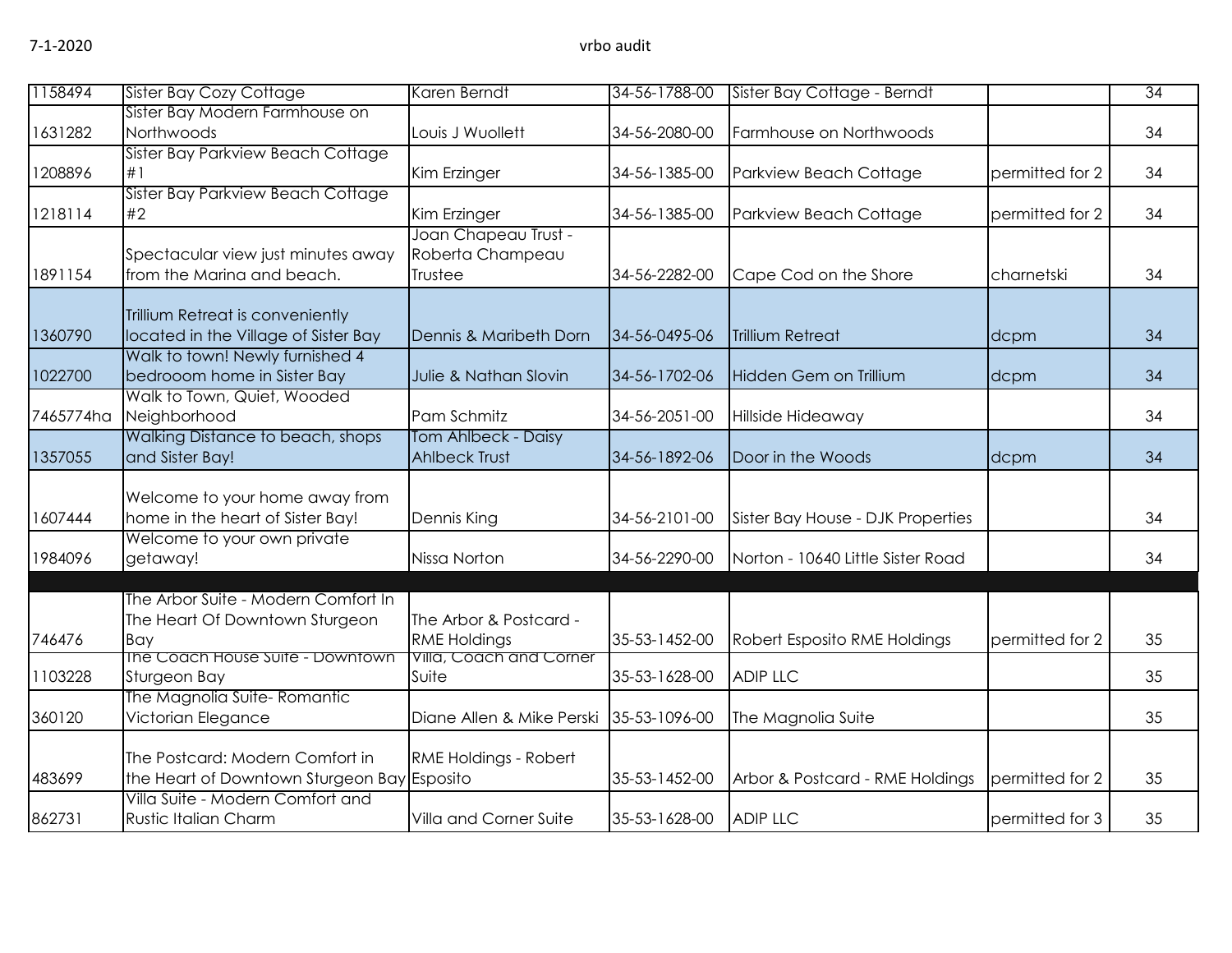|           | Historic Luxurious Suite, Modern<br>Amenitites, Downtown, One block                    |                                                                      |               |                                | permitted for 6          |    |
|-----------|----------------------------------------------------------------------------------------|----------------------------------------------------------------------|---------------|--------------------------------|--------------------------|----|
| 794064    | to waterfront                                                                          | Tami Dal Santo                                                       | 35-54-1544-00 | Diplomat B&B                   | units                    | 35 |
| 814648    | Historic Luxurious Suite, Modern<br>Amenitites, Downtown, One block<br>to waterfront   | Tami Dal Santo                                                       | 35-54-1544-00 | Diplomat B&B                   | permitted for 6<br>units | 35 |
| 7154645ha | 'Collectic Farmhouse Suite!' in<br>Sturgeon Bay!                                       | Hilpipre- 228 N 7th Ave -<br>Collectic Farmhouse Suite 35-56-1939-00 |               | Aaron Hilpipre                 |                          | 35 |
| 1391961   | Door County Home Away From<br>Home                                                     | Door County Home<br>Away from Home -<br>Weckler                      | 35-56-2001-00 | <b>Phil and Alison Weckler</b> |                          | 35 |
| 1017982   | Door County Waterfront Cottage                                                         | Door County Waterfront<br>Cottage - Minten                           | 35-56-1767-00 | <b>Eric Minten</b>             |                          | 35 |
| 7713779ha | Door County Waterfront Cottage<br>with Indoor/Outdoor Pools                            | Marina<br>Cottages/Centerpointe<br>Marina                            | 35-56-0911-00 | <b>Shipyard Partners</b>       | permitted for 3          | 35 |
| 243639ha  | Door County Waterfront Cottage<br>with Indoor/Outdoor Pools                            | Marina<br>Cottages/Centerpointe<br>Marina                            | 35-56-0911-00 | <b>Shipyard Partners</b>       | permitted for 3          | 35 |
| 892303    | Door County's Chalet on the Shore                                                      | Chalet on the Shore                                                  | 35-56-1663-00 | Jennifer Jorns & Brian Frisque |                          | 35 |
| 1618234   | Eagle's Nest, Waterfront Apartment                                                     | Lily Pad Cottage &<br><b>Eagles Nest</b>                             | 35-56-1808-00 | Alisa Landman                  | permitted for 2          | 35 |
| 1618607   | Lily Pad, a Door County Waterfront<br>Cottage in Sturgeon Bay                          | Lily Pad Cottage &<br><b>Eagles Nest</b>                             | 35-56-1808-00 | Alisa Landman                  | permitted for 2          | 35 |
| 1948262   | Modern clean style + comfort                                                           | Compass Cove                                                         | 35-56-2048-17 | Matthew and Desiree Wood       | restassure               | 35 |
| 1318797   | New Listing -Lagoon Bungalow<br>Retreat in Sturgeon Bay, with direct<br>water access!  | Lagoon Bungalow                                                      | 35-56-1898-00 | Anne Thenell                   |                          | 35 |
| 1359613   | New Listing!! Beautiful Waterfront<br>Retreat On Sturgeon Bay with 114'<br>private doc | Tacoma Beach Getaway 35-56-0880-00                                   |               | Anne Thenell                   |                          | 35 |
| 9434291ha | NEW! Chic Sturgeon Bay Home:<br>Walk to Beach & Park!                                  | Hammarstrom Hill                                                     | 35-56-2274-00 | <b>Heather Weasler</b>         | Evolve                   | 35 |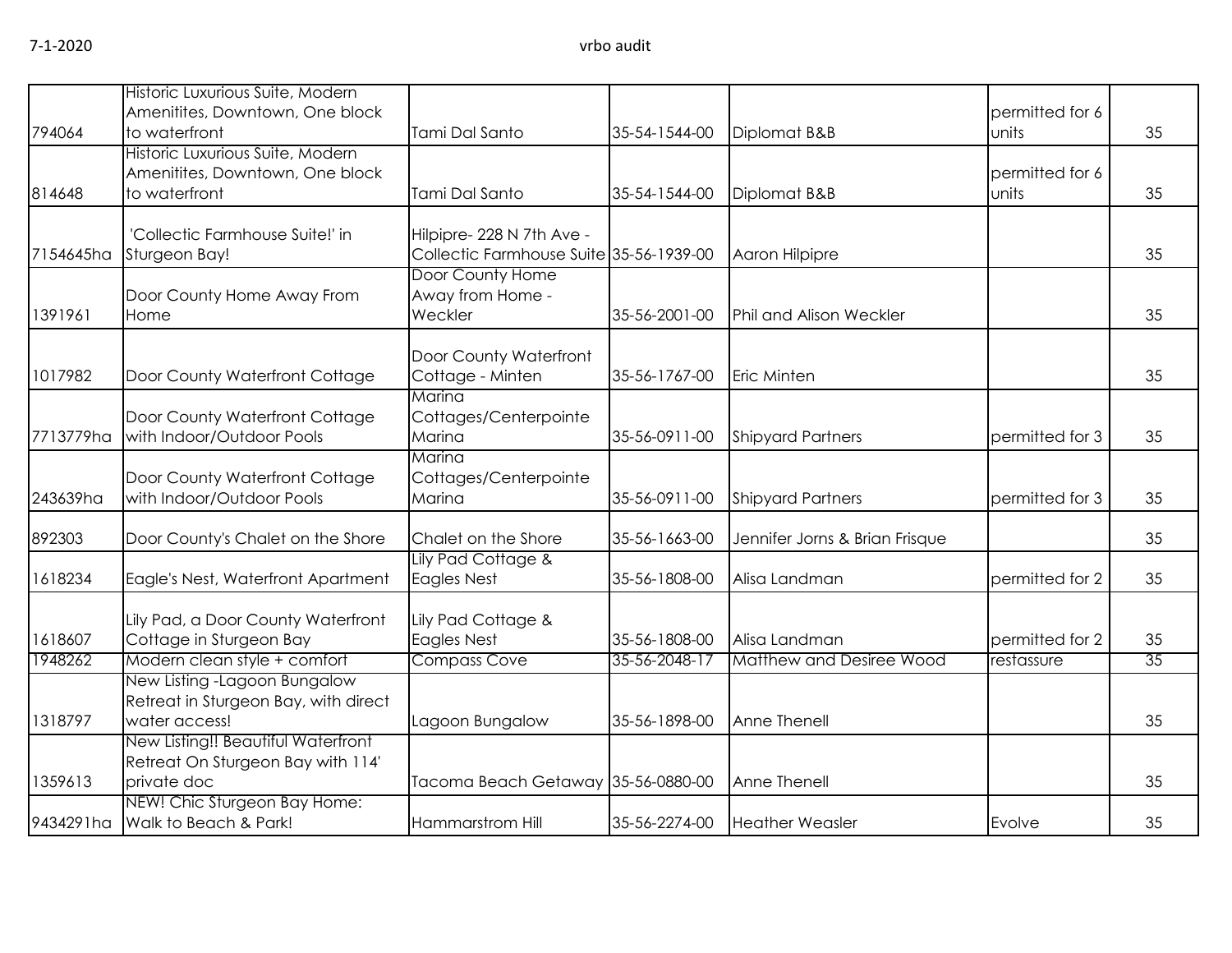|           | NEW! Sturgeon Bay Home Near                 |                          |               |                           |                 |    |
|-----------|---------------------------------------------|--------------------------|---------------|---------------------------|-----------------|----|
| 7124043ha | Potawatomi State Park!                      | Port View Cottage        | 35-56-1927-00 | <b>Christine Dehnert</b>  |                 | 35 |
|           |                                             |                          |               |                           |                 |    |
|           | Shabby chic updated downtown                | Sunset House/Door Bell - |               |                           |                 |    |
| 1870341   | living                                      | Keleny - ODK PROPERTIES  | 35-56-2017-00 | <b>ODK Properties</b>     |                 | 35 |
|           |                                             | Sturgeon Bay Hidden      |               |                           |                 |    |
| 1576606   | Sturgeon Bay Hidden Gem                     | Gem                      | 35-56-2074-00 | Paul Peot                 |                 | 35 |
| 1349260   | Sturgeon Bay Waterfront Estate              | R & H Bayshore Estate    | 35-56-1957-00 | Helen & Robin Urban       |                 | 35 |
|           |                                             |                          |               |                           |                 |    |
|           | The Corner Suite: Modern Comfort in         | <b>Robert and Teresa</b> |               |                           |                 |    |
| 862730    | the Heart of Downtown Sturgeon Bay Esposito |                          | 35-56-1628-00 | Villa and Corner Suite    | permitted for 3 | 35 |
| 1643221   | Waterfront cottage 2bdrm                    | Bleck-316 N Joliet       | 35-56-1911-00 | <b>Mike Bleck</b>         |                 | 35 |
|           | Waterfront Sturgeon Bay Home w/             |                          |               |                           |                 |    |
| 4976711ha | Deck & Fire Pit                             | Cheryl Link              | 35-56-1875-00 | On Bay Thyme              | evolve          | 35 |
|           |                                             |                          |               |                           |                 |    |
|           | of 2 beachfront RUSTIC dog                  |                          |               |                           |                 |    |
|           | friendly cottage Sturgeon Bay, Door         |                          |               |                           |                 |    |
| 379533    | County, sleeps                              | <b>Firefly Cottages</b>  | 36-56-0879-00 | Irene Johnson             | permitted for 3 | 36 |
|           | A Scenic Lakefront cottage. Door            |                          |               |                           |                 |    |
|           | County spring is comsing soon               |                          |               | Jenkins 2359-2361 S Lake  |                 |    |
| 418990    | flowers wildlife                            | David & Kay Jenkins      | 36-56-1243-00 | Michigan Dr               | permitted for 3 | 36 |
|           | All Season Home- 200 Ft. of                 |                          |               |                           |                 |    |
|           | Beachfront, Spectacular Views of            |                          |               |                           |                 |    |
| 437119    | Lily Bay                                    | Mike Moreno              | 36-56-1323-00 | Moreno All Season Home    |                 | 36 |
|           |                                             |                          |               |                           |                 |    |
|           | Arrowhead Waterfront Log Cottage            |                          |               |                           |                 |    |
| 838167    | On Sand Beach With Fireplace.               | <b>Arrowhead Cottage</b> | 36-56-0844-00 | <b>Tom Groenfeldt</b>     |                 | 36 |
|           | Authentic Waterfront Log Cottage            |                          |               |                           |                 |    |
| 893687    | On Sand Beach                               | Pioneer Cottage          | 36-56-0866-00 | David Groenfeldt          |                 | 36 |
|           | Beautiful cozy cottage on Lake              |                          |               |                           |                 |    |
|           | Michigan. Steps to sandy beach.             |                          |               | Jenkins 2359-2361 S Lake  |                 |    |
| 429277    | Shake off winter!                           | David & Kay Jenkins      | 36-56-1243-00 | Michigan Dr               | permitted for 3 | 36 |
|           | Beautiful waterfront home with              |                          |               |                           |                 |    |
| 659505    | swimming pond - North Unit                  | Joe Fittshur             | 36-56-1329-00 | Porthaven Executive Homes | permitted for 2 | 36 |
|           | <b>Beautiful Waterfront Home with</b>       |                          |               |                           |                 |    |
| 659503    | swimming pond - south unit                  | Joe Fittshur             | 36-56-1329-00 | Porthaven Executive Homes | permitted for 2 | 36 |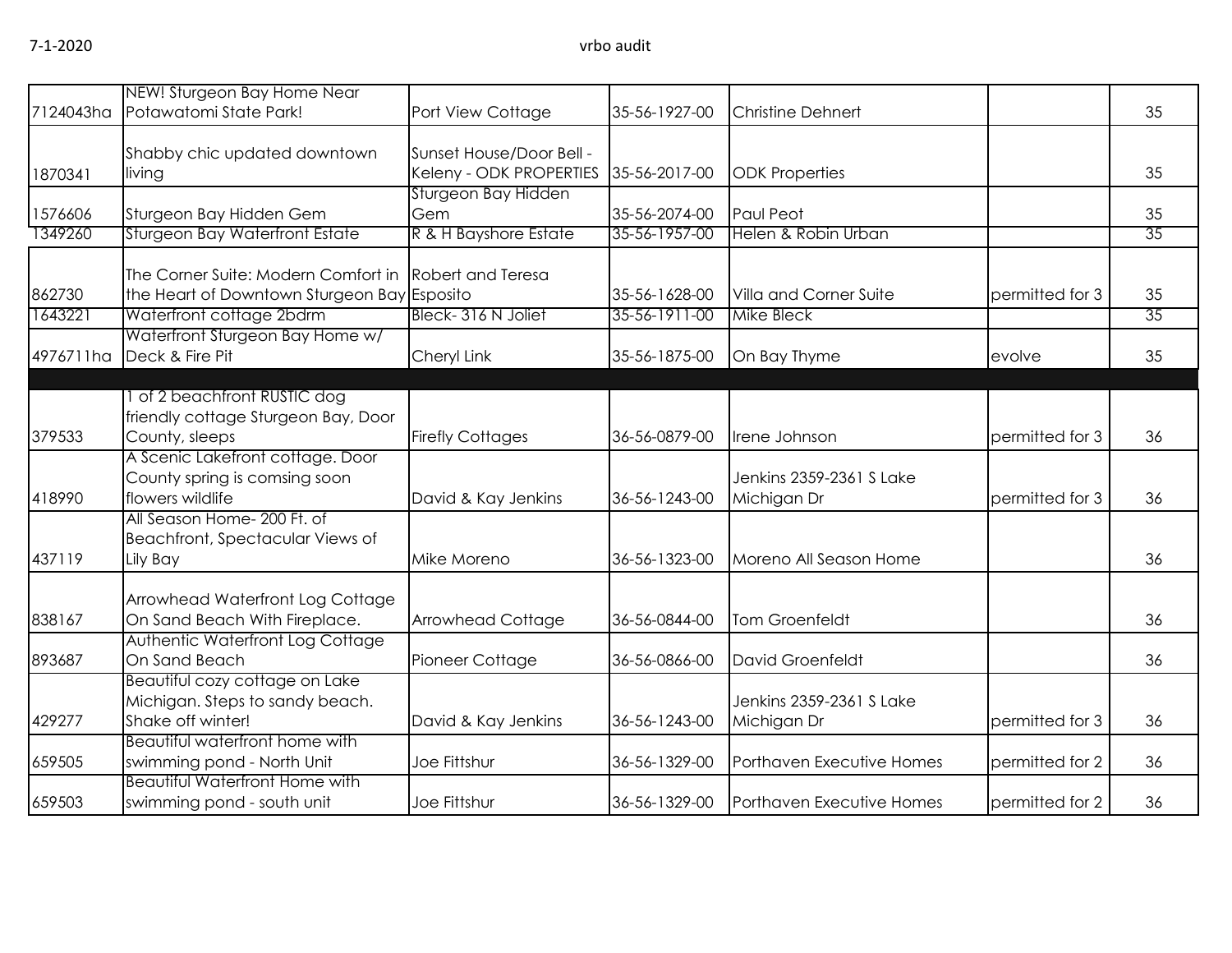|           | Door County Sand Beach Lake                                        |                                    |               |                                          |                 |    |
|-----------|--------------------------------------------------------------------|------------------------------------|---------------|------------------------------------------|-----------------|----|
| 1013091   | House * Linens Incl. * Prime Beach<br>Location * Kayaks            | <b>Harbour Lake House</b>          | 36-56-1701-00 | <b>Tammy Estes</b>                       |                 | 36 |
|           |                                                                    |                                    |               |                                          |                 |    |
| 1154854   | Get away from it all at this serene,<br>modern Door County estate. | The Clerestory on Lake<br>Michigan | 36-56-1789-00 | Christopher Mohar and Kerry<br>Kretchmar |                 | 36 |
|           | Lake Michigan Beach Home with<br>Over 100' of Private Sand Beach!  |                                    |               |                                          |                 |    |
| 1375405   | Pets Welcome!                                                      | Just Beechy                        | 36-56-1924-00 | Kristin & Theodore Blackwood             |                 | 36 |
|           | Lake Michigan Home; Awesome<br>SAND Beach; Taking October          |                                    |               |                                          |                 |    |
| 505916    | Reservations; filling up!                                          | Mike Boyer                         | 36-56-1358-00 | <b>Boyer Beach House</b>                 |                 | 36 |
|           | Lakefront, waterview, sand beach,                                  |                                    |               |                                          |                 |    |
|           | RUSTIC, dog friendly, Sturgeon Bay                                 |                                    |               |                                          |                 |    |
| 897656    | Door County                                                        | <b>Firefly Cottages</b>            | 36-56-0879-00 | Irene Johnson                            | permitted for 3 | 36 |
|           | Merry Breeze 4 Cottage~Romantic                                    |                                    |               |                                          |                 |    |
|           | Getaway With 212 Ft Of Sandy Lake                                  |                                    |               |                                          |                 |    |
| 701320    | Michigan Beach                                                     | Merry Breeze Unit 4                | 36-55-1438-00 | Peggy & Don Donaldson                    |                 | 36 |
| 1863503   | Newly remodeled water front home<br>on Lilly Bay!                  | Philip & Rebecca Roever            | 36-56-2232-06 | Cedars on Lily Bay                       | <b>DCPM</b>     | 36 |
|           | Peace of Beach Cottage, private                                    |                                    |               |                                          |                 |    |
| 7189649ha | cottage on beautiful shores of Door<br>County                      | Chris Jeanquart                    | 36-56-1969-00 | Jeanquart -3140 Lake Forest Park         |                 | 36 |
|           |                                                                    |                                    |               | Jenkins 2359-2361 S Lake                 |                 |    |
| 433883    | Property overview                                                  | David & Kay Jenkins                | 36-56-1243-00 | Michigan Dr                              | permitted for 3 | 36 |
| 1616605   | Relaxing cottage in the woods near<br>Lake Michigan                | Chickadee Cottage                  | 36-56-2073-00 | KL Development Group LLC                 |                 | 36 |
|           | Sand Beach on Lake Michigan-                                       |                                    |               |                                          |                 |    |
| 870129    | Rustic-Tolan's Log Cabin                                           | <b>Tolans Cottage</b>              | 36-56-0816-13 | Sally Tolan (Sandy Tolan)                |                 | 36 |
|           | Spacious Waterfront Home + High                                    | Writt-3446 N Lake                  |               |                                          |                 |    |
| 1928341   | Speed Internet                                                     | Michigan Drive                     | 36-56-2139-17 | Amber and Brian Writt                    | restassure      | 36 |
|           | Sunrises, Quiet Beach WalksRelax                                   |                                    |               |                                          |                 |    |
|           | with Family & Friends. Dogs                                        |                                    |               | Great Wulf Partners LLC/Capn             |                 |    |
| 451482    | Welcome!                                                           | Abode on the Beach                 | 36-56-0811-00 | Wulf                                     |                 | 36 |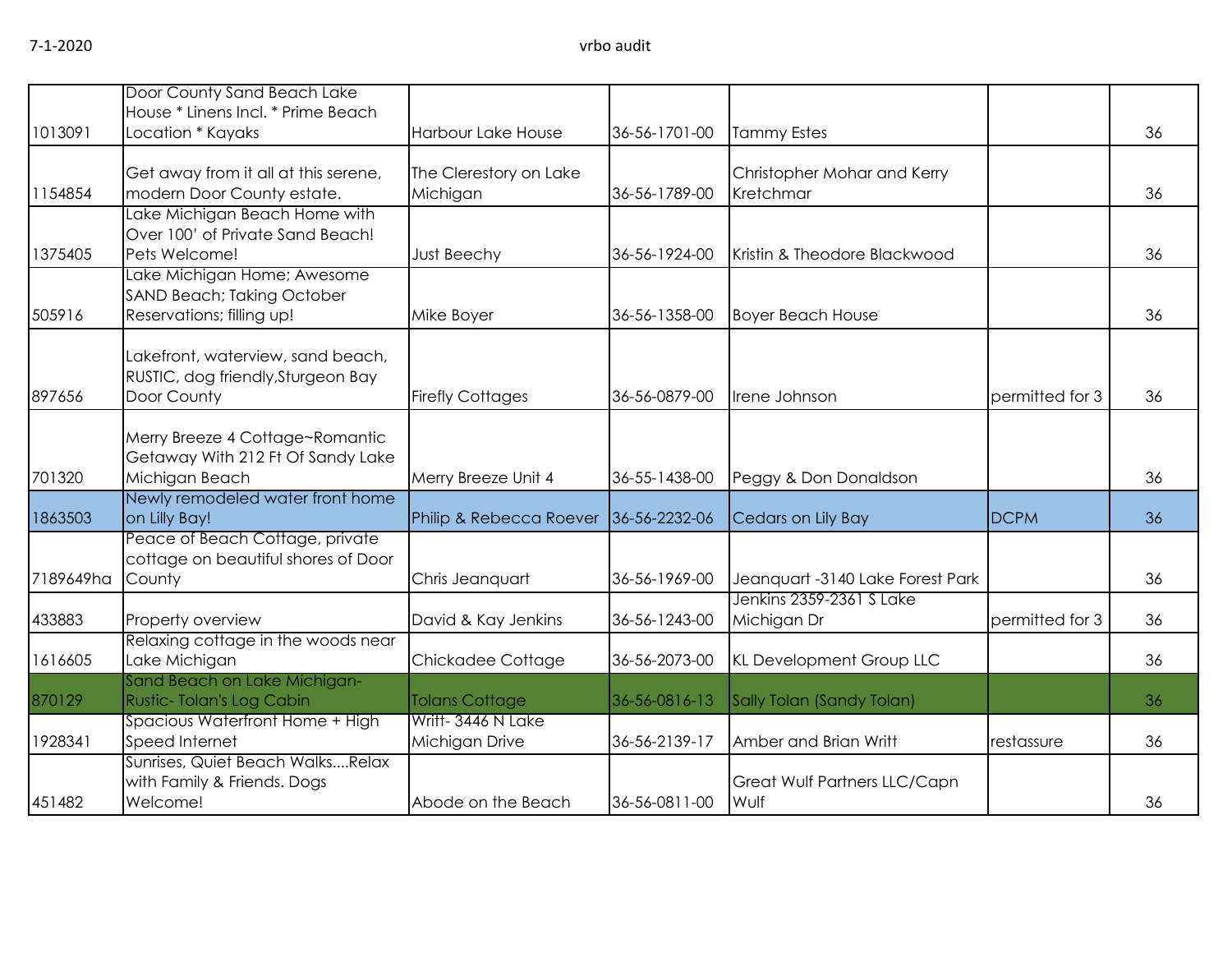## 7-1-2020 vrbo audit

| 1489258            | Walking distance to Lake Michigan -<br>Public Beaches   Family-Pet friendly                                                | Clay Banks Woodsy<br>Retreat         | 36-56-1731-17                  | David Goettelman                                                         | restassure      | 36       |
|--------------------|----------------------------------------------------------------------------------------------------------------------------|--------------------------------------|--------------------------------|--------------------------------------------------------------------------|-----------------|----------|
| 224425             | Beautiful spacious home with 260<br>feet of lakefront                                                                      | <b>Steve Pratapas</b>                | 39-56-1015-00                  | White Star Lodge                                                         |                 | 39       |
| 810620             | <b>BOOKING NOW! WATERFRONT-</b><br>ISLAND-LG.SCREEN PORCH-SUNRISE-<br>SUNSET-CAMPFIRES                                     | Gordon's Isle View<br>Cottages       | 39-56-1648-00                  | Jane & Brett Barr/ Jerry &<br>Jacquelyn Gordon                           |                 | 39       |
| 570935             | <b>BOOKING NOW-WATERFRONT-</b><br>ISLAND- FIRE PIT-SUNRISE SUNSET-9<br><b>MI.TO STURGEON BAY</b>                           | Gordon's Isle View<br>Cottages       | 39-56-1648-00                  | Jane & Brett Barr/ Jerry &<br>Jacquelyn Gordon                           | permitted for 2 | 39       |
| 1447164            | Cozy Corrage On the water: Relax,<br>Fish, Kayak                                                                           | Cottage Creek Ahlswede 39-56-2005-00 |                                | Rob & Emily Ahlswede                                                     |                 | 39       |
| 1492937            | Cozy newly built home 35 feet off<br>the Bay with stunning sunsets                                                         | Fox Lane Beach House                 | 39-56-2039-00                  | Duane and Linda Nolte                                                    |                 | 39       |
| 962273             | Family Friendly Cabin On The Bay!                                                                                          | Cabin on the Bay -<br>Goffard        | 39-56-1709-00                  | <b>Gregory Goffard</b>                                                   |                 | 39       |
| 1765908            | Picturesque Door County Waterfront<br>Cottage! Swim, Play, RelaxHave It<br>All!                                            | Bayhouse, The - 2769 Bay<br>Road     | 39-56-2219-00                  | Michael Morrison                                                         |                 | 39       |
| 586665             | Snug Harbor Inn - Sunset Cottage                                                                                           | Jon Hanson / Snug<br>Harbor          | 39-56-0860-00                  | Sunset Cliff Cottage                                                     |                 | 39       |
| 1150626            | Dock, Firepit, WIFI, Large Private Yard Waterfront Property                                                                | <b>Writers Haven - Desotell</b>      | 42-56-1781-13                  | Helen M Desotell & Tim Desotell                                          | dreamland       | 42       |
| 1269309            | Door county rental on Sand Beach or Madl                                                                                   |                                      | 42-56-1862-00                  | George Madle                                                             |                 | 42       |
| 4264111ha          | Cottage. 20 minutes to Green Bay                                                                                           | Waterfront Cottage - Bur             | 42-56-1666-00                  | Waterfront Cottage - Bur                                                 |                 | 42       |
| 1688188<br>1117085 | NEW!!! STUNNING BAY-FRONT NEW<br><b>CONSTRUCTION IN SOUTHERN DOOR! 315 Breezy Acres</b><br>Door County, near Green Bay and | Soukup                               | 42-56-2115-07<br>42-56-1774-00 | KAMI LLC-315 Breezy Acres LLC -<br><b>Michael Martell</b><br>Lisa Soukup | simplelife      | 42<br>42 |
| 285175             | Amazing Sunsets*80ft shore* 25<br>acres*great cottage                                                                      | Amy Jorgenson                        | 46-56-0581-00                  | <b>Funks Cottage</b>                                                     |                 | 46       |
| 292728             | Beautiful lake front 4 bedrom home<br>with incredible sunsets                                                              | <b>RC Rudolph</b>                    | 46-55-0566-00                  | Cascio Cottages                                                          |                 | 46       |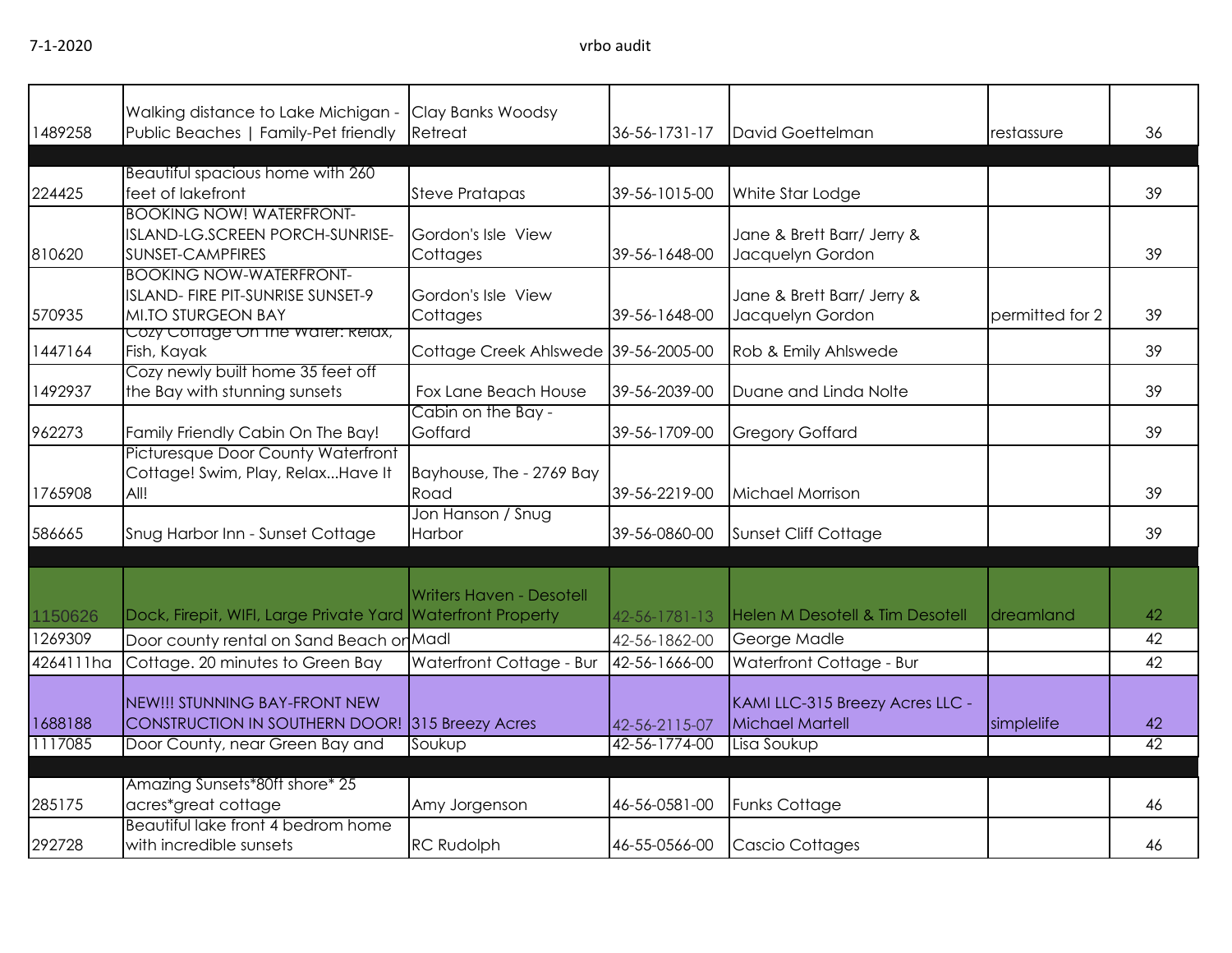|         | Beautiful waterfront log home,                                                      | Washington Island LP -                     |               |                                              |    |
|---------|-------------------------------------------------------------------------------------|--------------------------------------------|---------------|----------------------------------------------|----|
| 1889052 | stunning private swimming area                                                      | Jennifer Imig                              | 46-56-2262-00 | Sunrise Cove - 406 Hemlock                   | 46 |
| 1391479 | <b>Breezy Beach Cottage</b>                                                         | <b>Richard Tobey</b>                       | 46-56-1940-00 | <b>Breezy Beach</b>                          | 46 |
| 806333  | Century farmhouse with 4 bedrooms<br>and large outside deck.                        | Debra Sheridan (Thielke)<br>and Dawn Chier | 46-56-1867-00 | Old Orchard Century Farmhouse                | 46 |
| 780911  | Great sunrises 200 ft of Lake<br>Michigan Shorefront 1.5 acres, 2<br>bedroom 1 bath | Greg & Kristine Koetter                    | 46-56-1588-00 | Koetter                                      | 46 |
| 594977  | Home Owner Custom Built Log Cabin Dan & Lory Porter                                 |                                            | 46-56-1668-00 | Log Cabin House - Porter                     | 46 |
| 1243560 | Initiative's Retreat - Ultimate<br>Lakefront Destination!                           | Initiatives Retreat LLC                    | 46-56-1846-00 | Initiatives Retreat                          | 46 |
| 1999039 | Popular Figenscaus Bay House With<br>Private Dock, Paddleboat, Kayak<br>and Canoe   | <b>Richard K. Moeller</b>                  | 46-56-1151-11 | Shorefront - #103 Moeller                    | 46 |
| 362233  | Sectacular Sunsets from Becutiful<br>Lake Shore Home                                | Trudy Schelitzche                          | 46-55-0564-00 | Deer Run Shorefront Home                     | 46 |
| 1308276 | Spacious Washington Island Home<br>4bed 2bath                                       | Carol Lemon                                | 46-56-1917-00 | Washington Island Historical<br>Home - Lemon | 46 |
| 806850  | Washington Island Westside<br>Shorefront Home                                       | William & Mary Filer                       | 46-56-1428-00 | Above and Beyond Cottage                     | 46 |
| 1392021 | Waterfront cottage on Detroit<br>Harbor. Beautiful beach and<br>dockage.            | Leon A Shellswick                          | 46-55-0587-00 | Spring Beach Cottage                         | 46 |

| 728187  | Amore' De Bay Romantic Suite for 2<br>includes Free Continental Breakfast<br>& WiFi. | Not in Door County |
|---------|--------------------------------------------------------------------------------------|--------------------|
| 480722  | Homey Lakefront Condo In Serene<br>Algoma, WI, A Stone's Throw From<br>Door County   | Not in Door County |
| 1375338 | <b>Your Home Base for Discovering</b><br><b>Green Bay &amp; Door County!</b>         | Not in Door County |
| 1364728 | <b>Modern Condo just steps from Lake</b><br>Michigan.                                | Not in Door County |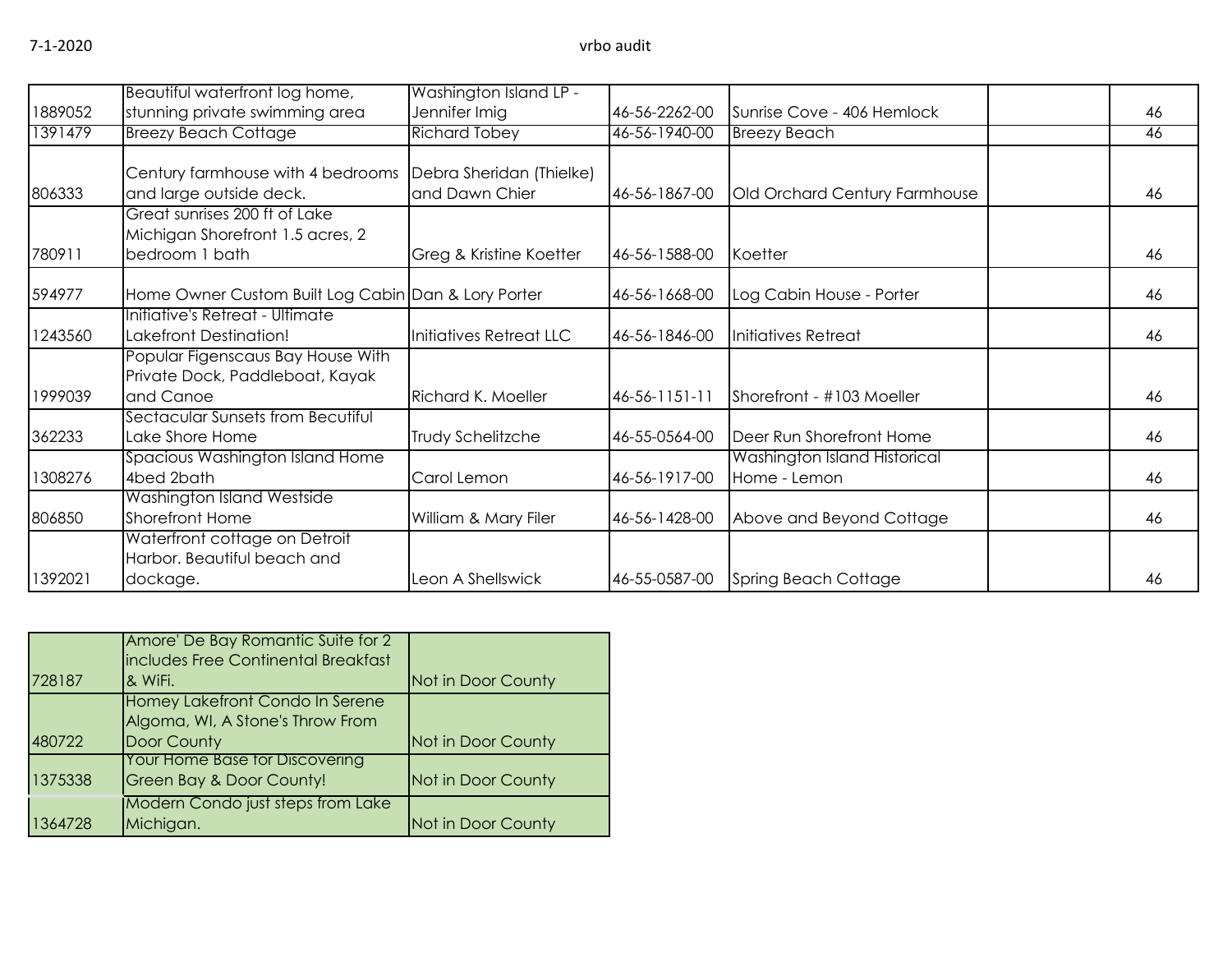|         | One of the best lakefront condos       |                    |                 |
|---------|----------------------------------------|--------------------|-----------------|
| 723000  | Algoma has to offer!                   | Not in Door County |                 |
|         | 2 Bdrm Waterfront condo in             |                    |                 |
|         | beautiful Algoma, minutes to Door      |                    |                 |
| 1318887 | County and Lambeau                     | Not in Door County |                 |
|         | Beautiful Apartments in a turn-of-the- |                    |                 |
| 428159  | century historic building              | Not in Door County |                 |
|         | Rivers Edge Condominiums,              |                    |                 |
|         | Waterfront condos located in           |                    |                 |
| 843879  | Algoma WI. Lake Michigan               | Not in Door County |                 |
|         | Beautiful Gem of a Home in Algoma      |                    |                 |
| 4590279 | Wisconsin                              | Not in Door County |                 |
|         | Home Base for Discovering Green        |                    |                 |
| 25466   | Bay & Door County!                     | Not in Door County |                 |
|         |                                        |                    |                 |
|         | Waterfront, Beautiful Sunrises, WIFI,  |                    |                 |
| 344207  | Direct TV, Sleeps a Family of Six.     | Not in Door County |                 |
|         | Secluded Beach Cottage - 100ft of      |                    |                 |
| 394047  | Private, Sandy Beachfront              | Not in Door County |                 |
|         | Cozy Condo with Gorgeous Views         |                    |                 |
| 1414157 | on Lake Michigan                       | Not in Door County |                 |
|         | Charming farmhouse located near        |                    |                 |
|         | National Shrine of Our Lady of Good    |                    |                 |
| 1574130 | Help                                   | Not in Door County |                 |
|         | <b>CEDAR CABIN on the BAY (Lake</b>    |                    |                 |
|         | Michigan--Green Bay): Just listed!     |                    |                 |
| 7855081 | Sleeps 6, Dog friendly,                | Not in Door County |                 |
|         | Lakeview Chalet - perfect for your     |                    |                 |
| 1689283 | retreat                                | Not in Door County |                 |
| 1726086 | <b>Camp Bayshore</b>                   | Not in Door County |                 |
|         | <b>Beautiful Condo on the shore of</b> |                    |                 |
|         | Green Bay! Short drive to Green Bay    |                    |                 |
| 1759002 | & Door Co.                             | Not in Door County |                 |
|         | Water View Cottage on Lake             |                    |                 |
| 1707156 | Michigan (Bay-side)                    | Not in Door County |                 |
|         |                                        |                    |                 |
|         | Captains Cove - Spectacular            |                    | x not active 5- |
| 405736  | Lakefront Home W/Pool - Sleeps 15      | Not in Door County | 4-2020          |